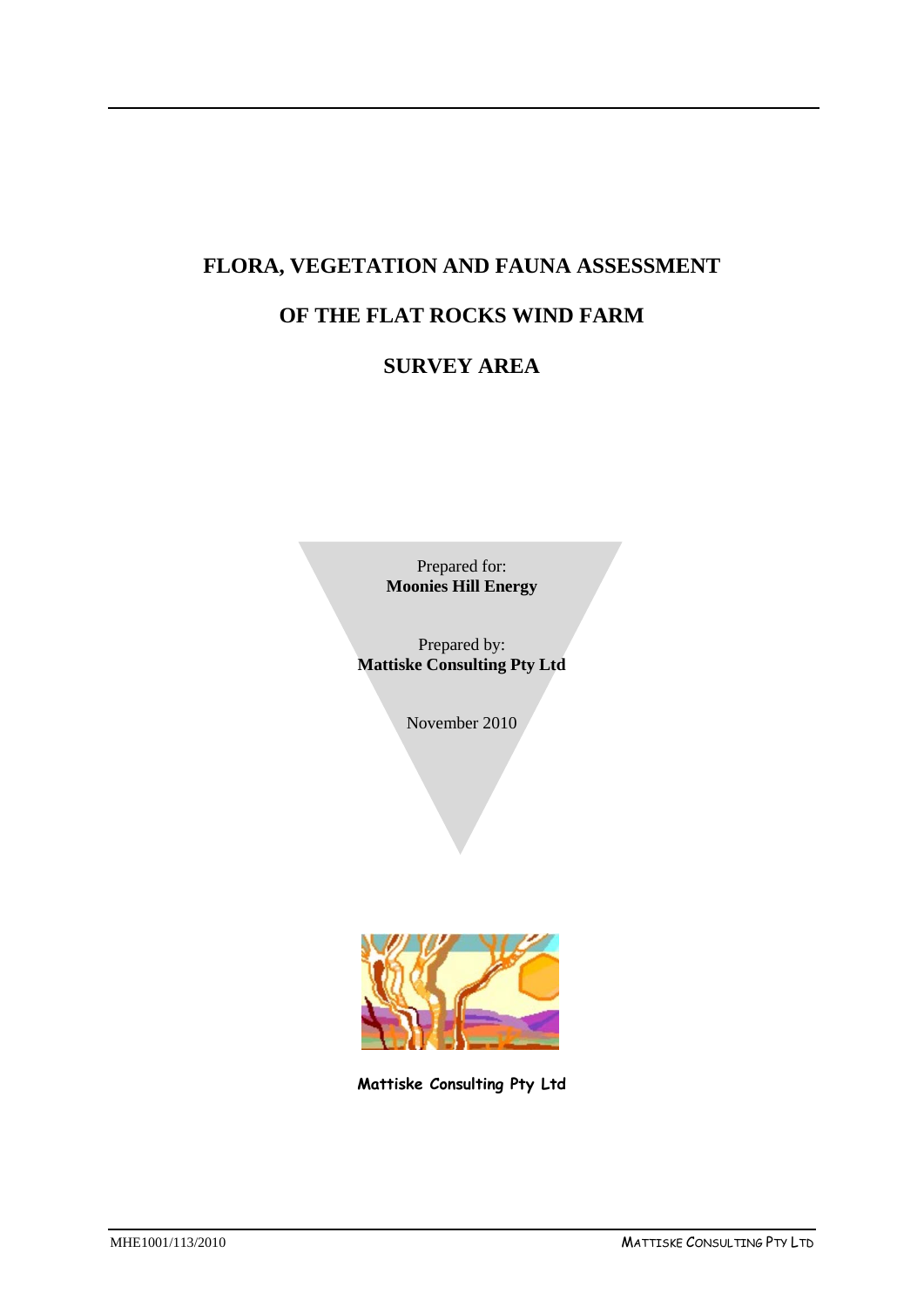| 1.             |                                                      | Page |
|----------------|------------------------------------------------------|------|
| 2.             | 2.1<br>2.2<br>2.3<br>2.4<br>2.5<br>2.6<br>2.7<br>2.8 |      |
| 3.             |                                                      |      |
| $\mathbf{4}$ . | 4.1                                                  |      |
| 5.             | 5.1<br>5.3<br>5.4<br>5.5                             |      |
| 6.             |                                                      |      |
| $7_{\cdot}$    |                                                      |      |
| 8.             |                                                      |      |
| 9.             |                                                      |      |
| 10.            |                                                      |      |

### **TABLES**

#### **Potential Survey Limitations for Survey Area**  $1:$

- Rare and Priority Flora potentially occurring in the Flat Rocks Wind Farm Survey Area  $2:$
- Rankings of protected fauna species that potentially occur within the Flat Rocks Wind Farm  $3:$ Survey Area
- **GPS** Locations of Sites  $4:$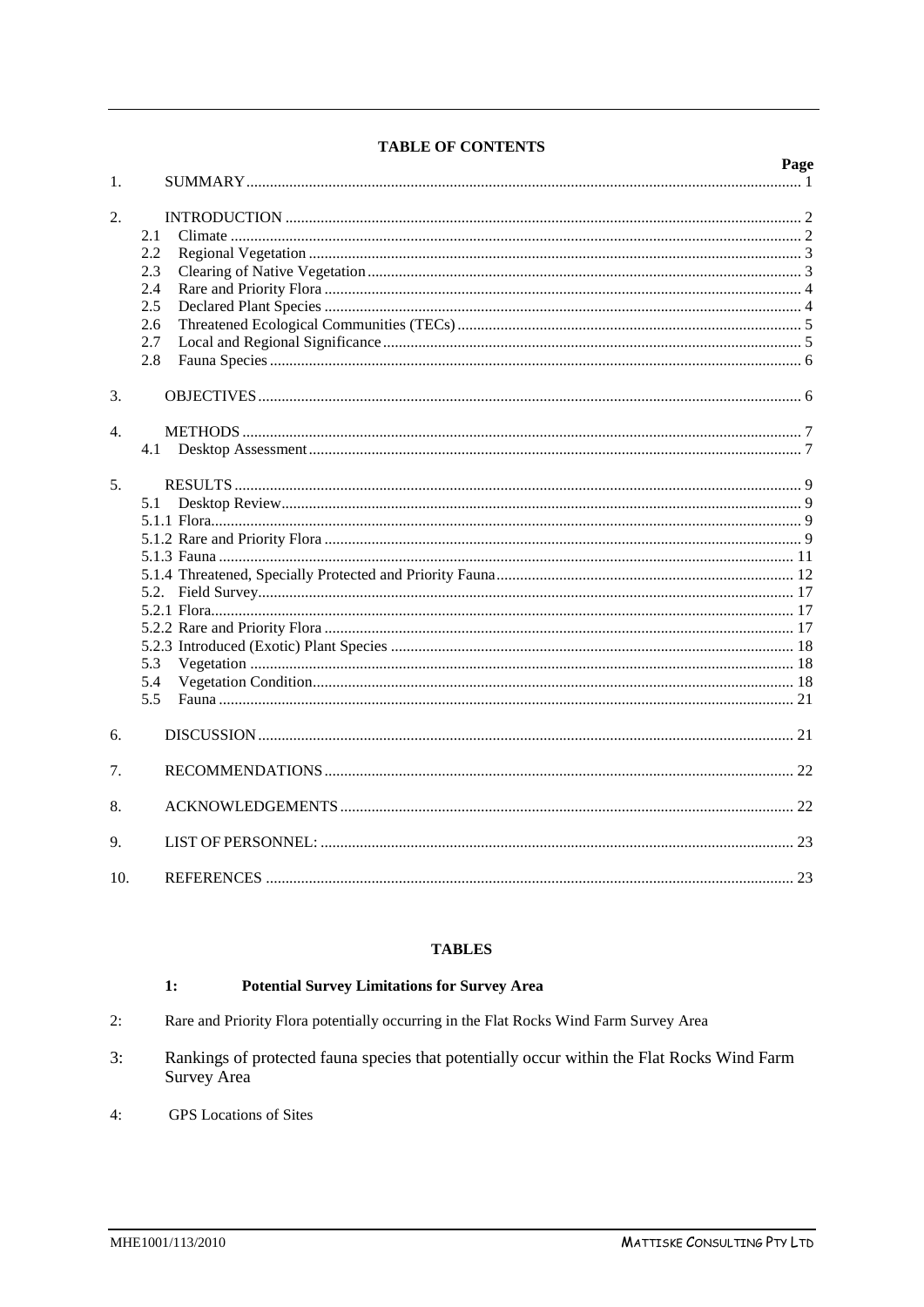### **FIGURES**

- 1: Average climatic data for Kojonup
- 2: Vegetation Map
- 3: Vegetation Condition Map

### **APPENDICES**

- A1: Definition of Rare and Priority Flora Species (Department of Environment and Conservation 2010a)
- A2: Categories of Threatened Flora Species (*Environment Protection and Biodiversity Conservation Act 1999* (Commonwealth).
- A3: Summary of Ecological Communities (Department of Environment and Conservation 2010b)
- A4: Summary of Priority Ecological Communities (Department of Environment and Conservation 2010b)
- A5: Categories of Standard Control Codes for Declared Plant Species in Western Australia (Department of Agriculture and Food 2010)
- B: Summary of Vascular Plant Species Recorded in the Flat Rocks Wind Farm Survey Area
- C: Definition of Rare Fauna Species (Department of Sustainability, Environment, Water, Population and Communities 2010a)
- D: Photos of Survey Sites in the Flat Rocks Wind Farm Survey Area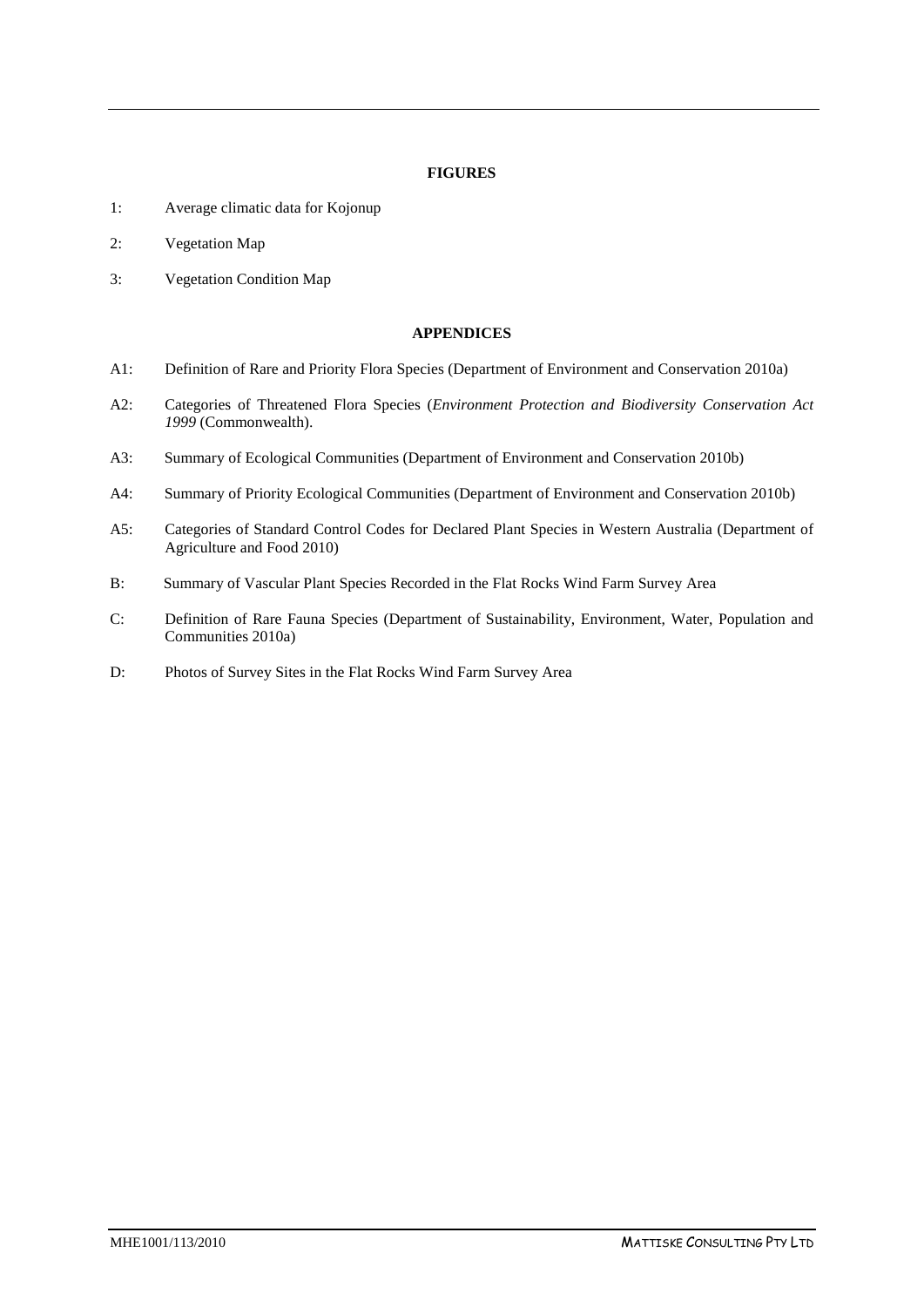#### *Disclaimer and Limitation*

This report has been prepared on behalf of and for the exclusive use of Moonies Hill Energy, and is subject to and issued in accordance with the agreement between Moonies Hill Energy and Mattiske Consulting Pty Ltd. Mattiske Consulting Pty Ltd accepts no liability or responsibility whatsoever for it in respect of any use of or reliance upon this report by any third party.

In particular, it should be noted that this report is based on the scope of services defined Moonies Hill Energy, budgetary and time constraints imposed Moonies Hill Energy, the information supplied by Moonies Hill Energy (and its agents), and the method consistent with the preceding.

Copying of this report or parts of this report is not permitted without the authorisation of Moonies Hill Energy or Mattiske Consulting Pty Ltd.

### **Moonies Hill Energy Pty Ltd**

| <b>Report</b>                           | <b>Version</b> | <b>Prepared</b> | <b>Reviewed</b>        | <b>Submitted to Client</b> |                        |
|-----------------------------------------|----------------|-----------------|------------------------|----------------------------|------------------------|
|                                         |                | By              | $\mathbf{B}\mathbf{v}$ | Date                       | <b>Copies</b>          |
| <b>Internal Review</b>                  | V1             | CB/MB           | <b>EMM</b>             | 21/11/2010                 |                        |
| Draft Report released for Client Review | V2             | CB/MB           | <b>EMM</b>             | 28/11/2010                 | Email/Hard<br>Copy     |
| Final Report                            | V3             | <b>EMM</b>      | <b>EMM</b>             | 18/4/11                    | Email and<br>Hard Copy |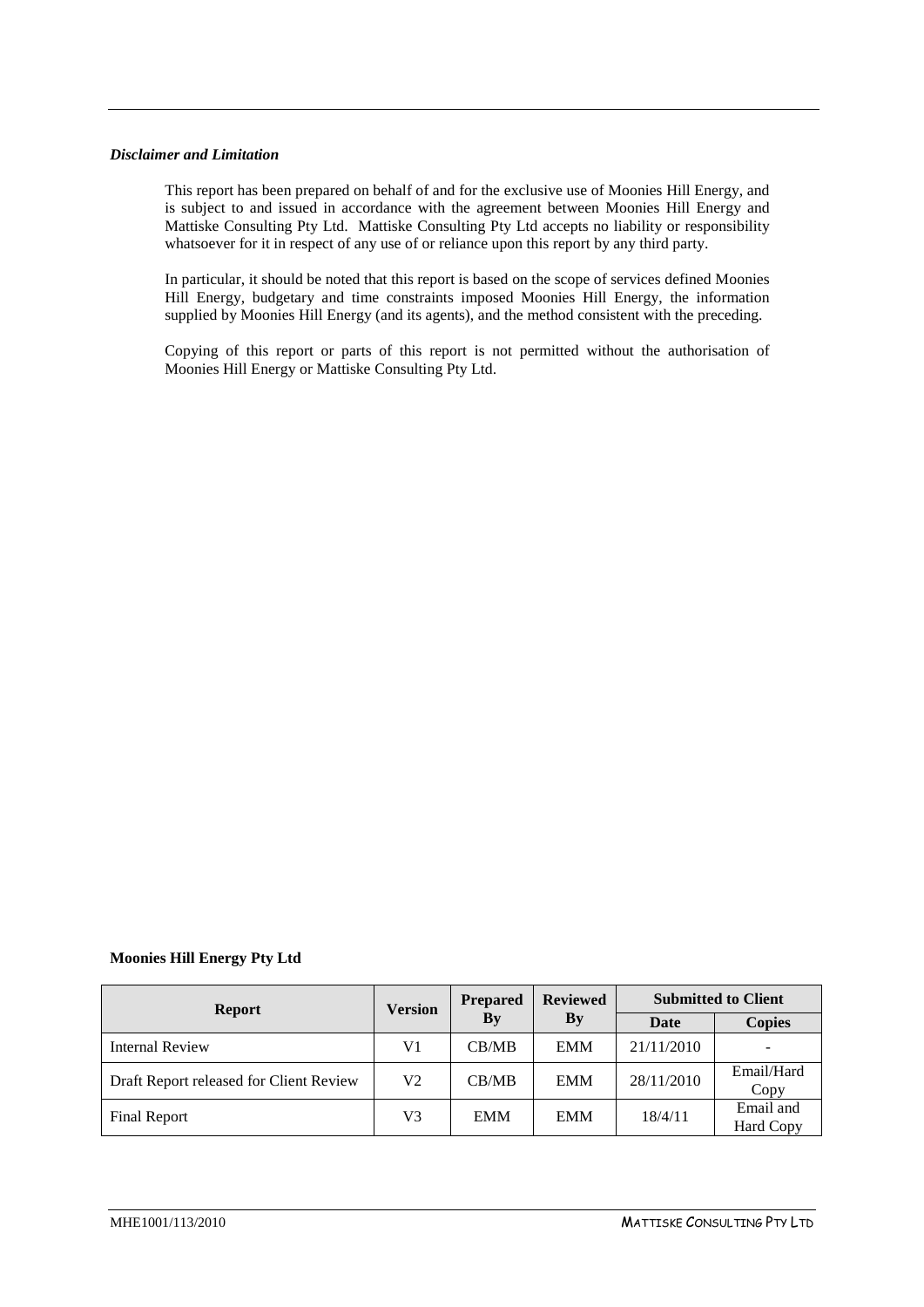#### **1. SUMMARY**

Mattiske Consulting Pty Ltd was commissioned by the Moonies Hill Energy to undertake a review of the flora, vegetation and fauna values on the proposed Flat Rocks Wind Farm location. The proposed development occurs primarily within cleared agricultural areas. Therefore, the effort concentrated on desktop reviews and an assessment of the main remnants and roadside vegetation that may be disturbed by vehicle movement and installation of the wind farm facilities. Two experienced biologists completed the site assessments on the  $29<sup>th</sup>$  of September to 1<sup>st</sup> October, 2010. In addition, a review of the fauna values were discussed with experienced zoologists.

<span id="page-4-0"></span>\_\_\_\_\_\_\_\_\_\_\_\_\_\_\_\_\_\_\_\_\_\_\_\_\_\_\_\_\_\_\_\_\_\_\_\_\_\_\_\_\_\_\_\_\_\_\_\_\_\_\_\_\_\_\_\_\_\_\_\_\_\_\_\_\_\_\_\_\_\_\_\_\_\_\_\_\_\_\_\_\_\_

#### **Flora**

A total of 77 vascular plant taxa from 59 plant genera and 22 plant families were recorded within the Flat Rocks Wind Farm survey area. The most prominent families represented within the survey area were Poaceae (15 taxa), Myrtaceae (13 taxa), Fabaceae (9 taxa), and Asteraceae (9 taxa).

#### **Rare, Priority and Threatened Flora**

There were no Declared Rare and Priority Flora species pursuant to subsection (2) of section 23F of the *Wildlife Conservation Act (1950)* [WA] and as listed by the Department of Environment and Conservation (2010e) that were recorded within the Flat Rocks Wind Farm survey area (Appendix A1). Twenty one sites were chosen within the Moonies Hill survey area (Table 2).

No plant taxa listed as Threatened pursuant to Schedule 1 of the *Environment Protection and Biodiversity Conservation Act 1999* (Commonwealth) (Department of the Sustainability, Environment, Water, Population and Communities 2010b) were recorded during the survey within the Flat Rocks Wind Farm survey area.

#### **Threatened Ecological Communities**

No threatened ecological communities as defined by the EPBC Act (1999) or the Department of Environment and Conservation (2010c) were located in this survey area.

#### **Fauna**

Although a range of potential fauna values were sourced from a desktop assessment of potential rare and threatened species; in view of the degree of degradation unless remnant areas are likely to be disturbed there should not be any significant issues in relation to the native fauna species. The degree of degradation is evident from the series of photographs in Appendix D.

#### **Recommendations**

Should the development of the Flat Rocks Wind Farm go ahead the following recommendations are made as a means of minimizing the impacts of infrastructure activities on the flora, vegetation and fauna values in the area:

- Limit ground disturbance and clearing of vegetation to designated areas and access routes, avoiding habitat trees (larger trees and trees with hollows) wherever possible;
- Maintain existing drainage systems, ensuring tracks and other infrastructure areas do not disrupt or divert historic water flow patterns;
- Remove and stockpile topsoil, log debris and leaf litter where possible for use in future rehabilitation programs. If possible, stockpiled topsoil should be directly replaced on disturbed areas;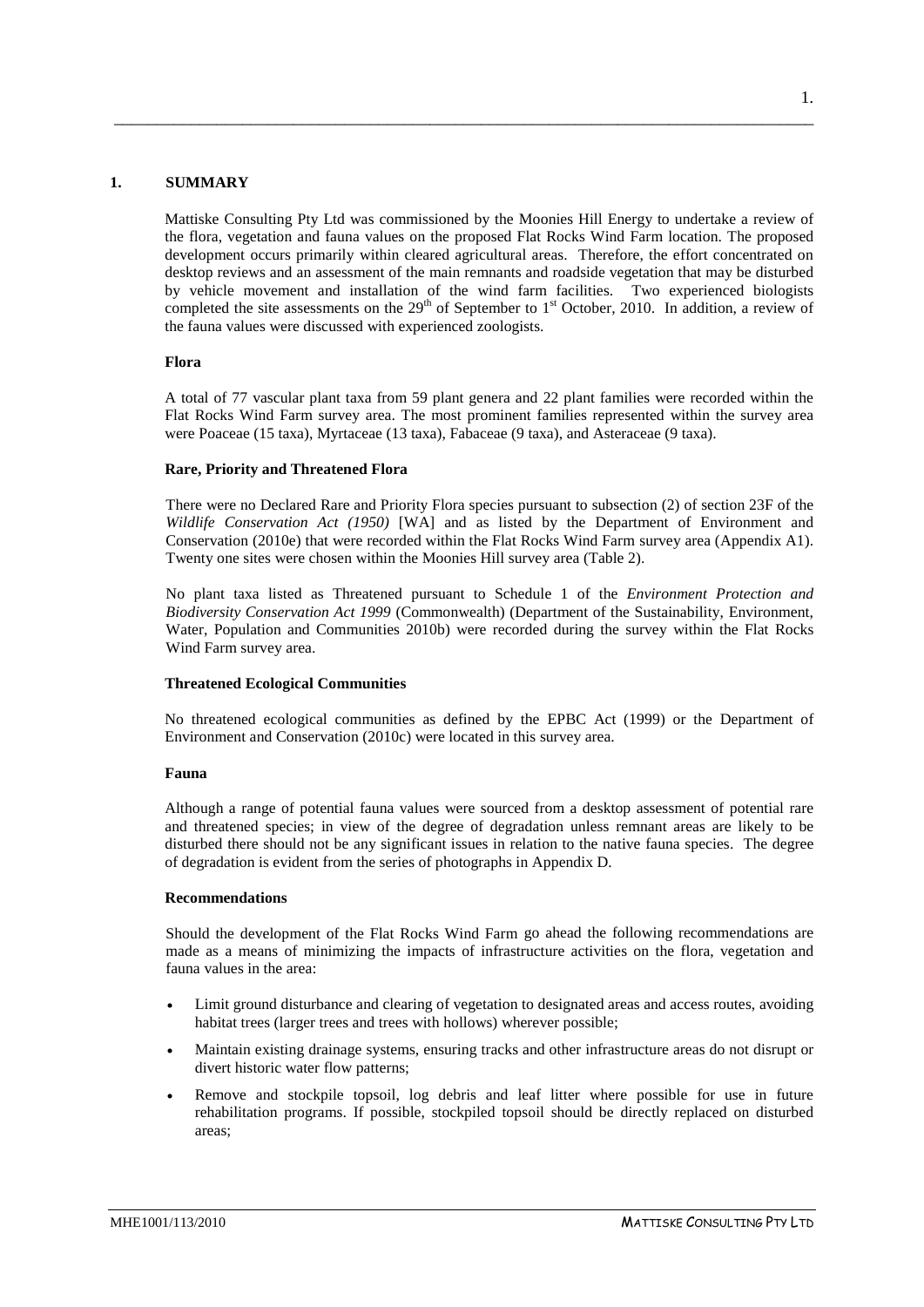• Minimise soil disturbance during clearing and practice standard vehicle hygiene to ensure introduced (exotic) species do not become established within the Flat Rocks Wind Farm survey area;

\_\_\_\_\_\_\_\_\_\_\_\_\_\_\_\_\_\_\_\_\_\_\_\_\_\_\_\_\_\_\_\_\_\_\_\_\_\_\_\_\_\_\_\_\_\_\_\_\_\_\_\_\_\_\_\_\_\_\_\_\_\_\_\_\_\_\_\_\_\_\_\_\_\_\_\_\_\_\_\_\_\_

- An introduced species management plan will prevent the spread of declared introduced species; and
- All threatening processes to native vegetation are minimized.

In summary, there should be no impediments to the development of the wind farm facilities providing the remnant vegetation areas (including less disturbed road verges) are not disturbed.

### <span id="page-5-0"></span>**2. INTRODUCTION**

Mattiske Consulting Pty Ltd was commissioned in September 2010 by Moonies Hill Energy to undertake a review of the potential flora, vegetation and fauna values on the proposed Flat Rocks Wind Farm.

The proposed Flat Rocks Wind Farm survey area is located approximately 20km southeast of the town of Kojonup, 27km northwest of Tambellup, 16km west of Broomehill and 27km southwest of Katanning. The survey area is bounded by Broomehill-Kojonup Road in the north, Tambellup West Road in the south, and situated between Potts Road to the east and Palomar Road to the west.

### <span id="page-5-1"></span>**2.1 Climate**

The Flat Rocks Wind Farm survey area lies within the Southern Jarrah Forest Subregion on the border of the Avon Wheatbelt subregion (Department of Environment and Conservation 2010a). Beard (1990) described the climate of the Southern Jarrah Forest as warm mediterranean with winter precipitation between 600 and 1200mm and 5 - 6 dry months per year. The climate of the Avon Wheatbelt is described as dry, warm mediterranean, with winter precipitation of  $300 - 650$ mm and  $7 - 8$  dry months per year (Beard 1990).



**Figure 1: Climatic Averages for Kojonup (Bureau of Meterology 2010)**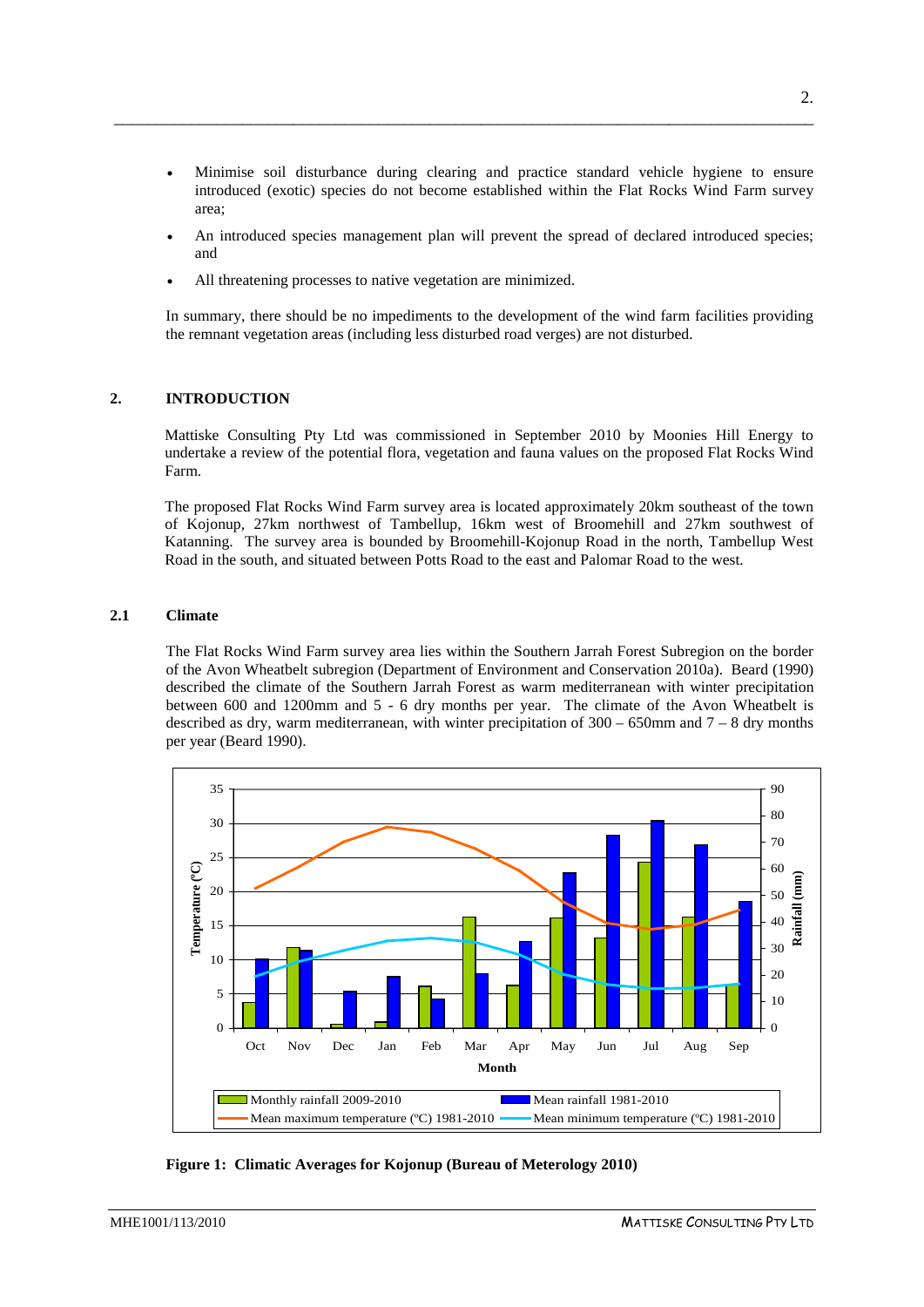#### **2.2 Regional Vegetation**

The Flat Rocks Wind Farm survey area is located within the Southern Jarrah Forest subregion within 5km of the border of the Avon Wheatbelt region. The Southern Jarrah Forest subregion is characterised by jarrah forest on duricrusted plateaus and loam soils of valleys, with marri-wandoo woodlands on laterite-free soils (Beard 1990). Typical vegetation of the Avon Wheatbelt region includes scrub-heath on sandplains, *Acacia*-*Casuarina* thickets on ironstone gravels, woodlands of Eucalyptus loxophleba, Eucalyptus salmonophloia and Eucalyptus wandoo on varying soil types (Beard 1990). The proximity of Moonies Hill Wind Farm to the border of the Avon Wheatbelt region indicates that characteristics of both regions are likely to be present in the survey area. Katanning and Kojonup are in the Avon Province, which has a range of soil types, which range from sandy duplex soils, ironstone gravelly soils, loamy earth and duplex soils, sandy earth soil, deep sands and wet soils (CSIRO).

<span id="page-6-0"></span>\_\_\_\_\_\_\_\_\_\_\_\_\_\_\_\_\_\_\_\_\_\_\_\_\_\_\_\_\_\_\_\_\_\_\_\_\_\_\_\_\_\_\_\_\_\_\_\_\_\_\_\_\_\_\_\_\_\_\_\_\_\_\_\_\_\_\_\_\_\_\_\_\_\_\_\_\_\_\_\_\_\_

### <span id="page-6-1"></span>**2.3 Clearing of Native Vegetation**

The *Environmental Protection (Clearing of Native Vegetation) Regulations 2004* dictate that any clearing of native vegetation in Western Australia requires a permit to do so from the Department of Environment and Conservation. Native vegetation includes aquatic and terrestrial vegetation indigenous to Western Australia, and intentionally planted vegetation declared by regulation to be native vegetation, but not vegetation planted in a plantation or planted with commercial intent *Environmental Protection Act 1986*. In the *Environmental Protection Act 1986* Section 51A, clearing is defined as: the killing or destruction of; the removal of; the severing or ringbarking of trunks or stems of; or the doing of substantial damage to some or all of the native vegetation in an area, including the flooding of land, the burning of vegetation, the grazing of stock or an act or activity that results in the above.

Ten clearing principles are specified in Schedule 5 of the *Environmental Protection Act 1986*:

- *1.* Native vegetation should not be cleared if it comprises a high level of biodiversity.
- *2.* Native vegetation should not be cleared if it comprises the whole or a part of, or is necessary for the maintenance of a significant habitat for fauna indigenous to Western Australia.
- *3.* Native Vegetation should not be cleared if it includes, or is necessary, for the continued existence of rare flora.
- *4.* Native vegetation should not be cleared if it compromises the whole or part of, or is necessary for the maintenance of a threatened ecological community.
- 5. Native vegetation should not be cleared if it is significant as a remnant of native vegetation in an area that has been extensively cleared.
- *6.* Native vegetation should not be cleared if it is growing in, or in association with, and environment associated with a watercourse or wetland.
- *7.* Native vegetation should not be cleared if the clearing of the vegetation is likely to have an impact on the environmental values of any adjacent or nearby conservation area.
- *8.* Native vegetation should not be cleared if the clearing of the vegetation is likely to cause appreciable land degradation.
- 9. Native vegetation should not be cleared if the clearing of the vegetation is likely to cause deterioration in the quality of surface or underground water.
- 10. Native vegetation should not be cleared if clearing the vegetation is likely to cause, or exacerbate, the incidence of flooding.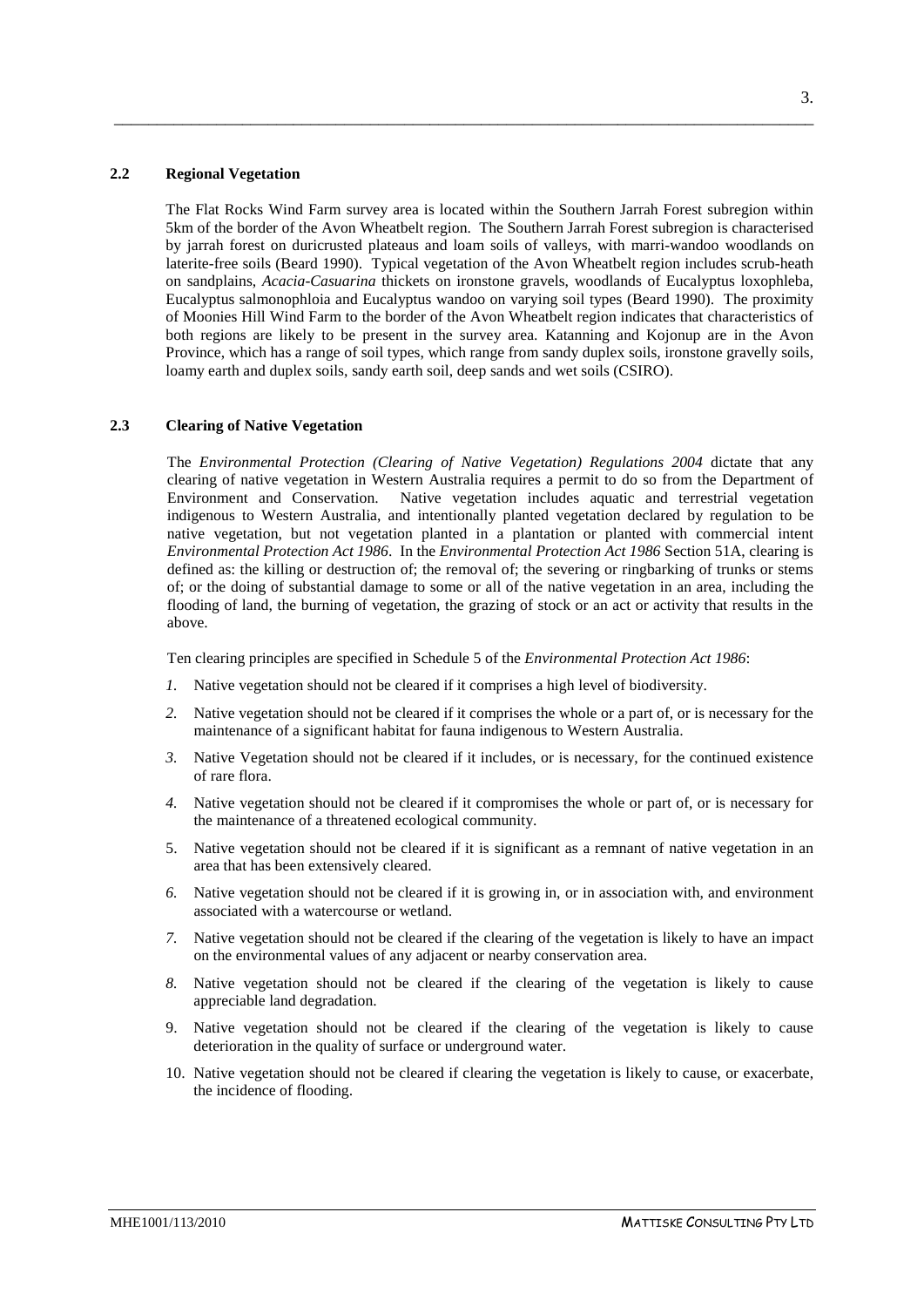Under the *Environmental Protection (Clearing of Native Vegetation) Regulations 2004 - Regulation 6 – Environmentally sensitive areas* are "the area covered by vegetation within 50 m of Rare Flora, to the extent to which the vegetation is continuous with the vegetation in which the Rare Flora is located". According to the *Environmental Protection (Clearing of Native Vegetation) Regulations 2004 - Schedule 1 -- Low impact or other mineral or petroleum activities*, environmentally sensitive areas are non- permitted areas. Therefore Ministerial approval must be granted prior to any clearing of Declared Rare Flora, including a minimum of 50 m surrounding all populations of Rare Flora.

\_\_\_\_\_\_\_\_\_\_\_\_\_\_\_\_\_\_\_\_\_\_\_\_\_\_\_\_\_\_\_\_\_\_\_\_\_\_\_\_\_\_\_\_\_\_\_\_\_\_\_\_\_\_\_\_\_\_\_\_\_\_\_\_\_\_\_\_\_\_\_\_\_\_\_\_\_\_\_\_\_\_

*Environmental Protection (Clearing of Native Vegetation) Regulations 2004 - Regulation 6 – Environmentally sensitive areas,* "The area covered by a threatened ecological community" is similarly considered an environmentally sensitive area and therefore non-permitted, unless Ministerial approval is granted.

#### <span id="page-7-0"></span>**2.4 Rare and Priority Flora**

Species of flora and fauna are defined as Rare or Priority conservation status where their populations are restricted geographically or threatened by local processes. The Department of Environment and Conservation recognises these threats of extinction and consequently applies regulations towards population and species protection.

Rare Flora species are gazetted under subsection 2 of section 23F of the *Wildlife Conservation Act 1950*  [WA] and therefore it is an offence to "take" or damage rare flora without Ministerial approval. Section 23F of the *Wildlife Conservation Act 1950* [WA] defines "to take" as "… to gather, pick, cut, pull up, destroy, dig up, remove or injure the flora to cause or permit the same to be done by any means."

Priority Flora are under consideration for declaration as 'Rare Flora', but are in urgent need of further survey (Priority One to Three) or require monitoring every 5-10 years (Priority Four). Appendix A1 presents the definitions of Declared Rare and the four Priority ratings under the *Wildlife Conservation Act 1950* [WA] as extracted from Department of Environment and Conservation (2010b).

Rare Flora species can be listed as Threatened Flora species which are a matter of national environmental significance and are listed under the *Environment Protection and Biodiversity Conservation Act 1999* [Commonwealth] (Department of Sustainability, Environment, Water, Population and Communities 2010a). A person must not take an action that has, will have, or is likely to have a significant impact on a listed threatened species or an ecological community, without approval from the Commonwealth Minister for the Environment, Water, Heritage and the Arts. Appendix A2 presents the definitions of the categories of Threatened Flora Species as extracted from the *Environment Protection and Biodiversity Conservation Act 1999* [Commonwealth].

## <span id="page-7-1"></span>**2.5 Declared Plant Species**

Plant species are defined as Declared Plant species pursuant to section 37 of the *Agricultural and Related Resources Protection Act 1976* by Department of Agriculture and Food (2010) according to their threat to agriculture and the environment (Appendix A5). Mattiske Consulting Pty Ltd has electronic access to the "Declared Plants" database through licensing and an annual fee payment.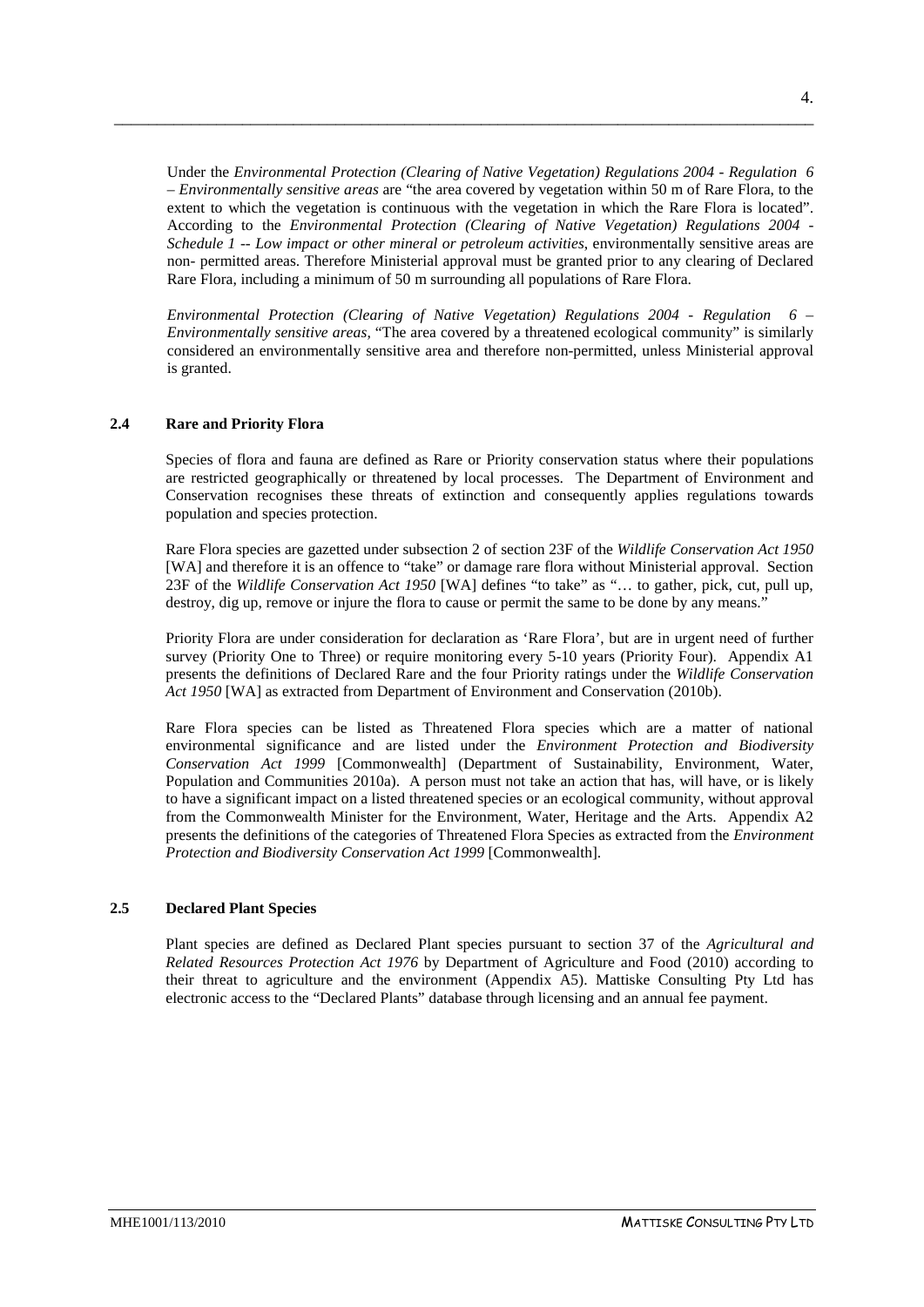#### **2.6 Threatened Ecological Communities (TECs)**

Communities in Western Australia can be listed as 'Threatened Ecological Communities' (TECs) (Department of Environment and Conservation 2010c) once they have been defined by the Western Australian Threatened Ecological Communities Scientific Advisory Committee. TECs are listed under four categories; Presumed Totally Destroyed (PD), Critically Endangered (CR), Endangered (EN) or Vulnerable (VU) (Department of Environment and Conservation 2009d). Appendix A3 presents a summary of the definitions of Threatened Ecological Communities as extracted from the Department of Environment and Conservation (2010d). Some Western Australian TECs are also listed under the *Environment Protection and Biodiversity Conservation Act 1999* [Commonwealth] (Department of Sustainability, Environment, Water, Population and Communities 2010a).

<span id="page-8-0"></span>\_\_\_\_\_\_\_\_\_\_\_\_\_\_\_\_\_\_\_\_\_\_\_\_\_\_\_\_\_\_\_\_\_\_\_\_\_\_\_\_\_\_\_\_\_\_\_\_\_\_\_\_\_\_\_\_\_\_\_\_\_\_\_\_\_\_\_\_\_\_\_\_\_\_\_\_\_\_\_\_\_\_

Possible Threatened Ecological Communities can be listed as Priority Ecological Communities (PECs) by the Department of Environment and Conservation (2010e). PECs are listed under five categories based on survey criteria and current knowledge, Priority 1, 2, 3, 4 and 5 Department of Environment and Conservation (2010e). Appendix A4 presents a summary of the definitions of Priority Ecological Communities as extracted from the Department of Environment and Conservation (2010e).

#### <span id="page-8-1"></span>**2.7 Local and Regional Significance**

Flora or Vegetation may be locally or regionally significant in addition to statutory listings by the State or Federal Government.

In regards to Flora; species, subspecies, varieties, hybrids and ecotypes may be significant other than as Declared Rare Flora or Priority Flora, for a variety of reasons, including:

- ". a keystone role in a particular habitat for threatened species, or supporting large populations representing a significant proportion of the local regional population of a species;
- . relic status;
- . anomalous features that indicate a potential new discovery;
- . being representative of the range of a species (particularly, at the extremes of range, recently discovered range extensions, or isolated outliers of the main range);
- . the presence of restricted subspecies, varieties, or naturally occurring hybrids;
- . local endemism/a restricted distribution;
- . being poorly reserved" (Environmental Protection Authority 2004).

Vegetation may be significant because the extent is below a threshold level and a range of other reasons, including:

- ". scarcity;
- . unusual species;
- . novel combinations of species;
- . a role as a refuge;
- . a role as a key habitat for threatened species or large populations representing a significant proportion of the local to regional total population of a species;
- . being representative of the range of a unit (particularly, a good local and/or regional example of a unit in "prime" habitat, at the extremes of range, recently discovered range extensions, or isolated outliers of the main range);
- . a restricted distribution" (Environmental Protection Authority 2004).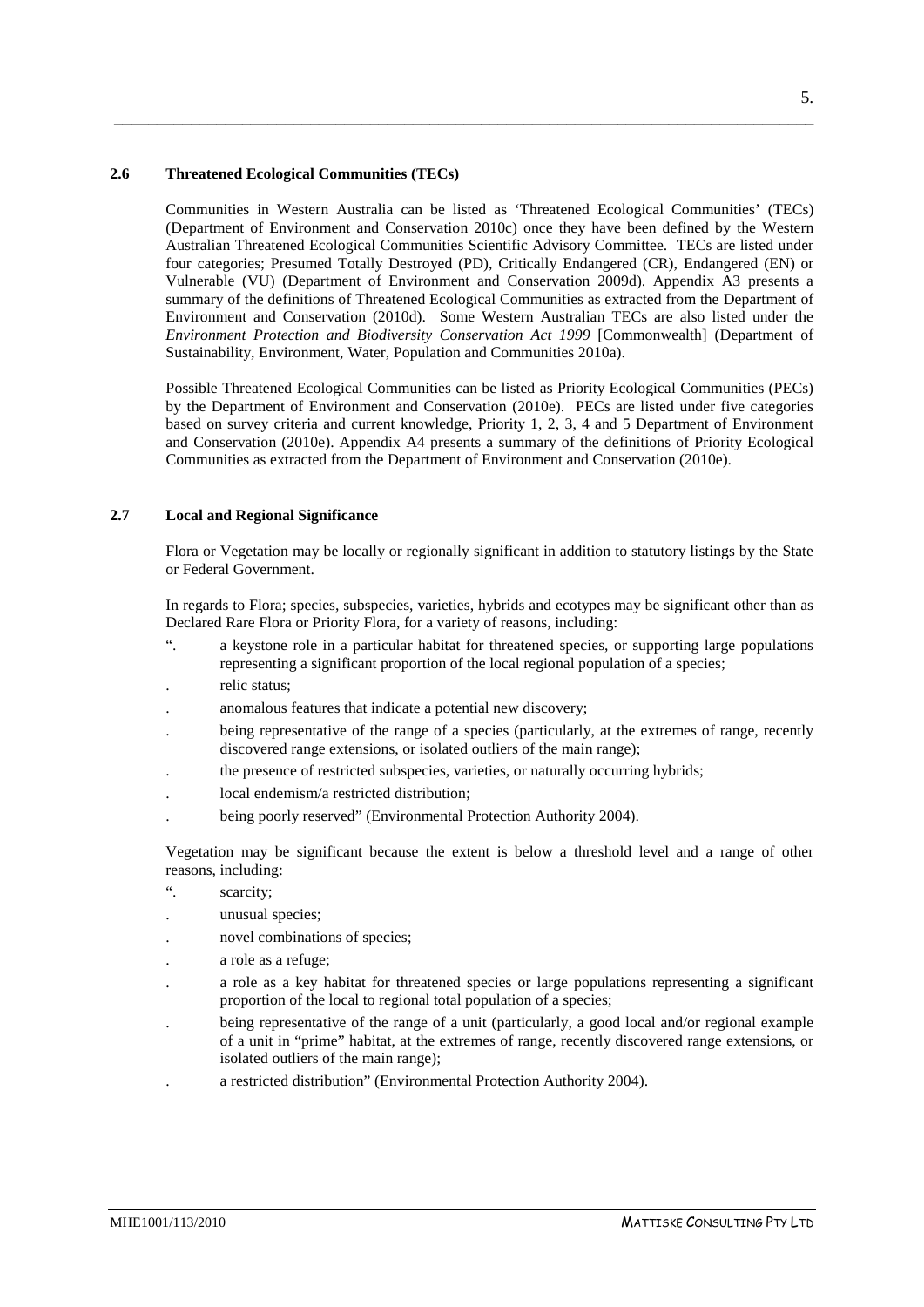Vegetation communities are locally significant if they contain Priority Flora species or contain a range extension of a particular taxon outside of the normal distribution. They may also be locally significant if they are very restricted to one or two locations or occur as small isolated communities. In addition, vegetation communities that exhibit unusually high structural and species diversity are also locally significant.

\_\_\_\_\_\_\_\_\_\_\_\_\_\_\_\_\_\_\_\_\_\_\_\_\_\_\_\_\_\_\_\_\_\_\_\_\_\_\_\_\_\_\_\_\_\_\_\_\_\_\_\_\_\_\_\_\_\_\_\_\_\_\_\_\_\_\_\_\_\_\_\_\_\_\_\_\_\_\_\_\_\_

Vegetation communities are regionally significant where they are limited to specific landform types, are uncommon or restricted plant community types within the regional context, or support populations of Declared Rare Flora.

Determining the significance of flora and vegetation may be applied at various scales, for example, a vegetation community may be nationally significant and governed by statutory protection as well as being locally and regionally significant.

#### <span id="page-9-0"></span>**2.8 Fauna Species**

A NatureMap search of the Moonies Hill Energy Wind Farm area (within a 20km radius of the survey area) was undertaken through a database search (Department of Environment and Conservation 2010f). In addition, a database search was undertaken on the Department of Sustainability, Environment, Water, Population and Communities 2010a) for nationally significant species.

Native fauna species are protected pursuant to the *Wildlife Conservation Act (1950)* [WA] and the *Environment Protection and Biodiversity Conservation Act 1999* (Commonwealth) and the International Union for Conservation of Nature and Natural Resources' Red List.

#### <span id="page-9-1"></span>**3. OBJECTIVES**

The general aim of this report was to map and undertake a flora and vegetation assessment of the Flat Rocks Wind Farm. Specifically, the objectives include:

- Search the literature and databases to assess the potential flora and fauna values that may occur within the survey area;
- Search the remnant vegetation and streamzone areas within the Flat Rocks Wind Farm survey area for Rare and Priority Flora and record any opportunistic fauna sightings during the field study;
- Collect and identify the vascular plant species present in the Flat Rocks Wind Farm survey area;
- Review the conservation status of the vascular plant species and fauna species by reference to current literature and current listings by the Department of Environment and Conservation (2010a, 2010f), plant collections held at the Western Australian State Herbarium (Department of Environment and Conservation 2010a), and listed on the Department of Sustainability, Environment, Water, Population and Communities (2010a) under the *Environment Protection and Biodiversity Conservation Act 1999* (Commonwealth);
- Define and map the native vegetation communities and their condition;
- Define any management issues related to flora, vegetation and vertebrate fauna values;
- Provide recommendations on the local and regional significance of the vegetation communities; and
- Prepare a report summarising the findings.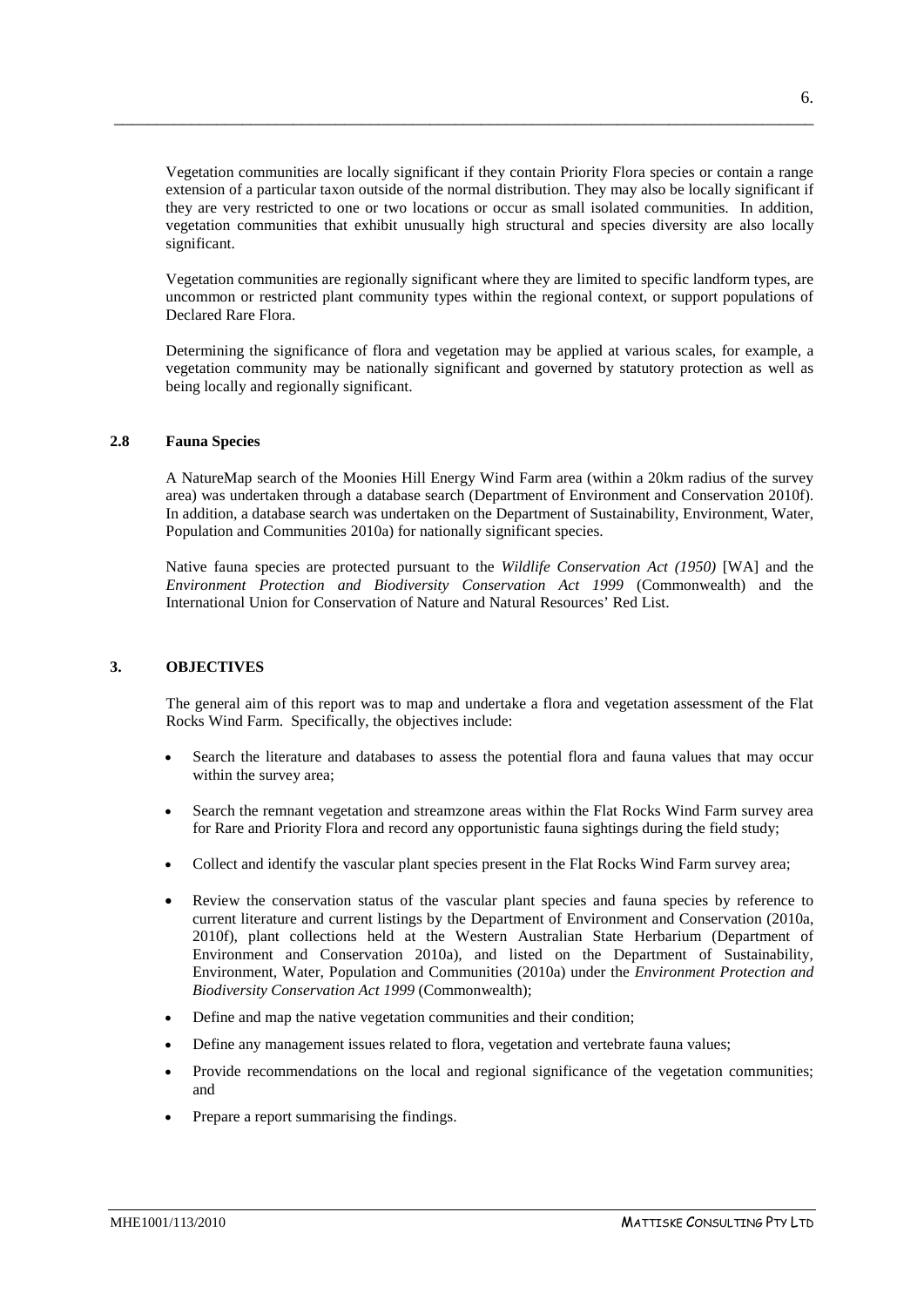### <span id="page-10-1"></span>**4. METHODS**

#### **4.1 Desktop Assessment**

An initial desktop search was conducted to establish the presence of any Declared Rare or Priority Flora and Fauna that may potentially occur within the survey area, using both NatureMap (Department of Environment and Conservation 2010f), and the Western Australian Herbarium database (Department of Environment and Conservation 2010a). The desktop search was confined to a 20km radius of the survey area as the footprint of the proposed clearing area is not expected to exceed this amount.

<span id="page-10-0"></span>\_\_\_\_\_\_\_\_\_\_\_\_\_\_\_\_\_\_\_\_\_\_\_\_\_\_\_\_\_\_\_\_\_\_\_\_\_\_\_\_\_\_\_\_\_\_\_\_\_\_\_\_\_\_\_\_\_\_\_\_\_\_\_\_\_\_\_\_\_\_\_\_\_\_\_\_\_\_\_\_\_\_

Further desktop reviews were then undertaken utilizing the national datasets as available on the Department of Sustainability, Environment, Water, Population and Communities (2010a).

#### **4.2 Field Survey**

The assessment of the flora, vegetation and fauna habitats of the Moonies Hill Energy Wind Farm was undertaken by two Experienced Biologists from Mattiske Consulting Pty Ltd on Wednesday the  $29<sup>th</sup>$ September. Aerial photographs of the survey area were supplied by Dr Sarah Rankin from Moonies Hill Energy. A total of twenty one sampling sites were selected to sample the vegetation types within the remnants within survey area.

The flora and vegetation was described and sampled systematically at each survey site, and additional opportunistic collecting was undertaken wherever previously unrecorded plants were observed. At each site the following floristic and environmental parameters were noted: GPS location, topography, percentage litter cover, soil type and colour, percentage of bare ground, outcropping rocks and their type, gravel type and size, time since fire and the percentage cover and average height of each vegetation stratum. For each vascular plant species, the average height and percent cover (both live and dead material) were recorded.

All plant specimens collected during the field surveys were dried and fumigated in accordance with the requirements of the Western Australian Herbarium. The plant species were identified through comparisons with pressed specimens housed at the Western Australian Herbarium. Where appropriate, plant taxonomists with specialist skills were consulted. Nomenclature of the species recorded is in accordance with the Department of Environment and Conservation (20010a).

Observations were undertaken on the condition of the fauna habitats and remnants.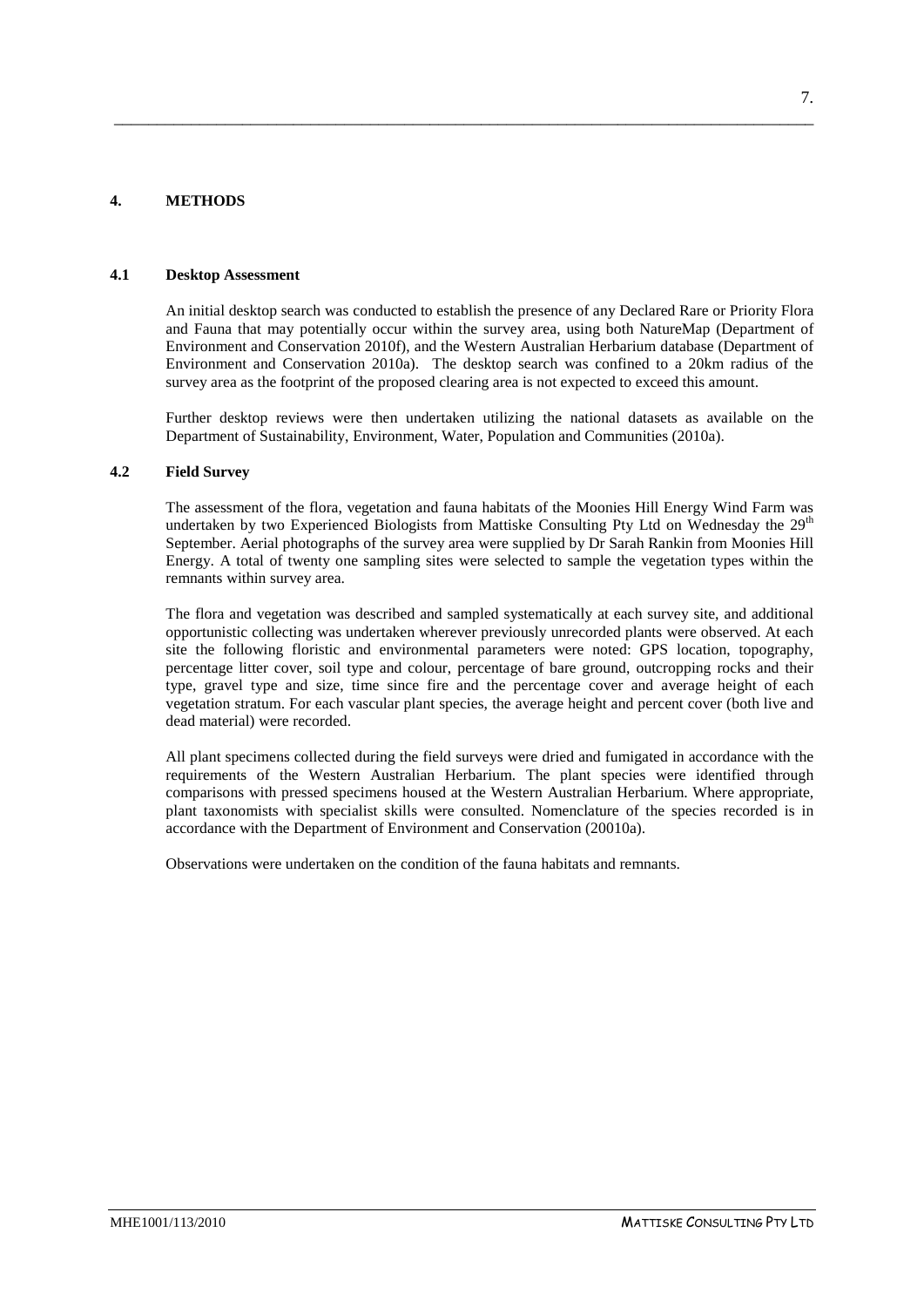| Table 1: | <b>Potential Survey Limitations for Survey Area</b> |  |
|----------|-----------------------------------------------------|--|
|          |                                                     |  |

\_\_\_\_\_\_\_\_\_\_\_\_\_\_\_\_\_\_\_\_\_\_\_\_\_\_\_\_\_\_\_\_\_\_\_\_\_\_\_\_\_\_\_\_\_\_\_\_\_\_\_\_\_\_\_\_\_\_\_\_\_\_\_\_\_\_\_\_\_\_\_\_\_\_\_\_\_\_\_\_\_\_

| <b>Potential Survey Limitation</b>                                                                                                               | <b>Impact on</b><br><b>Survey</b> | <b>Reason</b>                                                                                                                                                                                                                                                                                                                                                                                                                                |
|--------------------------------------------------------------------------------------------------------------------------------------------------|-----------------------------------|----------------------------------------------------------------------------------------------------------------------------------------------------------------------------------------------------------------------------------------------------------------------------------------------------------------------------------------------------------------------------------------------------------------------------------------------|
| Sources of<br>information<br>and<br>availability<br>of<br>contextual<br>information<br>(i.e.<br>pre-existing<br>background versus new material). | not a constraint                  | The study was undertaken in the Avon Botanical<br>District which has been well studied and<br>documented with ample literature available (e.g.<br>Beard 1980, Beard 1990 and Beecham 2001). In<br>addition the databases held at the State and<br>National level were used to assess the potential<br>fauna values.                                                                                                                          |
| Scope (i.e what life forms, etc.,<br>were sampled).                                                                                              | not a constraint                  | Rainfall in the months preceding the time of<br>survey was lower than the average rainfall<br>expected for the area (Bureau of Meteorology<br>However the month of the survey<br>$2010$ ).<br>recorded a higher average of rainfall therefore, it<br>is plausible that life forms were sampled<br>adequately during the time of the survey,<br>including annuals                                                                             |
| Proportion of flora collected and<br>identified (based on sampling,<br>timing and intensity).                                                    | not a constraint                  | We had 21 sites spread throughout all areas of<br>remnant vegetation. This reflects the difficulty in<br>adequate<br>obtaining<br>replications<br>of<br>sites<br>containing similar species composition, due to<br>the fragmented nature of the vegetation within<br>the survey area.                                                                                                                                                        |
| Completeness and further work<br>which might be needed (i.e was<br>the relevant survey area fully<br>surveyed).                                  | not a constraint                  | The information collected during the survey was<br>sufficient to assess the vegetation and potential<br>fauna issues that may be present during the time<br>of the survey.                                                                                                                                                                                                                                                                   |
| Mapping reliability.                                                                                                                             | not a constraint                  | Aerial photography of a suitable scale was used<br>to map the project area. Sites were chosen from<br>these aerials on the basis of a 50-metre grid<br>design starting at the designated boundary area<br>proposed by the proponent. Sites were chosen in<br>areas of remnant vegetation. Vegetation<br>communities were assigned to each site based on<br>topography,<br>presence/absence<br>and<br>percent<br>foliage cover of vegetation. |
| Timing, weather, season, cycle.                                                                                                                  | not a constraint                  | It is generally accepted that flora and vegetation<br>surveys are conducted in spring following<br>in<br>the<br>Avon<br>Wheatbelt<br>autumn<br>rains<br>(Environmental Protection Authority, 2004).<br>Kojonup experienced below average rainfall in<br>the few months preceding the time of survey but<br>the month of the survey was above average<br>(Figure 1) (Bureau of Meteorology, 2010).                                            |
| Disturbances<br>(fire<br>flood,<br>accidental human intervention,<br>$etc.$ ).                                                                   | not a constraint                  | Human-induced disturbances associated with<br>pastoralism occur near the study area. However,<br>apart from the encroachment of several weed<br>species onto remnant bushland areas and very old<br>rubbish, this should not be a constraint on the<br>survey.                                                                                                                                                                               |
| Intensity (in retrospect, was the<br>intensity adequate).                                                                                        | not a constraint                  | Sites were chosen in remnant vegetation from a<br>grid placed over the aerial maps for the entirety<br>of the Lots.<br>This resulted in a total of 21<br>sampling sites across the projected area.                                                                                                                                                                                                                                           |
| Resources<br>(i.e.<br>there<br>were<br>adequate resources to complete<br>the survey<br>to<br>the required<br>standard).                          | not a constraint                  | The available resources were adequate to<br>complete the survey.                                                                                                                                                                                                                                                                                                                                                                             |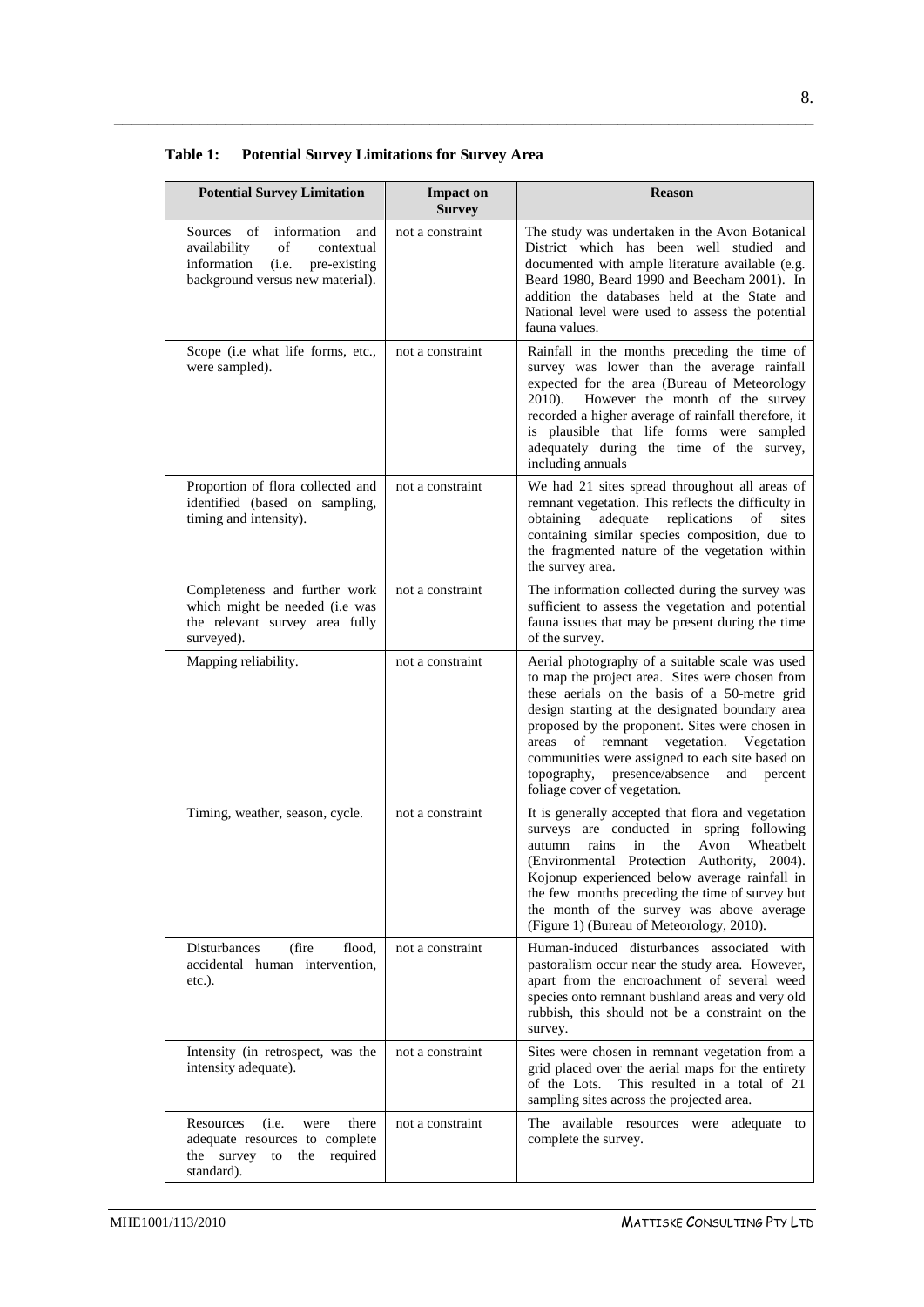### **Table 1: Potential Survey Limitations for Survey Area**

| <b>Potential Survey Limitation</b>                               | <b>Impact on</b><br><b>Survey</b> | <b>Reason</b>                                                                                                                                                                                                                                                       |
|------------------------------------------------------------------|-----------------------------------|---------------------------------------------------------------------------------------------------------------------------------------------------------------------------------------------------------------------------------------------------------------------|
| Access problems ( <i>i.e.</i> ability to<br>access survey area). | not a constraint                  | Existing roads and tracks enabled adequate<br>access to survey representative vegetation and<br>remnant areas within the survey area. Where<br>access was not available by car, it was easily<br>traversed by foot.                                                 |
| Experience levels.                                               | not a constraint                  | All survey personnel had the appropriate training<br>in sampling and identifying the flora of the<br>region. Experienced botanists were consulted<br>where plants could not be identified in the field<br>and discussions were held with experienced<br>zoologists. |

\_\_\_\_\_\_\_\_\_\_\_\_\_\_\_\_\_\_\_\_\_\_\_\_\_\_\_\_\_\_\_\_\_\_\_\_\_\_\_\_\_\_\_\_\_\_\_\_\_\_\_\_\_\_\_\_\_\_\_\_\_\_\_\_\_\_\_\_\_\_\_\_\_\_\_\_\_\_\_\_\_\_

### <span id="page-12-0"></span>**5. RESULTS**

#### <span id="page-12-1"></span>**5.1 Desktop Review**

#### <span id="page-12-2"></span>**5.1.1 Flora**

A desktop survey for flora which has the potential to occur in the vicinity of the survey area was undertaken using NatureMap (Department of Environment and Conservation 2010f), Florabase (Department of Environment and Conservation 2010a), Protected Matters search tool, the Biodiversity Audit of Western Australia's 53 Biogeographical Subregions in 2002 (Department of Environment and Conservation 2010k).

### <span id="page-12-3"></span>**5.1.2 Rare and Priority Flora**

A total of 10 Rare and Priority Flora have been listed as occurring, or potentially occurring, in the Flat Rocks Wind Farm (Department of Environment and Conservation 2010f). A summary of these species can be found in Table 2.

#### *Amperea protensa* **(P3) EUPHORBIACEAE**

*Amperea protensa* is a decumbent perennial herb reaching 0.4m height and producing brown to cream to green flowers between November and January. The species is found on sandy soils in seasonally wet flats, depressions, and swampy areas (Department of Environment and Conservation 2010a). Fortyfour specimens are housed at the Western Australian State Herbarium, mainly collected from sedgelands and heathlands (Department of Environment and Conservation 2010a). Given the vegetation, soils and location of the Flat Rocks Wind Farm survey area, it is possible that it contains habitat that supports *Amperea protensa.*

#### *Banksia acuminata* **(P4) PROTEACEAE**

*Banksia acuminata* is a prostrate, lignotuberous shrub reaching 20cm in height, producing yellow to orange flowers in October and occurring on gravelly soils (Department of Environment and Conservation 2010a). Thirty-three specimens are housed at the Western Australian State Herbarium, including two collected from Kojonup (Department of Environment and Conservation 2010a). Given the vegetation, soils and location of the Flat Rocks Wind Farm survey area, it is possible that it contains habitat that supports *Banksia acuminate.*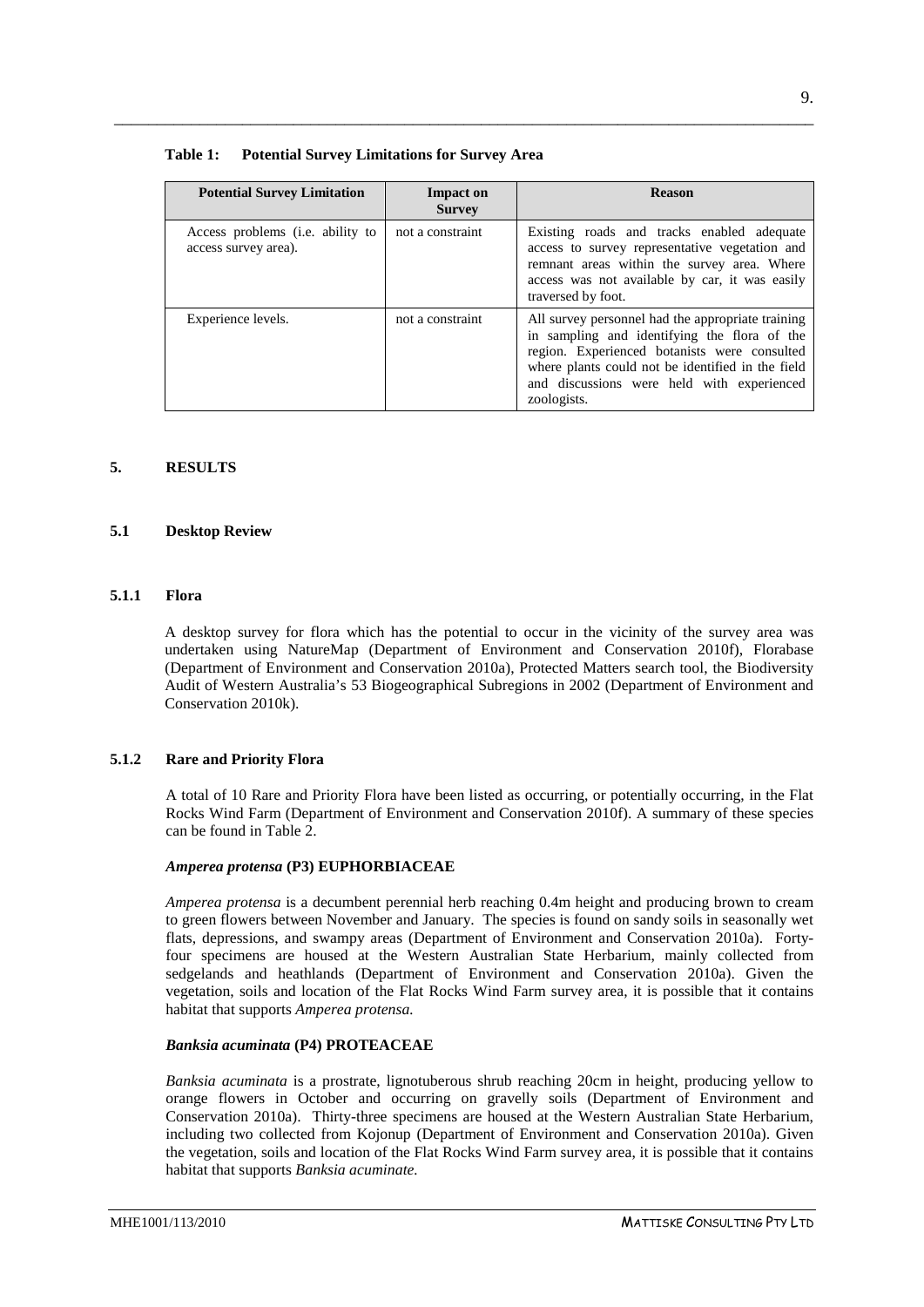### **Table 2: Rare and Priority Flora potentially occurring in the Flat Rocks Wind Farm survey area (Department of Environment and Conservation 2010f)**

\_\_\_\_\_\_\_\_\_\_\_\_\_\_\_\_\_\_\_\_\_\_\_\_\_\_\_\_\_\_\_\_\_\_\_\_\_\_\_\_\_\_\_\_\_\_\_\_\_\_\_\_\_\_\_\_\_\_\_\_\_\_\_\_\_\_\_\_\_\_\_\_\_\_\_\_\_\_\_\_\_\_

|                                      | <b>Priority Level</b> |             |
|--------------------------------------|-----------------------|-------------|
| <b>Species</b>                       | <b>DEC</b>            | <b>EPBC</b> |
| Amperea protensa                     | P <sub>3</sub>        |             |
| Banksia acuminate                    | P <sub>4</sub>        |             |
| Banksia mucronulata subsp. Retrorsa  | R                     | т           |
| Banksia subpinnatifida var. Imberbis | P <sub>2</sub>        |             |
| Caladenia integra                    | P <sub>4</sub>        |             |
| Caladenia x triangularis             | P <sub>4</sub>        |             |
| Calectasia obtuse                    | P <sub>3</sub>        |             |
| Gastrolobium lehmannii               | R                     | т           |
| Melaleuca micromera                  | P <sub>3</sub>        |             |
| Schoenus natans                      | P4                    |             |

#### *Banksia mucronulata* **subsp.** *retrorsa* **(R) PROTEACEAE**

*Banksia mucronulata* subsp*. retrorsa* is an erect, bushy, non-lignotuberous shrub reaching 2.5m in height. The species produces cream to yellow flowers between July and August and has been recorded as occurring on clay or clay loam soils on flats and rocky hills (Department of Environment and Conservation 2010a). Forty-two specimens are housed at the Western Australian State Herbarium, collected mainly from Tambellup, Broomehill, Cranbrook and Tunney (Department of Environment and Conservation 2010a). Given the vegetation, soils and location of the Flat Rocks Wind Farm survey area, it is possible that it contains habitat that supports *Banksia mucronulata* subsp*. Retrorsa.*

### *Banksia subpinnatifida var. imberbis* **(R) PROTEACEAE**

*Banksia subpinnatifida* var. *imberbis* is an erect or straggling, non-lignotuberous shrub reaching 1.5m in height, producing yellow flowers between September and October. The species is found on laterites (Department of Environment and Conservation 2010a). Fifteen specimens are housed at the Western Australian State Herbarium, including one collected from Kojonup and one from Broomehill (Department of Environment and Conservation 2010a). Given the vegetation, soils and location of the Flat Rocks Wind Farm survey area, it is possible that it contains habitat that supports *Banksia subpinnatifida* var. *imberbis.*

### *Caladenia integra* **(P4) ORCHIDACEAE**

Tuberous, perennial, herb, 0.2–0.5 m high. Fl. green, red, Sep–Oct. Clayey loam. Granite outcrops, rocky slopes (Department of Environment and Conservation 2010a). Forty-two specimens are housed at the Western Australian State Herbarium, associated mainly with *Allocasuarina* and *Eucalyptus* woodlands (Department of Environment and Conservation 2010a). Given the vegetation, soils and location of the Flat Rocks Wind Farm survey area, it is possible that it contains habitat that supports *Caladenia integra.*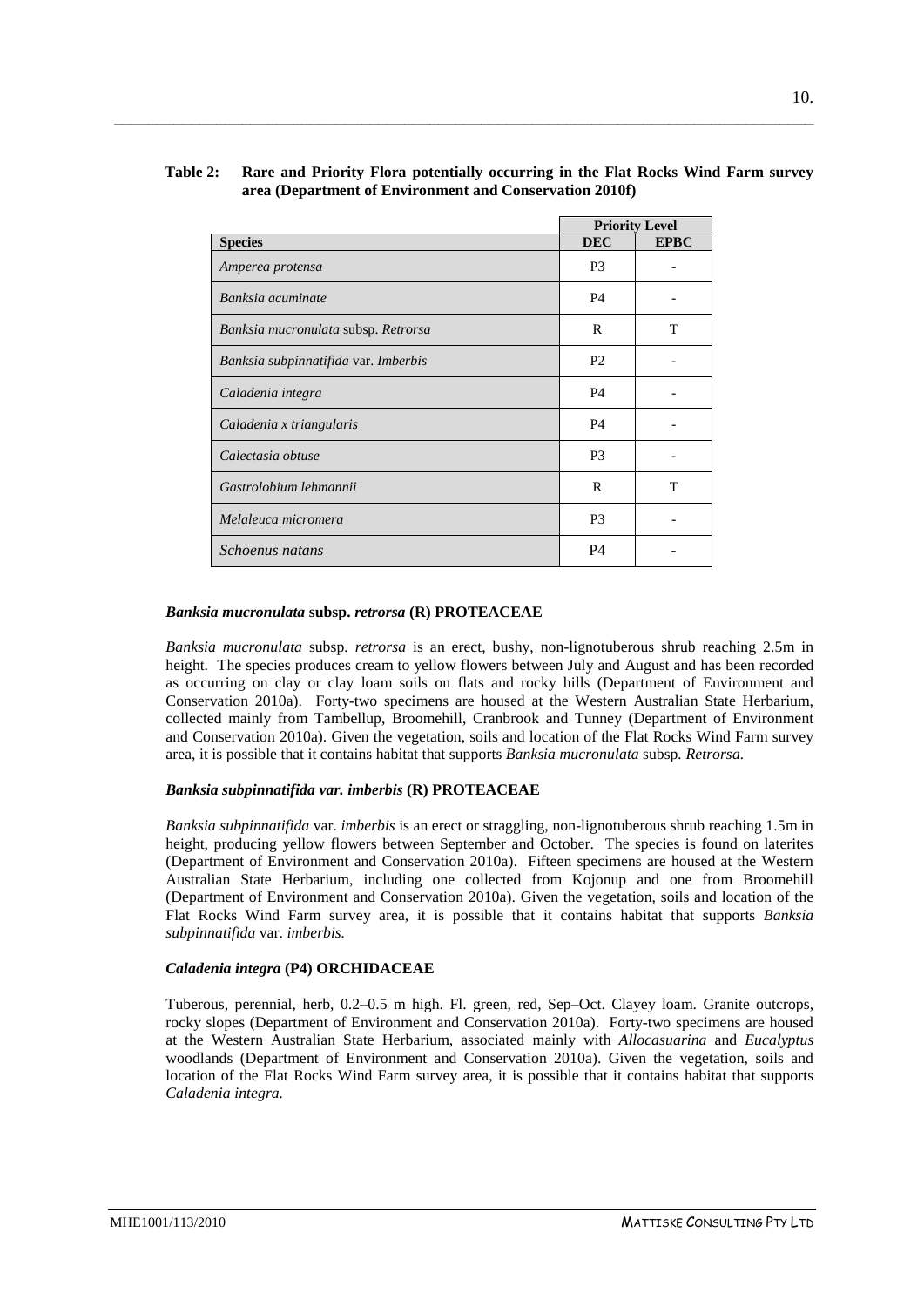#### *Caladenia x triangularis* **(P4) ORCHIDACEAE**

*Caladenia x triangularis* is a tuberous, perennial, yellow-flowered orchid. Seven specimens are housed at the Western Australian State Herbarium (Department of Environment and Conservation 2010a). Given the vegetation, soils and location of the Flat Rocks Wind Farm survey area, it is possible that it contains habitat that supports *Caladenia x triangularis.*

\_\_\_\_\_\_\_\_\_\_\_\_\_\_\_\_\_\_\_\_\_\_\_\_\_\_\_\_\_\_\_\_\_\_\_\_\_\_\_\_\_\_\_\_\_\_\_\_\_\_\_\_\_\_\_\_\_\_\_\_\_\_\_\_\_\_\_\_\_\_\_\_\_\_\_\_\_\_\_\_\_\_

### *Calectasia obtusa* **(P3) DASYPOGONACEAE**

*Calectasia obtusa* is an erect, low herb reaching 0.4m in height. The species has aerial roots and produces blue flowers between August and September. It occurs on sand, clay loam, gravel and laterite soils and has mainly been recorded on flat topography (Department of Environment and Conservation 2010a). Eighteen specimens are housed at the Western Australian State Herbarium, many recorded near Albany (Department of Environment and Conservation 2010a). Given the vegetation, soils and location of the Flat Rocks Wind Farm survey area, it is possible that it contains habitat that supports *Calectasia obtusa.*

#### *Gastrolobium lehmannii* **(R) FABACEAE**

*Gastrolobium lehmannii* is an erect, domed shrub that reaches 1.5m in height, and flowers orange, yellow, red and purple between September and October. This species is found on red clay and laterite, on low hilltops and breakaways (Department of Environment and Conservation 2010a). Twenty specimens are housed at the Western Australian State Herbarium, mainly associated with jarrah and wandoo forests. Four of these specimens were recorded near Tambellup and one near Kojonup (Department of Environment and Conservation 2010a). Given the vegetation, soils and location of the Flat Rocks Wind Farm survey area, it is possible that it contains habitat that supports *Gastrolobium lehmannii.*

#### *Melaleuca micromera* **(P3) MYRTACEAE**

*Melaleuca micromera* is a shrub reaching 4m in height and producing yellow flowers in September and October. It occurs on gravelly sandy loam or clay (Department of Environment and Conservation 2010a). Sixteen specimens are housed at the Western Australian State Herbarium, many associated with jarrah-marri forest clay (Department of Environment and Conservation 2010a). Given the vegetation, soils and location of the Flat Rocks Wind Farm survey area, it is possible that it contains habitat that supports *Melaleuca micromera.*

#### *Schoenus natans* **(P4) CYPERACEAE**

Schoenus natans is an aquatic annual herb (sedge), 0.3m in height, with brown flowers in October. This species occurs in winter-wet depressions (Department of Environment and Conservation 2010a). Fiftytwo specimens are housed at the Western Australian State Herbarium, often associated with clayey soils (Department of Environment and Conservation 2010a). Given the vegetation, soils and location of the Flat Rocks Wind Farm survey area, it is possible that it contains habitat that supports *Schoenus natans*.

### <span id="page-14-0"></span>**5.1.3 Fauna**

A NatureMap search of the Moonies Hill Energy Wind Farm area (within a 20km radius of the survey area) revealed a total of 54 fauna taxa, including both vertebrates and invertebrates, that have been recorded within the survey area (Department of Environment and Conservation 2010f).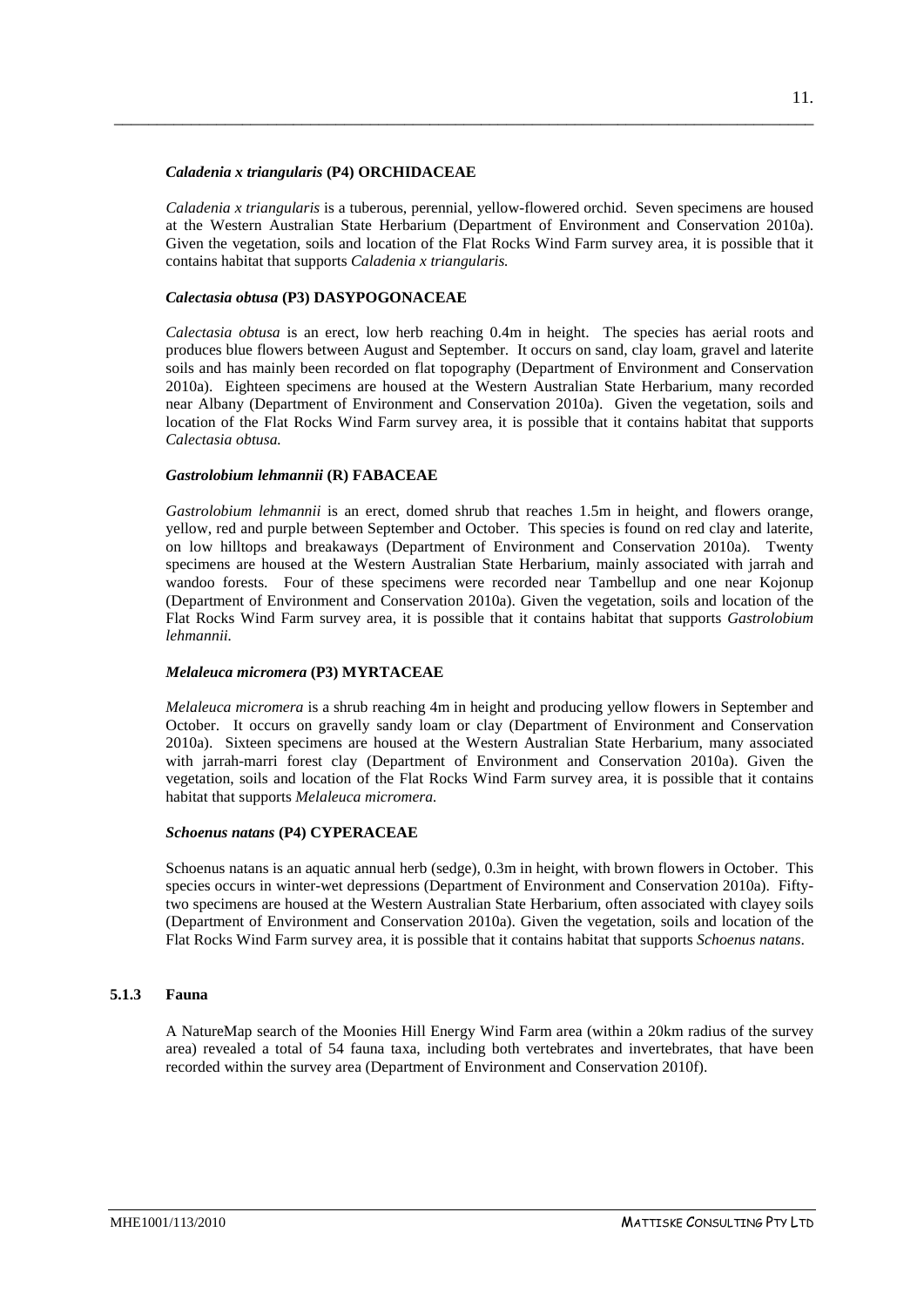### **5.1.4 Threatened, Specially Protected and Priority Fauna**

A total of 170 species have been listed as potentially occurring within a 20km radius of Flat Rocks Wind Farm (Department of Environment and Conservation 2010f). A total of 15 protected fauna species were revealed from a Naturemap database search (Department of Environment and Conservation 2010f), including five birds and 10 mammals. Of these fauna species, one is extinct or likely to be extinct, nine are Threatened, three are Priority 4 and two are Priority 5 pursuant to subsection (2) of section 23F of the *Wildlife Conservation Act (1950)* [WA] (Table 2, Appendix A). A summary of protected fauna listings pursuant to subsection (2) of section 23F of the *Wildlife Conservation Act (1950)* [WA], the *Environment Protection and Biodiversity Conservation Act 1999*  (Commonwealth) and the International Union for Conservation of Nature and Natural Resources' Red List, is presented in Table 2.

<span id="page-15-0"></span>\_\_\_\_\_\_\_\_\_\_\_\_\_\_\_\_\_\_\_\_\_\_\_\_\_\_\_\_\_\_\_\_\_\_\_\_\_\_\_\_\_\_\_\_\_\_\_\_\_\_\_\_\_\_\_\_\_\_\_\_\_\_\_\_\_\_\_\_\_\_\_\_\_\_\_\_\_\_\_\_\_\_

**Table 3: Rankings of protected fauna species that potentially occur within the Flat Rocks Wind Farm survey area (Department of Environment and Conservation 2010f, Department of Sustainability, Environment, Water, Population and Communities 2010a, International Union for Conservation of Nature and Natural Resources 2010)**

| <b>Species</b>                            | Common name                                       | <b>DEC</b> | <b>EPBC</b> Act          | <b>IUCN Red List</b>     |
|-------------------------------------------|---------------------------------------------------|------------|--------------------------|--------------------------|
| Ardeotis australis                        | <b>Australian Bustard</b>                         | Priority 4 | $\overline{\phantom{a}}$ | Near Threatened          |
| Bettongia penicillata<br>subsp. Ogilbyi   | Brush-tailed<br>Bettong/Woylie                    | Endangered | $\blacksquare$           | $\overline{a}$           |
| Burhinus grallarius                       | <b>Bush Stone-Curlew</b>                          | Priority 4 | $\overline{\phantom{a}}$ | Critically<br>Endangered |
| Calyptorhynchus<br>banksii subsp. naso    | <b>Forest Red-tailed</b><br><b>Black Cockatoo</b> | Vulnerable | $\blacksquare$           | <b>Least Concern</b>     |
| Calyptorhynchus<br>baudinii               | Baudin's Cockatoo                                 | Endangered | $\blacksquare$           | $\overline{\phantom{0}}$ |
| Calyptorhynchus<br>latirostris            | Carnaby's Black<br>Cockatoo                       | Endangered | Endangered               | Endangered               |
| Dasyurus geoffroii                        | Western<br>Ouoll/Chuditch                         | Vulnerable | $\overline{a}$           | Near Threatened          |
| Isoodon obesulus<br>subsp. fusciventer    | Southern Brown<br>Bandicoot/Quenda                | Priority 5 | $\overline{\phantom{a}}$ | Least Concern            |
| Macropus eugenii<br>subsp. derbianus      | Tammar                                            | Priority 5 | $\overline{\phantom{a}}$ | Least Concern            |
| Macropus irma                             | Western Brush<br>Wallaby                          | Priority 4 | $\blacksquare$           | <b>Least Concern</b>     |
| Macrotis lagotis                          | Greater Bilby                                     | Vulnerable | Vulnerable               | Vulnerable               |
| Myrmecobius<br>fasciatus                  | Numbat                                            | Vulnerable | Vulnerable               | Endangered               |
| Onychogalea lunata                        | <b>Crescent Nailtail</b><br>Wallaby               | Extinct    | Extinct                  | Extinct                  |
| Phascogale tapoatafa<br>subsp. (WAM M434) | Brush-tailed<br>Phascogale                        | Vulnerable | $\overline{\phantom{a}}$ | Near Threatened          |
| Pseudocheirus<br>occidentalis             | Western Ringtail<br>Possum                        | Vulnerable | Vulnerable               | Vulnerable               |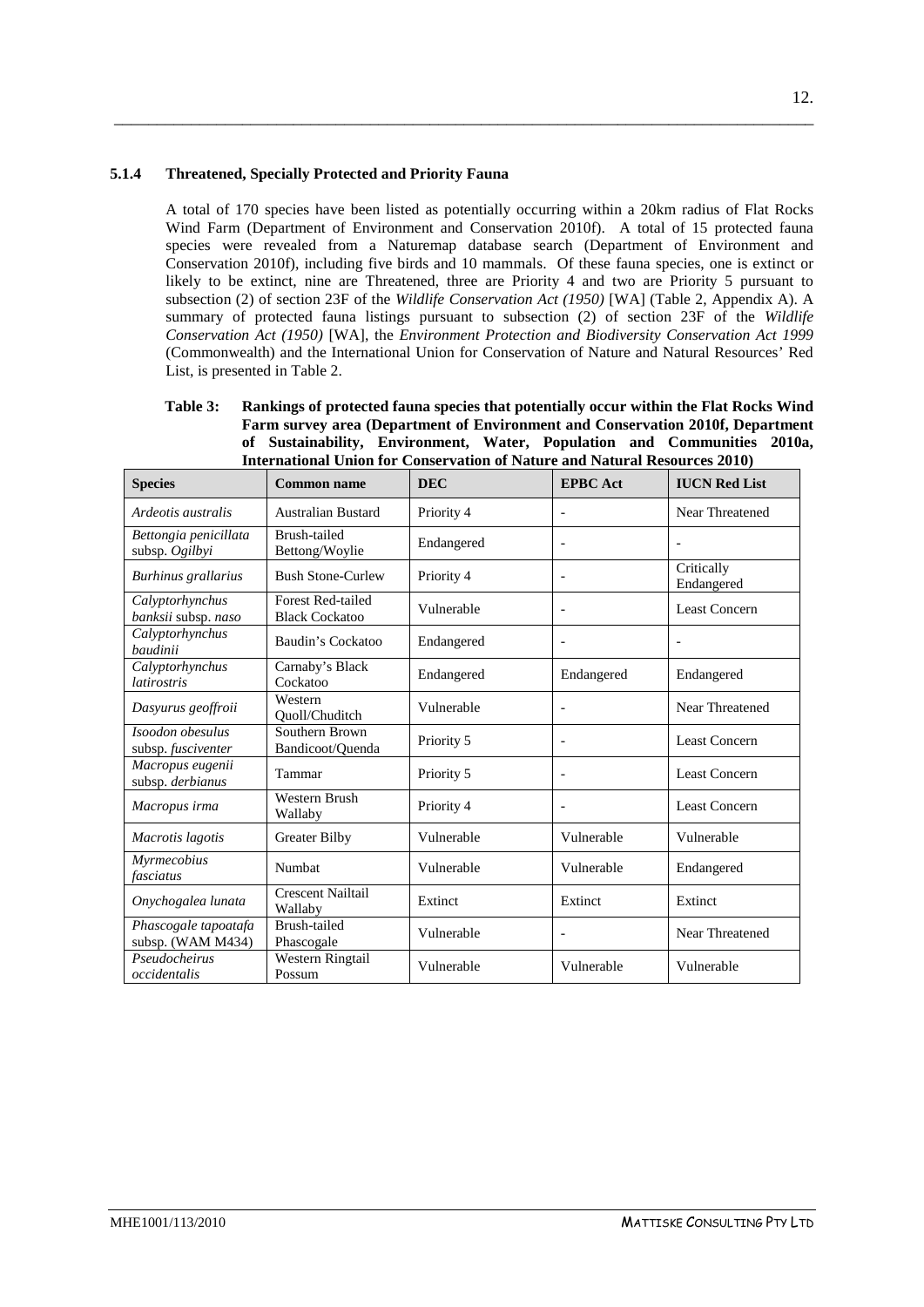#### *Ardeotis australis* **(Australian Bustard)**

*Ardeotis australis* is a large, ground dwelling bird that occurs in grasslands, light scrubland and woodlands of inland Australia (Pizzey, 1991). The species has a distinctive shape, with its erect posture and long legs. The Australia Bustard was once common in suitable habitat throughout Australia, and prefers tussock to hummock grasslands (Downes, 1975). It is highly nomadic, and moves in response to rainfall (Ayres *et al.* 1996). In Western Australia, the Australian Bustard is classed as Priority 4 (P4) by the Department of Environment and Conservation, which is taxon in need of monitoring. P4 taxa are not currently threatened or in need of protection, but could be if circumstances change (Department of Environment and Conservation 2010l). In NSW, the Australian Bustard is classified as Endangered (E) under the TSE Act 1995.

\_\_\_\_\_\_\_\_\_\_\_\_\_\_\_\_\_\_\_\_\_\_\_\_\_\_\_\_\_\_\_\_\_\_\_\_\_\_\_\_\_\_\_\_\_\_\_\_\_\_\_\_\_\_\_\_\_\_\_\_\_\_\_\_\_\_\_\_\_\_\_\_\_\_\_\_\_\_\_\_\_\_

#### *Pseudemydura umbrina* **(Western Swamp Tortoise)**

*Pseudemydura umbrina* is a small, long-lived, semi-aquatic tortoise with a very restricted geographic range. It is the most endangered tortoise or turtle species in the world and is gazetted as Specially Protected fauna Schedule 1 (fauna that is rare or likely to become extinct) under the *Wildlife Conservation Act 1950* [WA], and Critically Endangered under the *Environment Protection and Biodiversity Conservation Act 1999* [Commonwealth] and the United Nations Convention on Trade of Endangered Species (EPA). Its distribution is now limited to a 3-5km strip the Ellenbrook Nature Reserve on the Swan Coastal Plain (Department of Environment and Conservation 2010m). This reserve supports the only viable population in the wild with two other relocated populations located at the Twin Swamps Nature Reserve and the Mogumber Nature Reserve (Department of Environment and Conservation 2010m).

#### *Bettongia penicillata* **subsp.** *ogilbyi* **(Brush-tailed Bettong/Woylie)**

Bettongia penicillata subsp. ogilbyi, the Brush-tailed Bettong, or Woylie is a small marsupial, a potoroid with a body length between 280mm and 360mm, and a weight ranging between 0.75 to 1.8 kg. The Brush-tailed Bettong has a pale underside, with grey brown fur on top. The tail is dark coloured, with a black brush at the end (Van Dyck & Strahan 2008). Bettongia penicillata subsp. ogilbyi is listed nationally as endangered under the Environment Protection and Biodiversity Conservation Act 1999. In WA it is listed as Rare, or likely to become extinct under the Wildlife Conservation Act 1950. At an International status, the genus level is listed under Appendix I of the CITES, Convention on International Trade in Endangered Species of Wild Fauna and Flora (Department of Environment and Conservation 2010i). At International species level, the species is classified as Critically Endangered under the International Union for Conservation of Nature and Natural Resources (IUCN) Red List (Department of Sustainability, Environment, Water, Population and Communities 2010a). The Woylie was once endemic throughout most of Australia, but is now restricted to three areas in Western Australia, the Tutanning Nature Reserve, Perup forest and Dryandra Woodland (Van Dyck & Strahan 2008), largely due to European settlement

#### *Burhinus grallarius* **(Bush Stone-Curlew)**

*Burhinus grallarius* is a long legged ground dwelling bird, standing 50-60cm tall. It likes to roost in grassy woodlands with a sparse understorey (Department of Sustainability and Environment, 1997). Preferred habitat is in casuarina, eucalyptus, acacia or epolycarpa woodlands (Leach & Hembrow 1988 in Marchant & Higgins 1993). The Bush Stone-Curlew is listed as endangered in Victoria under the *Flora and Fauna Guarantee Act 1995* and endangered in NSW on Shedule 1 of the *Threatened Species Conservation Act 1995*. It is listed as vulnerable in South Australia under the *National Parks and Wildlife Act 1972* (Department of Sustainability and Environment, 1997). Nationally the Bush Stone-Curlew is listed as near-threatened under the 2004 IUCN Red List of Threatened Animals (Department for Environment and Heritage, 2007b). IUCN classification of near threatened refers to a species that are close to being classed as vulnerable. Vulnerable status refers to a species that is facing a high risk of extinction in the wild in the medium term (Baltais, 2006).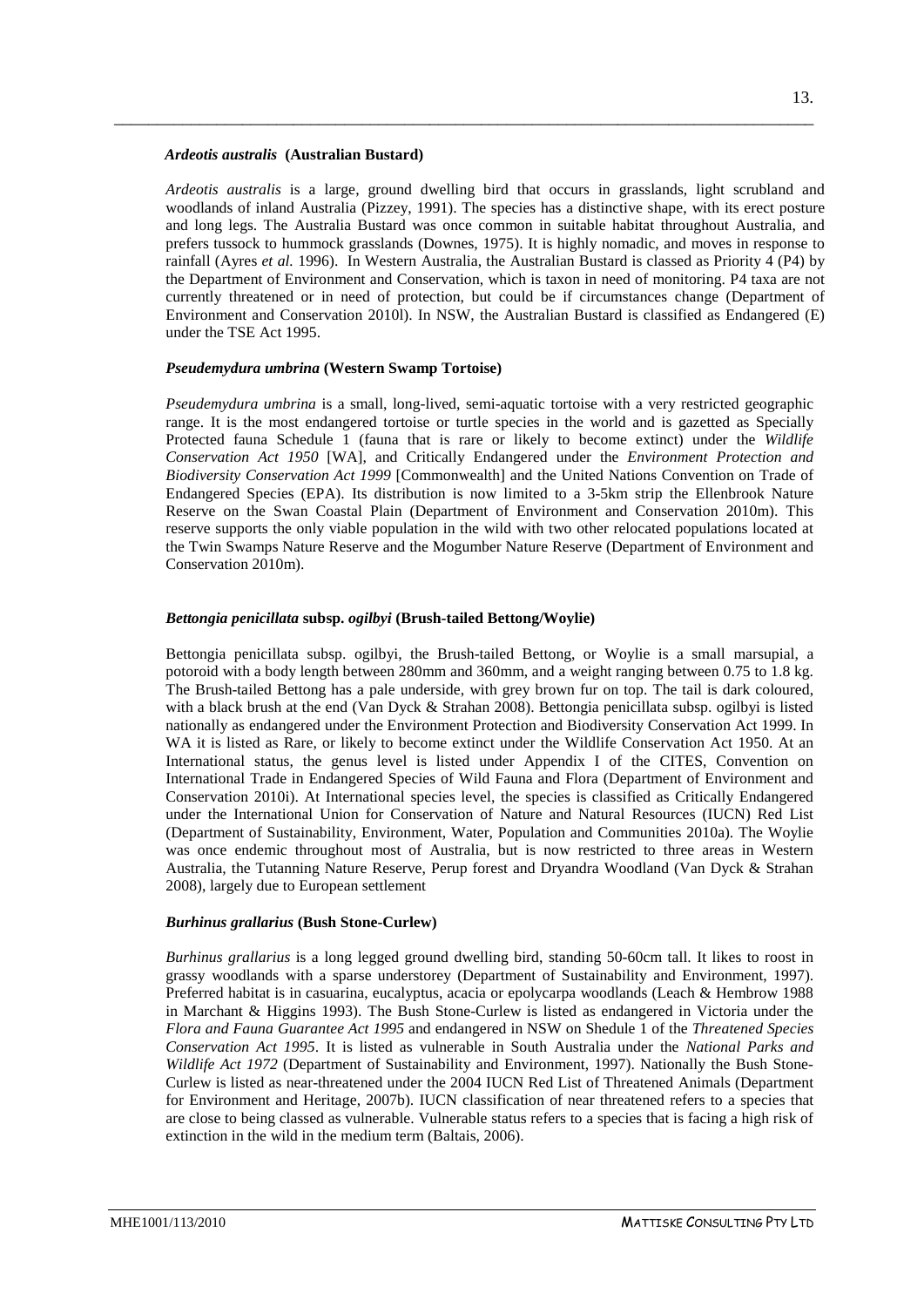#### *Calyptorhynchus banksii* **subsp.** *naso* **(Forest Red-tailed Black Cockatoo)**

The Forest Red-tailed Black Cockatoo is  $55 - 60$ cm in length and  $570 - 870$  g in weight (Higgins 1999). They are glossy black with a pair of central tail feathers, with a crest and bright red, orange or yellow cental tail feathers (Higgins 1999). The Forest Red-tailed Black Cockatoo, was originally named *Psittacus banksii* (Latham 1790), but changed to the south-west subspecies *Calyptorynchus banksii naso*, after the morphological and ecological divergence / convergence of populations, was examined by Ford in 1980. Forest Red-tailed Black Cockatoo, *Calyptorhynchus banksii naso*, is listed nationally as Vulnerable under the *Environment Protection and Biodiversity Conservation Act 1999*.

\_\_\_\_\_\_\_\_\_\_\_\_\_\_\_\_\_\_\_\_\_\_\_\_\_\_\_\_\_\_\_\_\_\_\_\_\_\_\_\_\_\_\_\_\_\_\_\_\_\_\_\_\_\_\_\_\_\_\_\_\_\_\_\_\_\_\_\_\_\_\_\_\_\_\_\_\_\_\_\_\_\_

In Western Australia, it is listed as Fauna that is Rare or is likely to become extinct under the *Wildlife Conservation Act 1950*. On an International level, *Calyptorhynchus banksii naso,* is listed under Appendix II on CITES, Convention on International Trade in Endangered Species of Wild Fauna and Flora (Department of Sustainability, Environment, Water, Population and Communities 2010d). The Forest Red-tailed Black Cockatoo previously occurred between Albany, Augusta and Perth, and north to Dandaragan. However, it has been rare on the Swan Coastal Plain since the early 1900s (Alexander 1921).

#### *Calyptorhynchus baudinii* **(Baudin's Cockatoo)**

*Calyptorhynchus baudinii*, Baudin's Cockatoo, is a large cockatoo, with a wingspan up to 110cm, weighing 560-770g. They measure 50-57 cm in length and are a dull black colour with rectangular white panels on the tail. They also have white margins on the feathers, and whitish round patches on the ears. The males have a red-pink eye ring, and a black beak, and the females have a grey eye-ring, with a whitish grey beak with a black tip (Higgins 1999; Johnstone & Storr 1998).

Baudin's Black Cockatoo are gregarious, and usually travels in small groups, usually in pairs or in groups of three, but can gather in large flocks of 300 birds where food is abundant (Higgins 1999; Storr 1991). *Calyptorhynchus baudinii* is only found in the south west of Western Australia, extending from Albany to Mundaring and inland to the Stirling ranges and near Boyup Brook (Davies 1966; Saunders *et al*. 1985; Storr 1991). Nationally, *Calyptorhynchus baudinii* is listed as vulnerable under the *Environment Protection and Biodiversity Conservation Act 1999.* In WA it is listed as 'rare or likely to become extinct' under the *Wildlife Conservation Act 1950* (Edwards 2005). At an international level, *Calyptorhynchus baudinii* is listed under Appendix II of the Convention on International Trade in Endangered Fauna and Flora (CITES) (Department of Sustainability, Environment, Water, Population and Communities 2010e).

#### *Calyptorhynchus latirostris* **(Carnaby's Black Cockatoo)**

*Calyptorhynchus latirostris* is a large cockatoo endemic to south-western Australia, occurring mostly in the Wheatbelt (Department of Environment, Water, Heritage and the Arts 2010n). It is a large black cockatoo with white tail panels, white cheek patches and a short bill (Department of Sustainability, Environment, Water, Population and Communities 2010n). *Calyptorhynchus latirostris* is classed in WA as 'specially protected fauna' under the *Wildlife Conservation Act 1950*, and as Endangered as Commonwealth status under *Environment Protection and Biodiversity Conservation Act 1999* List (Department of Sustainability, Environment, Water, Population and Communities 2010n). It is also considered Endangered by the International Union for Conservation of Nature and Natural Resources due to its rapid and continuing decline over three generations (International Union for Conservation of Nature and Natural Resources 2010). The range of the species is considered to have contracted by 30% since the late 1940s due to clearing for agriculture and urban development (Department of Environment, Water, Heritage and the Arts 2010c). Additionally, habitat tree regeneration has been drastically reduced by the grazing of stock and feral animals on seedlings (International Union for Conservation of Nature and Natural Resources 2010). *Calyptorhynchus latirostris* nests in tall living or dead eucalypts, particularly *Eucalyptus wandoo* and *Eucalyptus salmonophloia* (Department of Sustainability, Environment, Water, Population and Communities 2010n).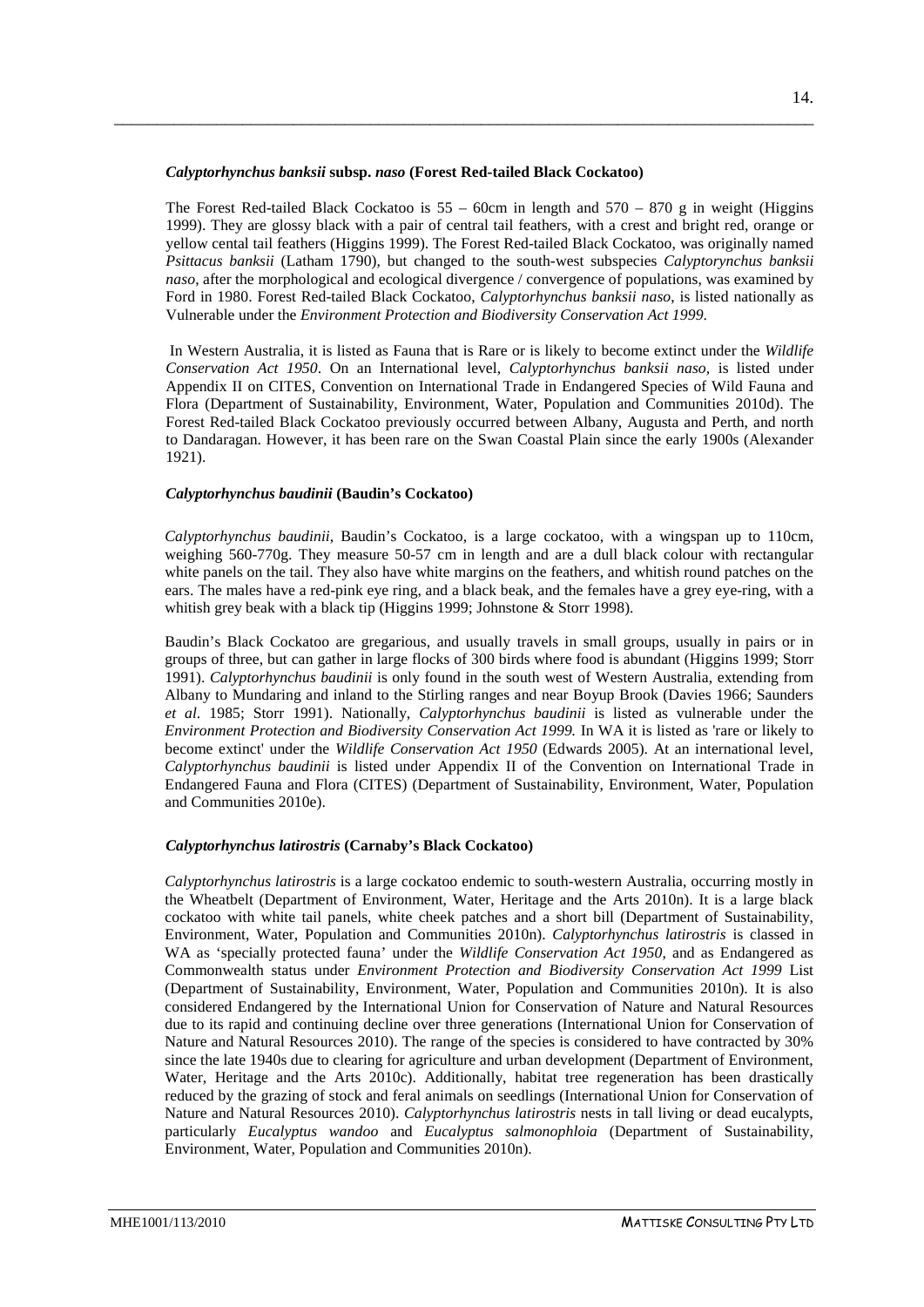#### *Dasyurus geoffroii* **(Western Quoll/Chuditch)**

*Dasyurus geoffroii*, commonly known as the Chuditch is a large carnivore red-brown to grey in colour with white spots. It has a long tail with no spots and a black brush at the end (Van Dyck & Strahan 2008). Males weigh up to 1300 g, whiles females weigh up to 600 g (Orell & Morris 1994). *Dasyurus geoffroii* is now restricted to the south-west of Western Australia, and is listed as Vulnerable under the *Wildlife Conservation Act 1950.* In the Northern Teritory and Queensland it is listed as Extinct. In South Australia, *Dasyurus geoffroii* is listed as Endangered under the *Environment Protection and Biodiversity Conservation Act 1999*, and at an International level, it is listed as Near Threatened on the 2008 *IUCN Red List of Threatened Species.* The Chuditch once occupied nearly 70% of the Australian mainland and occurred in every State and Territory but is now restricted to the south-west of WA (Department of Sustainability, Environment, Water, Population and Communities 2010f).

\_\_\_\_\_\_\_\_\_\_\_\_\_\_\_\_\_\_\_\_\_\_\_\_\_\_\_\_\_\_\_\_\_\_\_\_\_\_\_\_\_\_\_\_\_\_\_\_\_\_\_\_\_\_\_\_\_\_\_\_\_\_\_\_\_\_\_\_\_\_\_\_\_\_\_\_\_\_\_\_\_\_

#### *Isoodon obesulus* **subsp.** *fusciventer* **(Southern Brown Bandicoot/Quenda)**

*Isoodon obesulus*, the Southern Brown Bandicoot or Quenda, is a solid built marsupial with soft underfur and coarse guard hairs and small rounded ears. The soft underfur is creamy white, and the back is brown-grey flecked with yellow-brown (Cronin 1991). The body length of *Isoodon obesulus* is up to 33cm, with a tail length  $11 - 12$ cm. Males weigh between 500 to 1500 g and females 400 to 1000g (Department of Sustainability, Environment, Water, Population and Communities 2010g).

#### *Macropus eugenii* **subsp.** *derbianus* **(Tammar)**

*Macropus eugenii* subsp. *derbianus*, the Tammar Wallaby is a small macropod with dark, grey-brown fur above and pale grey below. Males grow up to 68 cm with a tail length up to 45 cm, while females grow to 63 cm, with a tail length up to 44 cm. Males weigh up to 4.6kg, and females up to 3.7kg (Department of Environment and Conservation, 2010h) *Macropus eugenii* subsp. *derbianus* is classed as Near Threatened on the 2000 IUCN Red List of Threatened Species Lower Risk, and Priority 4 under the *Western Australia Wildlife Conservation Act* (Department of Environment and Conservation, 2010f).

#### *Macropus irma* **(Western Brush Wallaby)**

*Macropus irma*, the Western Brush Wallaby is a medium sized macropod up to 120cm in length, with a tail lengh of 97 cm, weighing up to 9kg. It is grey with a distinct white facial stripe, black and white ears, black hands, black feet and a black crest at the end of its long tail (Department of Environment and Conservation, 2010h). *Macropus irma* has a prefered habitat of opens forest and woodland of mallee, heathland, open low grasses and scrubby thickets (Morris and Christensen 2008). The Western Brush Wallaby is now distributed throughjout the south-west of Western Australia, from Cape Arid to Kalbarri. *Macropus irma* is classed as Near Threatened on the 2000 IUCN Red List of Threatened Species Lower Risk, and Priority 4 under the *Western Australia Wildlife Conservation Act* (Department of Environment and Conservation, 2010h).

#### *Macrotis lagotis* **(Greater Bilby)**

*Macrotis lagotis*, the Greater Bilby, is a marsupial the size of a rabbit, which was formerly found over 70% of the Australian mainland, but is now found in less than 20% of its former range. In Western Australia, wild populations now only occur in the Great Sandy and Gibson Deserts (Department of Environment, Water, Heritage and the Arts 2010c). The Bilby has blue-grey soft fur, with a white/cream underside, with big ears, a pointed snout and a ling tail with a black tip. The Greater Bilby grows up to 55cm in length, with a tail up to 29cm. Males weigh up to 2500 g, and females 1200 g (Cronin 1991; Strahan 1998). In New South Wales *Macrotis lagotis* is listed as [Presumed extinct,](http://www.legislation.nsw.gov.au/viewtop/inforce/act+101+1995+FIRST+0+N) in the Northern Territory it is listed as [Threatened](http://www.nt.gov.au/nreta/wildlife/animals/threatened/specieslist.html) under the *Territory Parks and Wildlife Conservation Act 2000*, and in Queensland, *Macrotis lagotis* is listed as [Endangered](http://www.legislation.qld.gov.au/LEGISLTN/CURRENT/N/NatureConWiR06.pdf) under the *Nature Conservation Act 1994*. In South Australia, the Greated Bilby is listed as [Vulnerable](http://www.environment.sa.gov.au/biodiversity/threatened.html#Protection_within_SA) under the *National Parks and Wildlife Act 1972*, and in Western Australia, listed as [Rare](http://www.dec.wa.gov.au/management-and-protection/threatened-species/index.html) under the *Wildlife Conservation (Specially Protected Fauna) Notice 2008(2)*.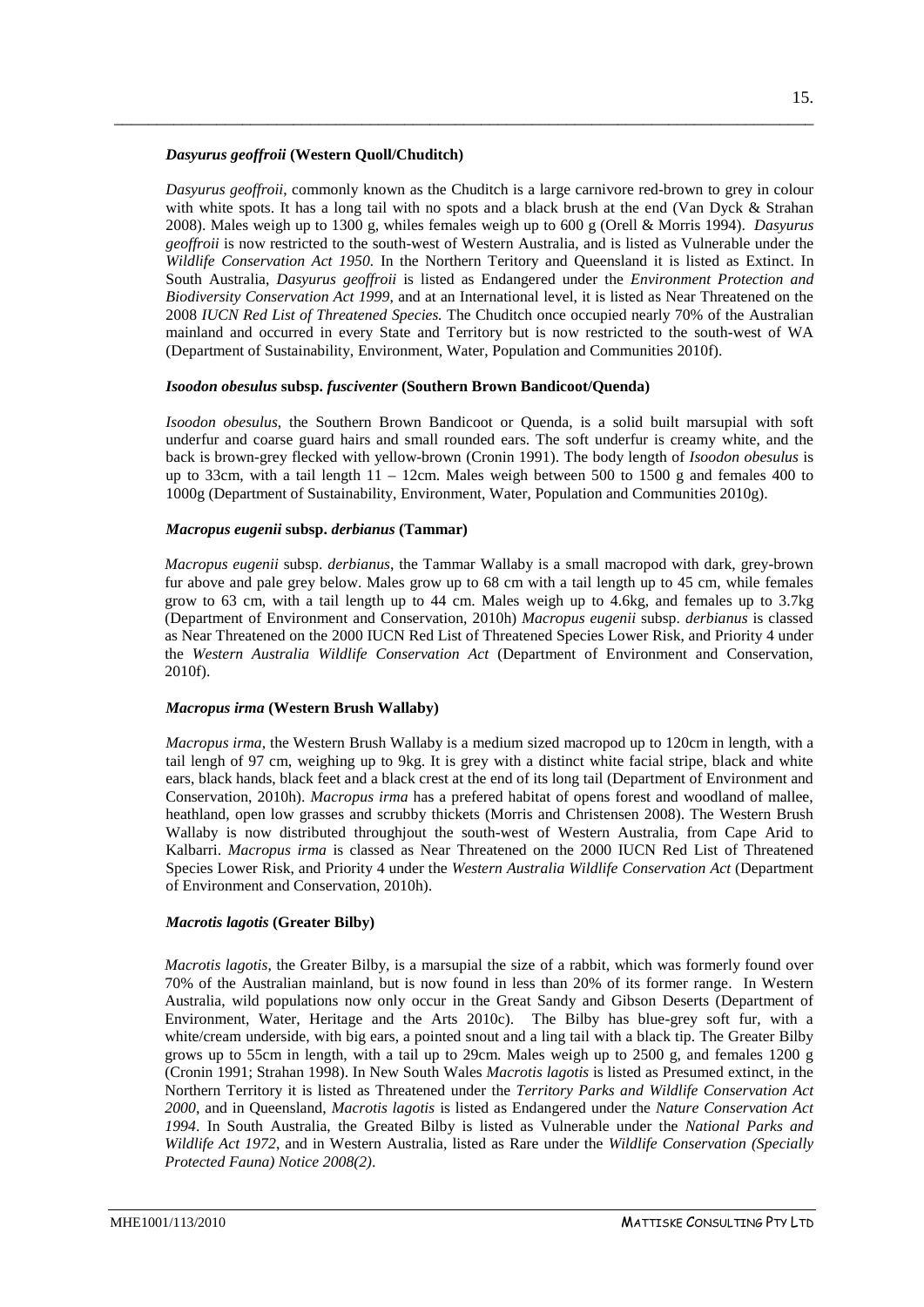Nationally, *Macrotis lagotis* is listed as Vulnerable under the *Environment Protection and Biodiversity Conservation Act 1999*. On an international level it is listed on [Appendix I](http://www.cites.org/eng/app/appendices.shtml) of the Convention on International Trade in Endangered Species of Wild Fauna and Flora (CITES), as well as [Vulnerable,](http://www.iucnredlist.org/search/details.php/12650/summ) (C2a), under the International Union for Conservation of Nature Red List (Department of Sustainability, Environment, Water, Population and Communities 2010i).

\_\_\_\_\_\_\_\_\_\_\_\_\_\_\_\_\_\_\_\_\_\_\_\_\_\_\_\_\_\_\_\_\_\_\_\_\_\_\_\_\_\_\_\_\_\_\_\_\_\_\_\_\_\_\_\_\_\_\_\_\_\_\_\_\_\_\_\_\_\_\_\_\_\_\_\_\_\_\_\_\_\_

#### *Myrmecobius fasciatus* **(Numbat)**

*Myrmecobius fasciatus*, or Numbat, is a reddish-brown marsupial with white strips across its back. It has a dark stripe from the ear to the mouth, running across the eye, and can grow to a length of 27.4 cm, with a bushy tail reaching 21cm in length. The Numbat can weigh up to 715 g (Cronin 1991; Strahan 1998). *Myrmecobius fasciatus* was originally widespread throughout Australia, ranging from western NSW, through SA and southern Northern Territory to the south-west of Western Australia (Department of Sustainability, Environment, Water, Population and Communities 2010m). *Myrmecobius fasciatus* is now only found in several locations in Western Australia, some of where populations have been reintroduced and it is listed as Vulnerable under the *Environment Protection and Biodiversity Conservation Act 1999*.

#### *Onychogalea lunata* **(Crescent Nailtail Wallaby)**

*Onychogalea lunata*, the Crescent Nailtail Wallaby was a medium sized macropod, with a body mass up to 3.5kg. It had ash-grey and reddish fur with a white cresent from the shoulder blades down to the chest, with another white marking along the thigh (Pavey, 2006). *Onychogalea lunata*, the Crescent Nailtail Wallaby is listed as Extinct under the *Environment Protection and Biodiversity Conservation Act 1999* (Department of Sustainability, Environment, Water, Population and Communities 2010j).

#### *Phascogale tapoatafa* **subsp. (WAM M434) (Brush-tailed Phascogale)**

*Phascogale tapoatafa* subsp. (WAM M434), Brush-tailed Phascogale is a small, arboreal dasyurid with grey fur above and cream-white fur below, and has large furless ears. Males grow up to 26.1cm, with a tail length up to 23.4cm which has a distinctive black bottle-brush at the end. They weigh up to 0.31 kg, while females weigh up to 0.21 kg. Females grow up to 22.3cm with a tail length up to 22.6cm. *Phascogale tapoatafa* were once widespread in eastern and south-western Australia, but its present range has been reduced to 50% of its former range, extending from Perth to south of Albany (Department of Environment and Conservation, 2010g). *Phascogale tapoatafa* is classed as Near Threatened on *the 2000 IUCN Red List of Threatened Species Lower Risk* and classed as Priority 3 under the *Western Australian Wildlife Conservation Act* (Department of Sustainability, Environment, Water, Population and Communities 2010k).

#### *Pseudocheirus occidentalis* **(Western Ringtail Possum)**

*Pseudocheirus occidentalis*, the Western Ringtail Possum is a nocturnal marsupial, weighing up to 1.3 kg and 40cm in body length, with a long tail up to 41cm. It has cream grey fur on the underside and dark brown fur above, with a white tip on the tail (Van Dyck & Strahan 2008). It is only distributed throughout the south-west of WA. In Western Australia *Pseudocheirus occidentalis* is listed as [Rare or](https://www.dec.wa.gov.au/management-and-protection/threatened-species/index.html)  [likely to become Extinct](https://www.dec.wa.gov.au/management-and-protection/threatened-species/index.html) under the *Wildlife Conservation Act 1950*. Nationally, the Western Ringtail Possum is listed as Vulnerable under the *Environment Protection and Biodiversity Conservation Act 1999* (Department of Sustainability, Environment, Water, Population and Communities 2010l).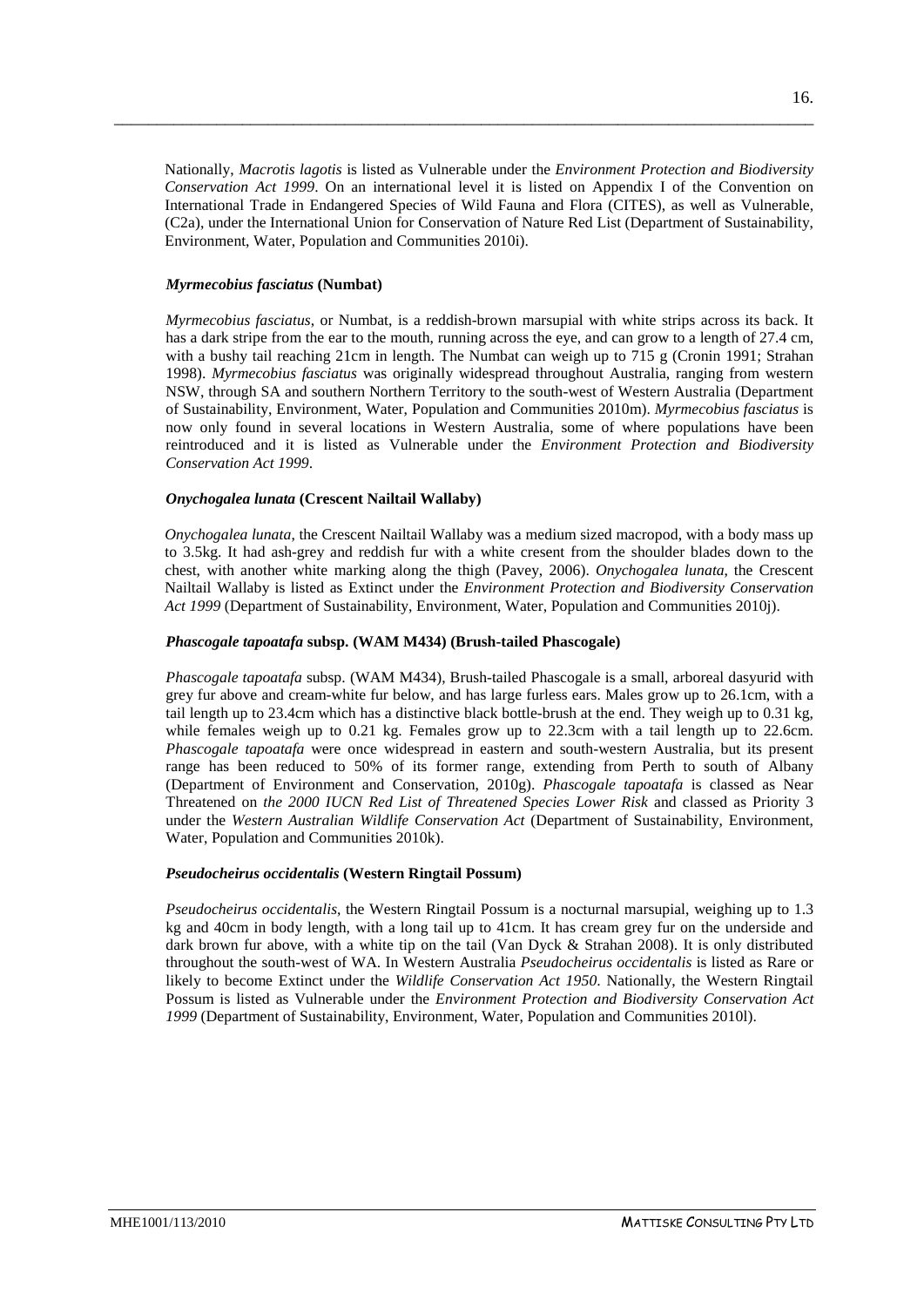### <span id="page-20-1"></span>**5.2. Field Survey**

#### **5.2.1 Flora**

A total of 77 vascular plant taxa from 59 plant genera and 22 plant families were recorded within the Flat Rocks Wind Farm survey area. The majority of taxa was recorded within the Poaceae (15 taxa), Myrtaceae (13 taxa), Fabaceae (9 taxa), and Asteraceae (9 taxa) families (Appendix B).

<span id="page-20-0"></span>\_\_\_\_\_\_\_\_\_\_\_\_\_\_\_\_\_\_\_\_\_\_\_\_\_\_\_\_\_\_\_\_\_\_\_\_\_\_\_\_\_\_\_\_\_\_\_\_\_\_\_\_\_\_\_\_\_\_\_\_\_\_\_\_\_\_\_\_\_\_\_\_\_\_\_\_\_\_\_\_\_\_

#### <span id="page-20-2"></span>**5.2.2 Rare and Priority Flora**

There were no Declared Rare and Priority Flora species pursuant to subsection (2) of section 23F of the *Wildlife Conservation Act (1950)* [WA] and as listed by the Department of Environment and Conservation (2010a) that were recorded within the Flat Rocks Wind Farm survey area (Appendix A1). Twenty-one sites were chosen within the Flat Rocks Wind Farm survey area (Table 4). No plant taxa listed as Threatened pursuant to Schedule 1 of the *Environment Protection and Biodiversity Conservation Act 1999* (Commonwealth) (Department of the Sustainability, Environment, Water, Population and Communities 2010a) were recorded during the survey within the proposed Flat Rocks Wind Farm survey area.

| <b>Site Number</b> | <b>EASTING</b> | <b>NORTHING</b>    |
|--------------------|----------------|--------------------|
|                    |                | <b>DATUM GDA94</b> |
|                    |                | ZONE 50H           |
| 1                  | 533137         | 6240034            |
| $\overline{c}$     | 529092         | 6251356            |
| 3                  | 529518         | 6250544            |
| $\overline{4}$     | 532866         | 6252093            |
| 5                  | 531686         | 6247741            |
| 6                  | 531431         | 6248093            |
| 7                  | 531307         | 6247294            |
| 8                  | 531128         | 6246980            |
| 9                  | 534589         | 6246243            |
| 10                 | 536127         | 6245442            |
| 11                 | 535790         | 6245790            |
| 12                 | 536315         | 6247272            |
| 13                 | 533222         | 6238117            |
| 14                 | 531000         | 6236500            |
| 15                 | 529297         | 6239799            |
| 16                 | 529773         | 6240336            |
| 17                 | 529952         | 6239475            |
| 18                 | 530161         | 6239864            |
| 19                 | 529820         | 6235244            |
| 20                 | 528231         | 6237067            |
| 21                 | 528612         | 6238877            |

#### **Table 4: GPS locations of 21 sites within the Moonies Hill survey area**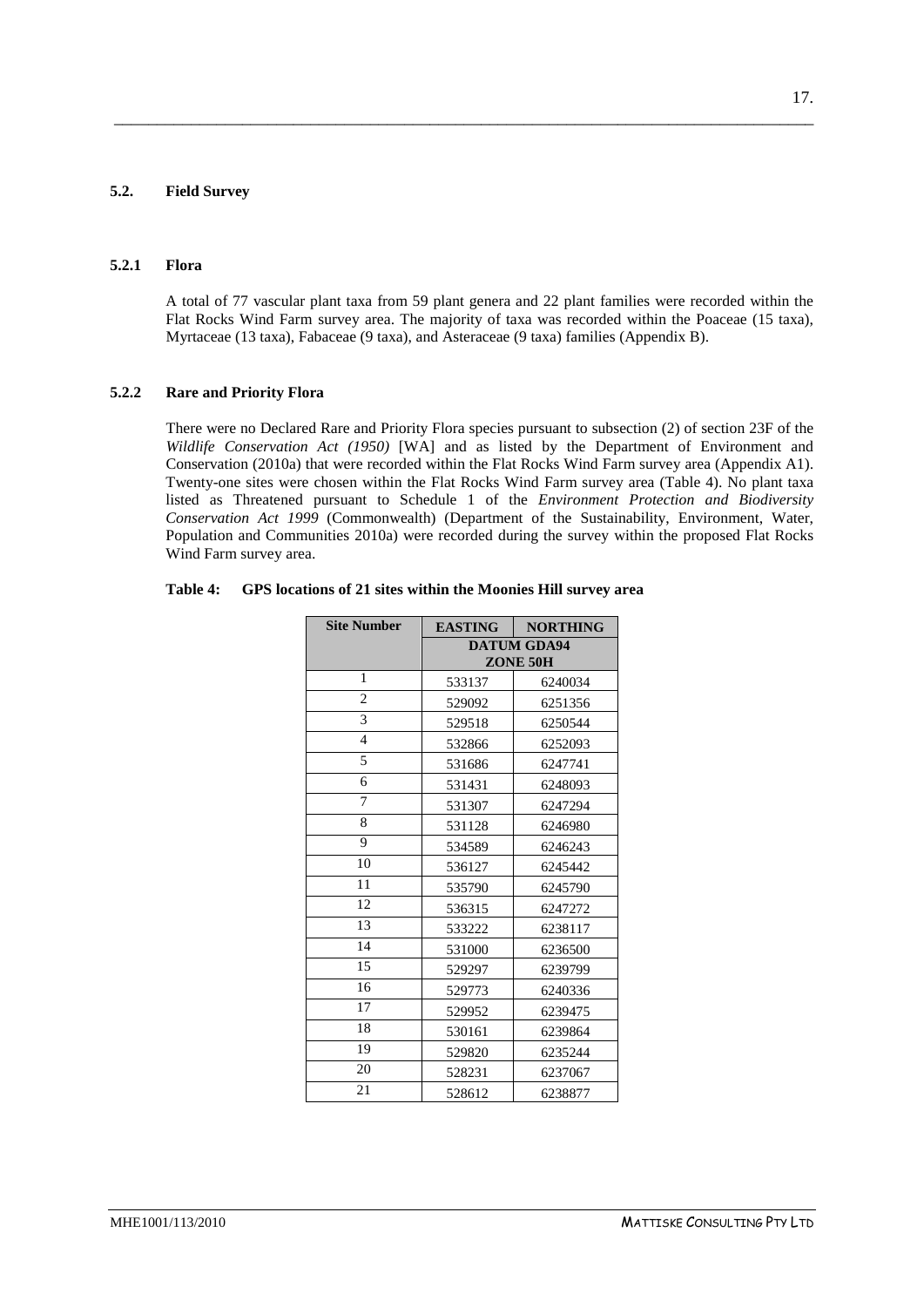## <span id="page-21-2"></span>**5.4 Vegetation Condition**

The plant communities were very disturbed and had been largely grazed or cleared (Figure 3). Consequently the majority of the survey area is completely degraded or degraded.

A total of 23 introduced (exotic) taxa were recorded within the Moonies Hill survey area (Appendix B). Of these only one species is a Declared Plants species pursuant to section 37 of the *Agricultural and Related Resources Protection Act 1976* according to the Western Australian Department of Agriculture and Food (2010).

<span id="page-21-0"></span>\_\_\_\_\_\_\_\_\_\_\_\_\_\_\_\_\_\_\_\_\_\_\_\_\_\_\_\_\_\_\_\_\_\_\_\_\_\_\_\_\_\_\_\_\_\_\_\_\_\_\_\_\_\_\_\_\_\_\_\_\_\_\_\_\_\_\_\_\_\_\_\_\_\_\_\_\_\_\_\_\_\_

*Asparagus asparagoides* has a Declared Plant status of P1 for the whole state (Department of Agriculture and Food 2009). A Declared Plant status of P1 prohibits the movement within the State, specifically governing the movement of contaminated machinery and produce including livestock and fodder (Appendix A5; Department of Agriculture and Food 2010). *Asparagus asparagoides* was recorded at one site within the Flat Rocks Wind Farm survey area.

#### <span id="page-21-1"></span>**5.3 Vegetation**

Five vegetation communities were defined and mapped within the Flat Rocks Wind Farm survey area (Figure 2). The plant communities are summarised below:

- E1: Mosaic of Open Woodland of *Eucalyptus rudis* subsp. *rudis –Acacia acuminata - ,Melaleuca rhaphiophylla* with patches of *Melaleuca cuticularis* over introduced grasses and Chenopod Shrubland of *Tecticornia lepidosperma* over introduced grasses on saline clays and sandy-clays in creeklines.
- E2: Open Woodland of *Eucalyptus rudis* subsp. *rudis – Melaleuca rhaphiophylla* over *Acacia saligna, Acacia acuminata, Jacksonia sternbergiana* over *Ficinia nodosa* and introduced grasses on sandy-loams and clay-loams on fringes of creeklines.
- E3: Woodland of *Eucalyptus wandoo* with patches and mixtures of *Eucalyptus marginata* subsp. *marginata – Corymbia calophylla* abuting *Eucalyptus loxophleba* subsp. *loxophleba* on sandy gravels and *Allocasuarina huegeliana* on granites over low shrubs of *Acacia lasiocarpa* var. *sedifolia, Bossiaea eriocarpa, Gastrolobium praemorsum, Astrioloma compactum, Acacia pulchella, Hibbertia commutata* over low sedges and annuals on sandy-loam gravels on mid and upper slopes.
- E4: Woodland of *Eucalyptus wandoo* with patches of *Allocasuarina huegeliana* over low subshrubs and introduced grasses on sandy soils and near shallow granites on mid and upper slopes.
- E5: Woodland of *Eucalyptus astringen*s subsp. *astringens – Eucalyptus wandoo* on sandy-loam and some *Eucalyptus marginata* subsp. *marginata* over subshrubs and introduced grasses on sandy-loams on slopes.
- Cl: Cleared
- PL: Plantation

No threatened ecological communities as defined by the EPBC Act (1999) or the Department of Environment and Conservation (2010c) were located in this survey area.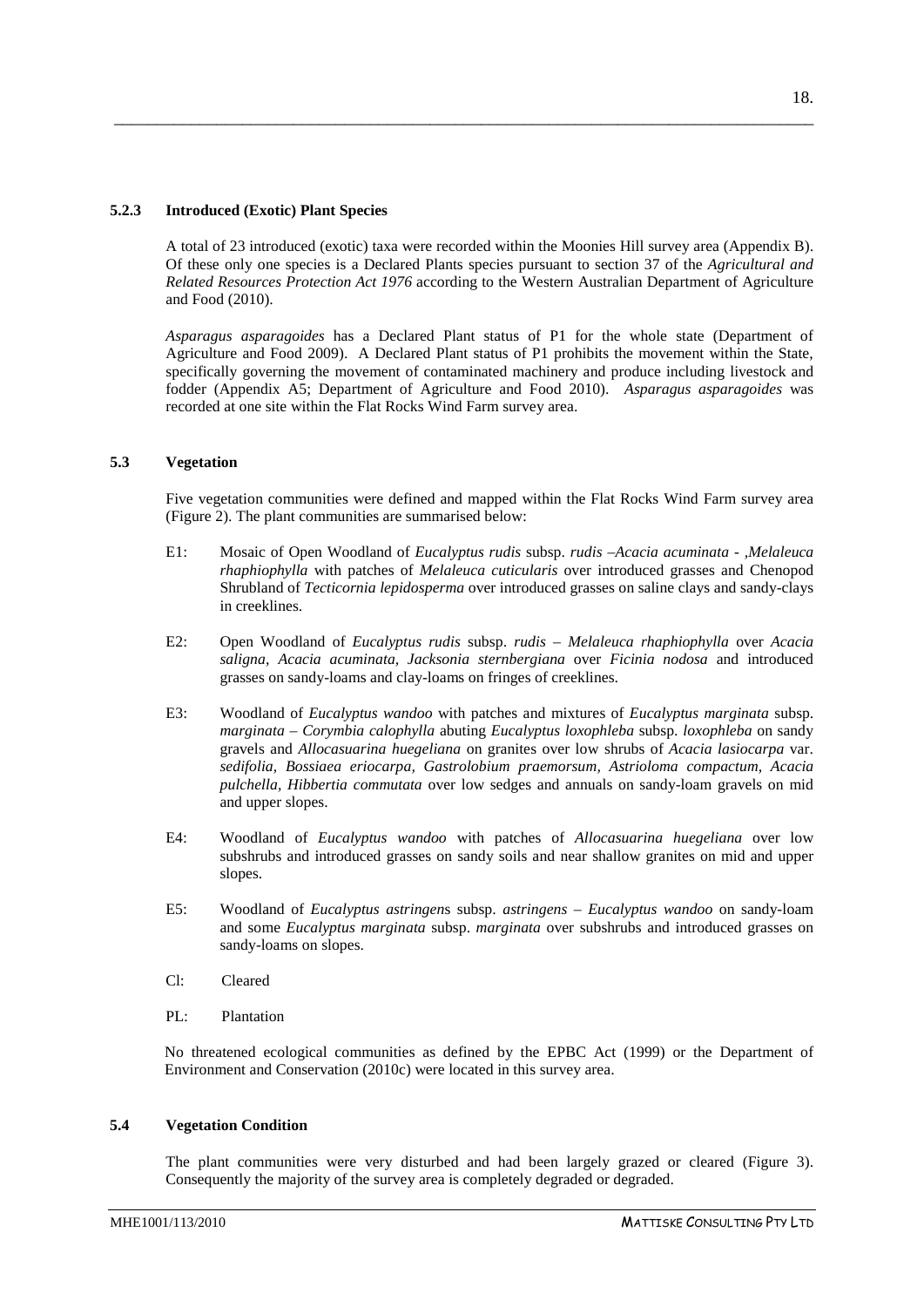

\_\_\_\_\_\_\_\_\_\_\_\_\_\_\_\_\_\_\_\_\_\_\_\_\_\_\_\_\_\_\_\_\_\_\_\_\_\_\_\_\_\_\_\_\_\_\_\_\_\_\_\_\_\_\_\_\_\_\_\_\_\_\_\_\_\_\_\_\_\_\_\_\_\_\_\_\_\_\_\_\_\_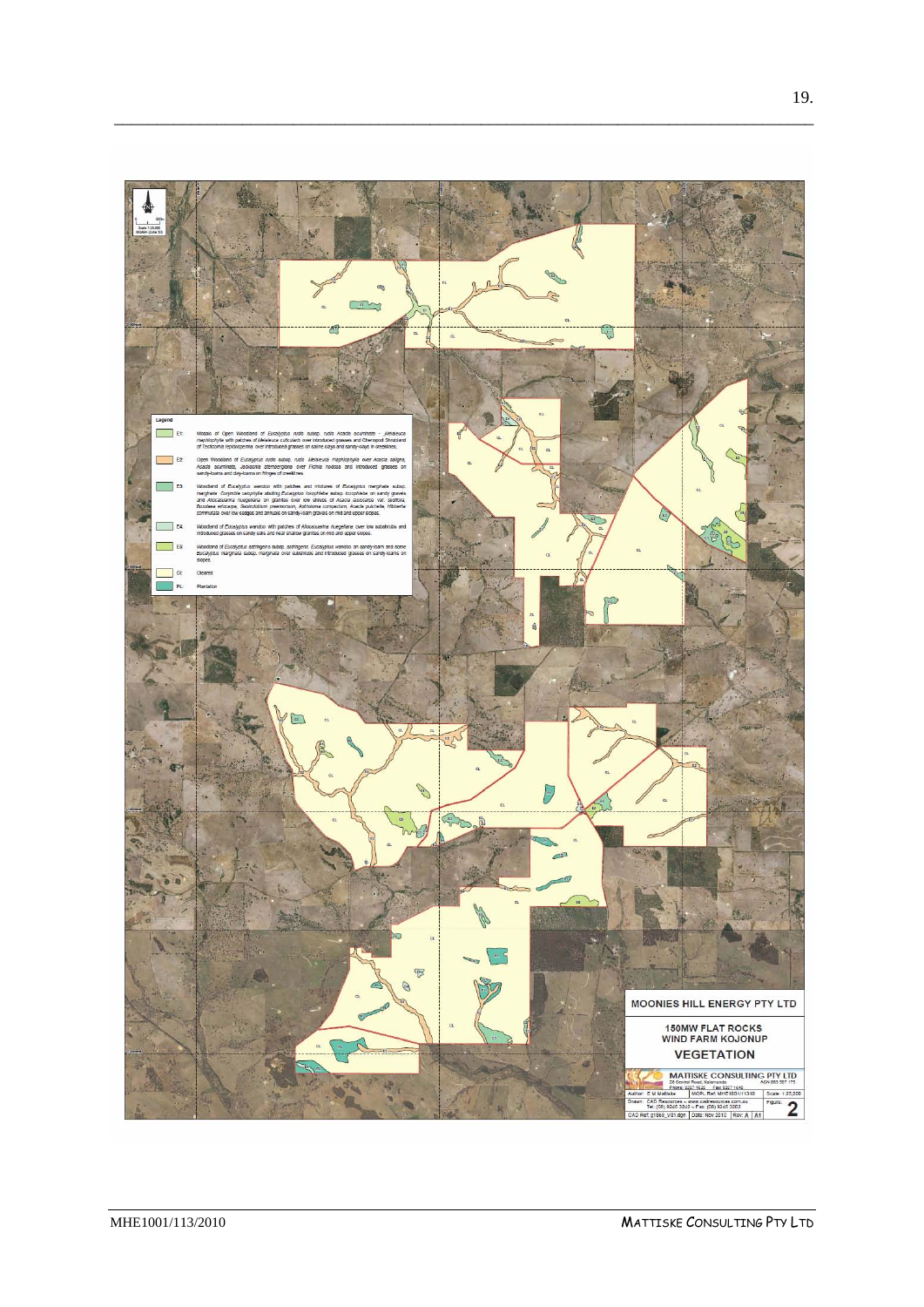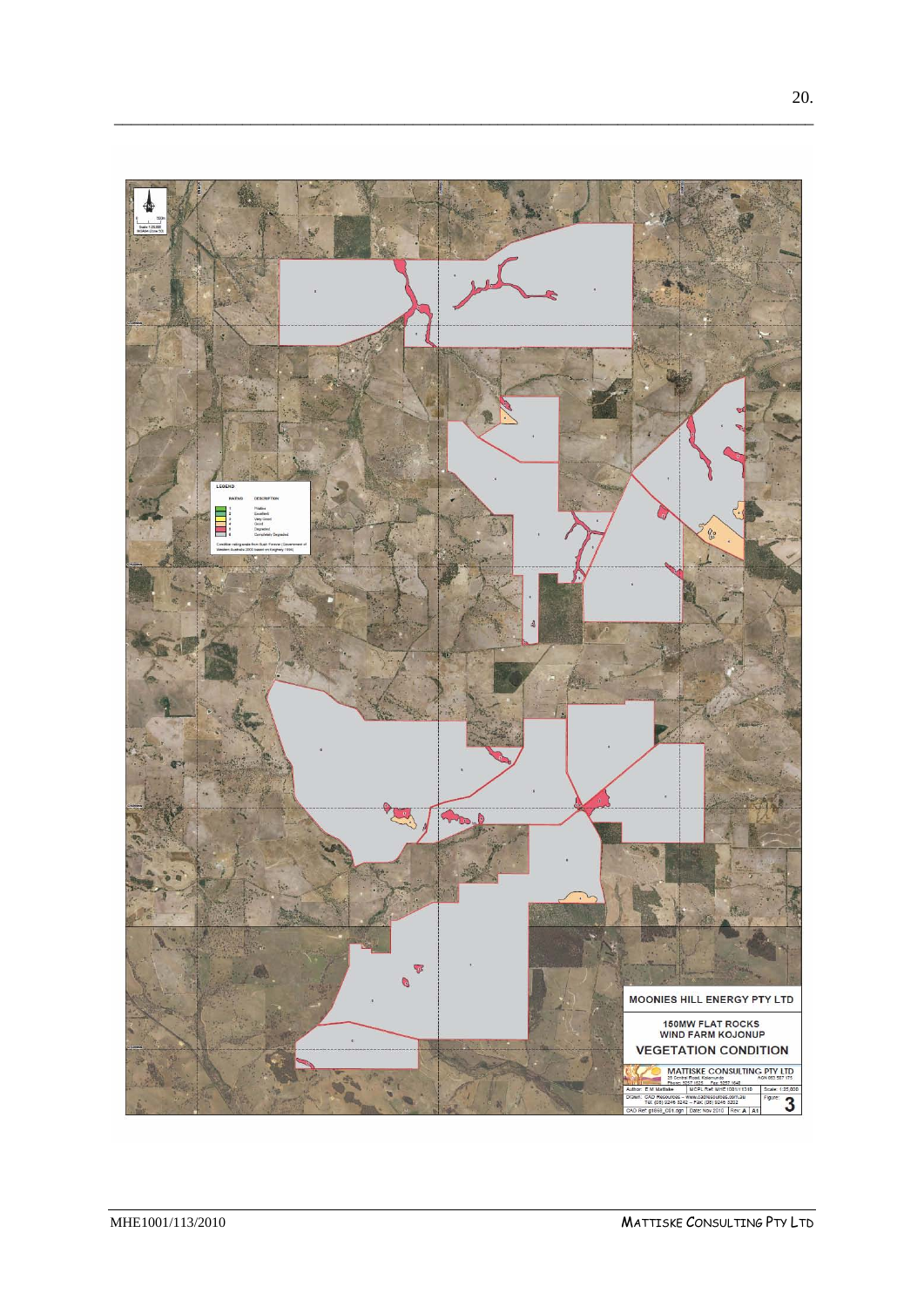#### **5.5 Fauna**

Discussions were held with Ron Johnstone from the W.A. Museum in regard to the cockatoo species that may occur in the area. As a result it appears that the most likely of the cockatoos in the project area is the Carnaby's cockatoo and as in his opinion the risk of these cockatoos flying into the wind turbine is very low (personal communication between Dr Libby Mattiske and Ron Johnstone, 15 March 2011). The windfarm occurs on the fringes of the other two Cockatoos (Red-Tailed and Baudin) and consequently the potential remains very low for these two species. On the basis of previous studies it appears that the Carnaby's Cockatoo has reasonable night vision and therefore will avoid obstacles. Current studies in areas supporting Cockatoos both north of Perth and near Albany have indicated that these species tend to avoid these facilities and therefore the risk remains very low.

<span id="page-24-0"></span>\_\_\_\_\_\_\_\_\_\_\_\_\_\_\_\_\_\_\_\_\_\_\_\_\_\_\_\_\_\_\_\_\_\_\_\_\_\_\_\_\_\_\_\_\_\_\_\_\_\_\_\_\_\_\_\_\_\_\_\_\_\_\_\_\_\_\_\_\_\_\_\_\_\_\_\_\_\_\_\_\_\_

Although a range of potential fauna values were sourced from a desktop assessment of potential rare and threatened species; in view of the degree of degradation unless remnant areas are likely to be disturbed there should not be any significant issues in relation to the native fauna species. The degree of degradation is evident from the series of photographs in Appendix D.

### <span id="page-24-1"></span>**6. DISCUSSION**

Mattiske Consulting Pty Ltd was commissioned by the Moonies Hill Energy to undertake a review of the flora, vegetation and fauna values on the proposed Flat Rocks Wind Farm location. The proposed development occurs primarily within cleared agricultural areas. Therefore, the effort concentrated on desktop reviews and an assessment of the main remnants and roadside vegetation that may be disturbed by vehicle movement and installation of the wind farm facilities.

The relatively low range of native species is a reflection of the degree of disturbance and clearing in the Flat Rocks Wind Farm survey area.

There were no Declared Rare and Priority Flora species pursuant to subsection (2) of section 23F of the *Wildlife Conservation Act (1950)* [WA] and as listed by the Department of Environment and Conservation (2010e) that were recorded within the Flat Rocks Wind Farm survey area (Appendix A1). Twenty one sites of remnant vegetation were chosen within the Flat Rocks Wind Farm survey area (Table 2).

No plant taxa listed as Threatened pursuant to Schedule 1 of the *Environment Protection and Biodiversity Conservation Act 1999* (Commonwealth) (Department of the Sustainability, Environment, Water, Population and Communities 2010b) were recorded during the survey within the proposed Flat Rocks Wind Farm survey area.

No threatened ecological communities as defined by the EPBC Act (1999) or the Department of Environment and Conservation (2010c) were located in this survey area.

Although a range of potential fauna values were sourced from a desktop assessment of potential rare and threatened species; in view of the degree of degradation unless remnant areas are likely to be disturbed there should not be any significant issues in relation to the native fauna species

The areas proposed for the windfarms are all within largely cleared agricultural lands and as such are unlikely to provide any substantial nesting or foraging sites. The remnant vegetation that does occur is restricted to the degraded valley floors and as such is influenced by local salinity and degraded soils. Several smaller remnants occur on the edges of the proposal area, but will not be influenced by the proposed development.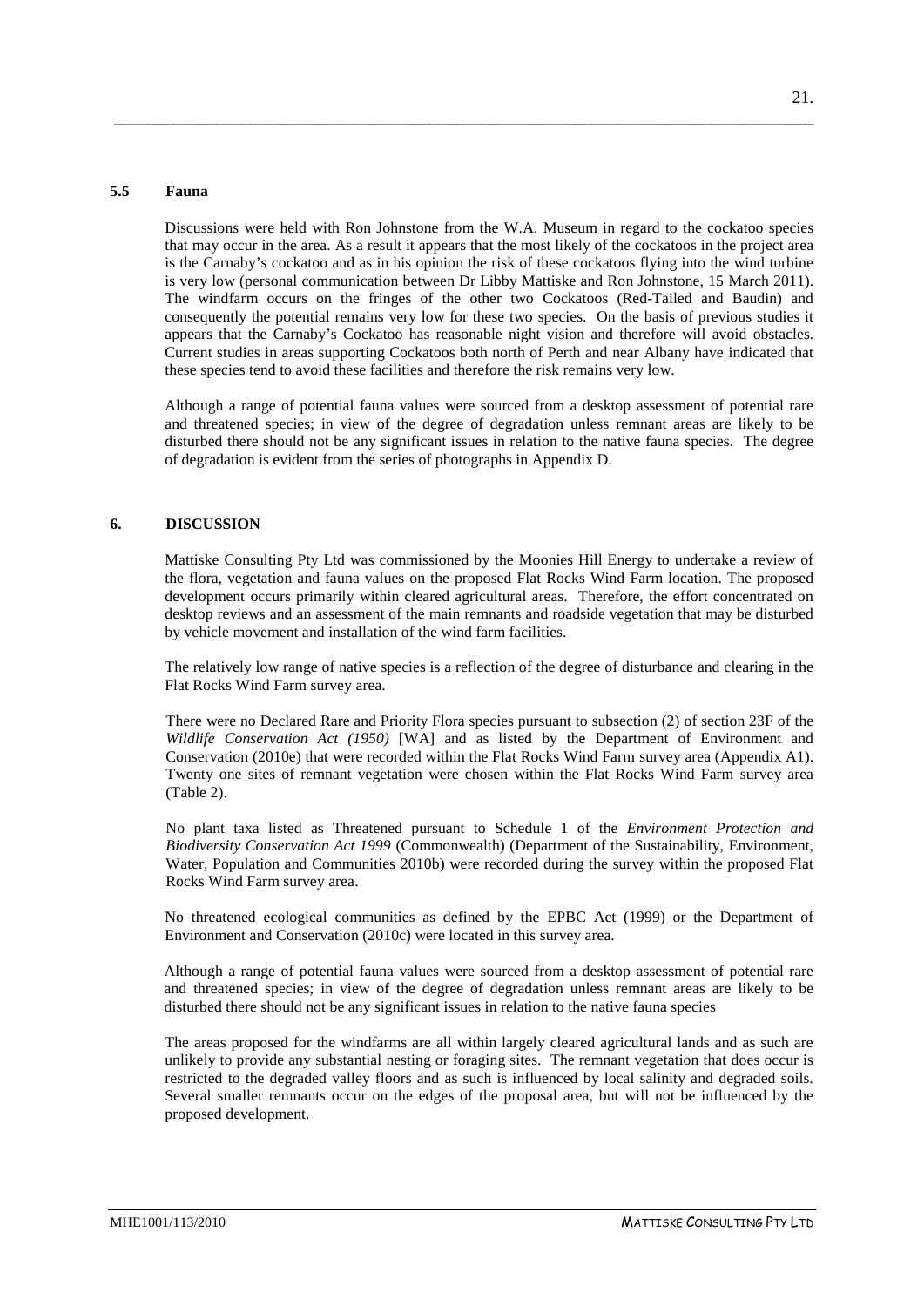In the highly modified Wheatbelt all areas of remnant native vegetation are significant from a conservation perspective. The proposed areas for the wind turbines of the Flat Rocks Wind Farm project are located almost entirely within cleared farmland and therefore will have a very low impact on native vegetation or native fauna habitats or native species. In the case that clearing of remnant vegetation is unavoidable (e.g. for access points from public roads), it is recommended that effort be made to minimise clearing by routing access points through existing gaps in vegetation such as farm gates or within remnants that do not support significant patches of native species..

\_\_\_\_\_\_\_\_\_\_\_\_\_\_\_\_\_\_\_\_\_\_\_\_\_\_\_\_\_\_\_\_\_\_\_\_\_\_\_\_\_\_\_\_\_\_\_\_\_\_\_\_\_\_\_\_\_\_\_\_\_\_\_\_\_\_\_\_\_\_\_\_\_\_\_\_\_\_\_\_\_\_

To minimize impacts on the environment at all times vehicle hygiene measures should be maintained such as vehicle inspections and under vehicle clearing to minimize the spread of weeds and introduced species in the project area. This survey identified twenty three exotic species however the total number of exotic species is expected to be higher over the entire proposed wind farm area because our survey focused only on patches of remnant vegetation, not the highly disturbed cleared agricultural land.

In summary, there should be no impediments to the development of the wind farm facilities providing the remnant vegetation areas (including less disturbed road verges) are not disturbed.

### <span id="page-25-0"></span>**7. RECOMMENDATIONS**

In response to the proposed clearing of vegetation in the Flat Rocks Wind Farm survey area, it is recommended to:

- Limit ground disturbance and clearing of vegetation to designated areas and access routes, avoiding habitat trees (larger trees and trees with hollows) wherever possible;
- Maintain existing drainage systems, ensuring tracks and other infrastructure areas do not disrupt or divert historic water flow patterns;
- Remove and stockpile topsoil, log debris and leaf litter where possible for use in future rehabilitation programs. If possible, stockpiled topsoil should be directly replaced on disturbed areas;
- Minimise soil disturbance during clearing and practice standard vehicle hygiene to ensure introduced (exotic) species do not become established within the Flat Rocks Wind Farm survey area;
- An introduced species management plan will prevent the spread of declared introduced species; and
- All threatening processes to native vegetation and potential fauna habitats (creekline vegetation, isolated larger trees with hollows) should be minimized.

### <span id="page-25-1"></span>**8. ACKNOWLEDGEMENTS**

The authors would like to thank Dr Sarah Rankin from Moonies Hill Energy and for their assistance with this project.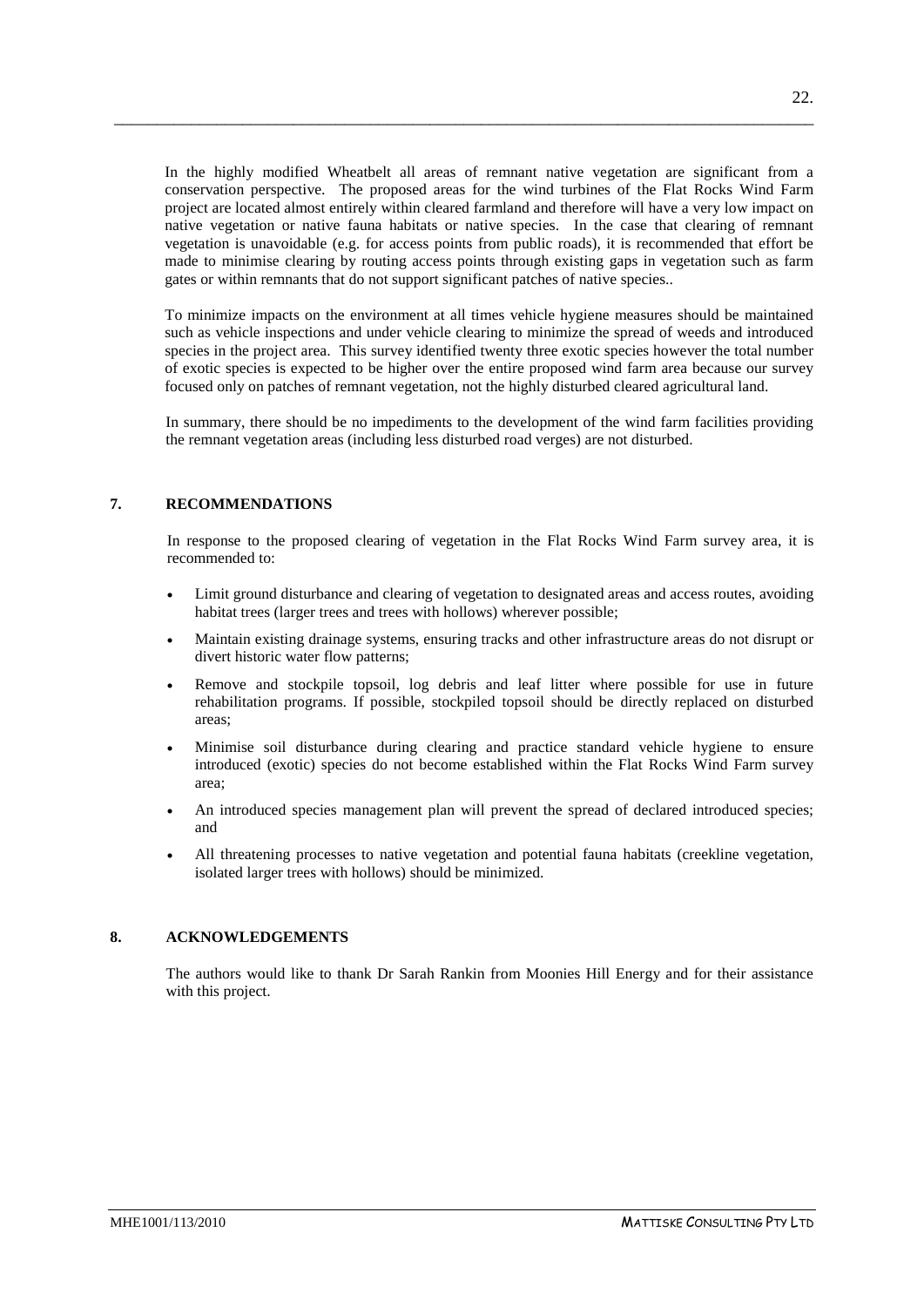#### **9. LIST OF PERSONNEL:**

The following personnel of Mattiske Consulting Pty Ltd were involved in this project:

<span id="page-26-0"></span>\_\_\_\_\_\_\_\_\_\_\_\_\_\_\_\_\_\_\_\_\_\_\_\_\_\_\_\_\_\_\_\_\_\_\_\_\_\_\_\_\_\_\_\_\_\_\_\_\_\_\_\_\_\_\_\_\_\_\_\_\_\_\_\_\_\_\_\_\_\_\_\_\_\_\_\_\_\_\_\_\_\_

| Principle Ecologist    | Dr E.M. Mattiske                   |
|------------------------|------------------------------------|
| <b>Senior Botanist</b> | Mrs B. Koch                        |
| <b>B</b> otanists      | Melanie Barrett<br>Cassandra Bryan |

#### <span id="page-26-1"></span>**10. REFERENCES**

Agriculture and Related Resources Act 1976 (WA)

- Alexander, W.B. (1921) The birds of the Swan River district. *Emu*. 20:149-168.
- Ayers D., Nash S. and Baggett K.(1996) Threatened Species of Western NSW. NSW NPWS, Hurstville.
- Beard, J.S. (1990) Plant Life of Western Australia. Kangaroo Press, Kenthurst NSW.
- Baltais, S. (2006) A management plan to help protect the Bush curlew (Burhinus grallarius) in the Redland Shire, south-east Queensland
- Commonwealth Bureau of Meteorology (2010) Climate averages for specific sites. [http://www.bom.gov.au/climate/averages/tables/ca\\_wa\\_names.shtml](http://www.bom.gov.au/climate/averages/tables/ca_wa_names.shtml)

#### Cronin, L. (1991)

*Key Guide to Australian Mammals*. Balgowlah, NSW: Reed Books.

#### Davies, S.J.J.F (1966)

The movements of the White-tailed Black-Cockatoos *(Calyptorhynchus baudinii)* in southwestern Australia. *Western Australian Naturalist*. 10:33--42.

- Department of Agriculture (2010) Declared Plants List. [http://www.agric.wa.gov.au/objtwr/imported\\_assets/content/pw/weed/decp/dec\\_plants\\_list.pdf](http://www.agric.wa.gov.au/objtwr/imported_assets/content/pw/weed/decp/dec_plants_list.pdf)
- Department of Environment and Conservation (2010a) *Florabase.* Department of Environment and Conservation [\(http://www.dec.wa.gov.au\)](http://www.calm.wa.gov.au/science/florabase.html)
- Department of Environment and Conservation (2010b) *Max.* Department of Environment and Conservation, Perth.
- Department of Environment and Conservation (2010c) *Threatened Ecological Communities Database.* Department of Environment and Conservation <http://www.naturebase.net/content/view/849/1210/>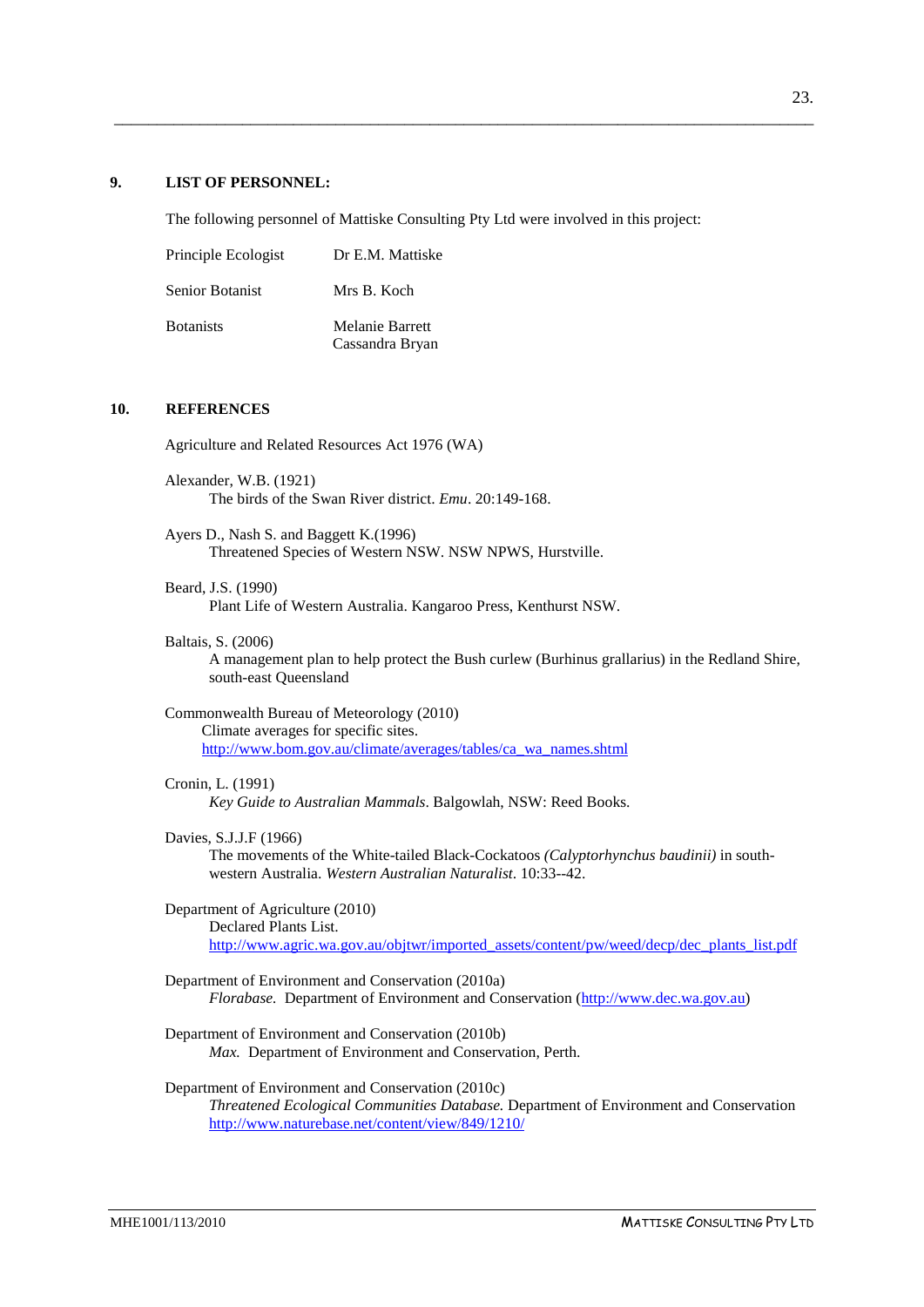*Management's Threatened Ecological Community (TEC) Database endorsed by the Minister for the Environment.* Department of Environment and Conservation <http://www.naturebase.net/content/view/849/1210/> Department of Environment and Conservation (2010e) *Priority Ecological Communities for Western Australia.* Department of Environment and Conservation Department of Environment and Conservation (2010f) Naturemap.<http://naturemap.dec.wa.gov.au/> Department of Environment and Conservation (2010g) Brush-tailed Phascogale, *Phascogale tapoatafa* (Meyer, 1793). Available from: [http://www.dec.wa.gov.au/component/option,com\\_docman/task,doc\\_download/gid,124/Itemid,/](http://www.dec.wa.gov.au/component/option,com_docman/task,doc_download/gid,124/Itemid,/) Department of Environment and Conservation (2010h) Western Brush Wallaby *Macropus irma* (Jourdan, 1837). Available from: [http://www.dec.wa.gov.au/component/option,com\\_docman/task,doc\\_download/gid,135/Itemid,/](http://www.dec.wa.gov.au/component/option,com_docman/task,doc_download/gid,135/Itemid,/) Department of Environment and Conservation (2010i) Woylie Bettongia penicillata (Gray, 1837). Available from: [http://www.dec.wa.gov.au/component/option,com\\_docman/task,doc\\_download/gid,137/Itemid,/](http://www.dec.wa.gov.au/component/option,com_docman/task,doc_download/gid,137/Itemid,/) Department of Environment and Conservation (2010j) Tammar Wallaby, M*acropus eugenii* (Desmarest, 1817). Available from: [http://www.dec.wa.gov.au/component/option,com\\_docman/task,doc\\_download/gid,133/Itemid,/](http://www.dec.wa.gov.au/component/option,com_docman/task,doc_download/gid,133/Itemid,/) Department of Environment and Conservation (2010k) A Biodiversity Audit of Western Australia's 53 Biogeographic Subregions in 2002 [http://www.dec.wa.gov.au/pdf/science/bio\\_audit/2002\\_bio\\_summary.pdf](http://www.dec.wa.gov.au/pdf/science/bio_audit/2002_bio_summary.pdf) Department of Environment and Conservation (2010l) Current list of Threatened Fauna Rankings [http://www.dec.wa.gov.au/component/option,com\\_docman/task,doc\\_download/gid,4295/Itemid,/](http://www.dec.wa.gov.au/component/option,com_docman/task,doc_download/gid,4295/Itemid,/) Department of Environment and Conservation (2010m) Western Swamp Tortoise, *Pseudemydura umbrina* (Siebenrock, 1901) [http://www.dec.wa.gov.au/component/option,com\\_docman/task,doc\\_download/gid,141/Itemid,/](http://www.dec.wa.gov.au/component/option,com_docman/task,doc_download/gid,141/Itemid,/) Northern Quoll ( *Dasyurus hallucatus*) Threatened Species Day fact sheet. Available from: Department of the Environment and Heritage (2005a) [http://www.environment.gov.au/biodiversity/threatened/publications/pubs/tsd05northern](http://www.environment.gov.au/biodiversity/threatened/publications/pubs/tsd05northern-quoll.pdf)[quoll.pdf](http://www.environment.gov.au/biodiversity/threatened/publications/pubs/tsd05northern-quoll.pdf) Bush stone-curlew (*Burhinus grallarius*) Threatened Species Day fact sheet. Available from: Department of the Environment and Heritage (2005b) [http://www.environment.gov.au/biodiversity/threatened/publications/tsd05bush-stone-](http://www.environment.gov.au/biodiversity/threatened/publications/tsd05bush-stone-curlew.html)

\_\_\_\_\_\_\_\_\_\_\_\_\_\_\_\_\_\_\_\_\_\_\_\_\_\_\_\_\_\_\_\_\_\_\_\_\_\_\_\_\_\_\_\_\_\_\_\_\_\_\_\_\_\_\_\_\_\_\_\_\_\_\_\_\_\_\_\_\_\_\_\_\_\_\_\_\_\_\_\_\_\_

*List of Threatened Ecological Communities on the Department of Conservation and Land* 

Department of Environment and Conservation (2010d)

Department for Environment and Heritage (2007) Fact Sheet Threatened Fauna of the South East Bush. Stone-curlew *Burhinus grallarius.*

Department of Sustainability and Environment (1997) Flora and Fauna Guarantee Action Statement No 78 Bush Stone-Curlew *Burhinus grallarius*

[curlew.html](http://www.environment.gov.au/biodiversity/threatened/publications/tsd05bush-stone-curlew.html)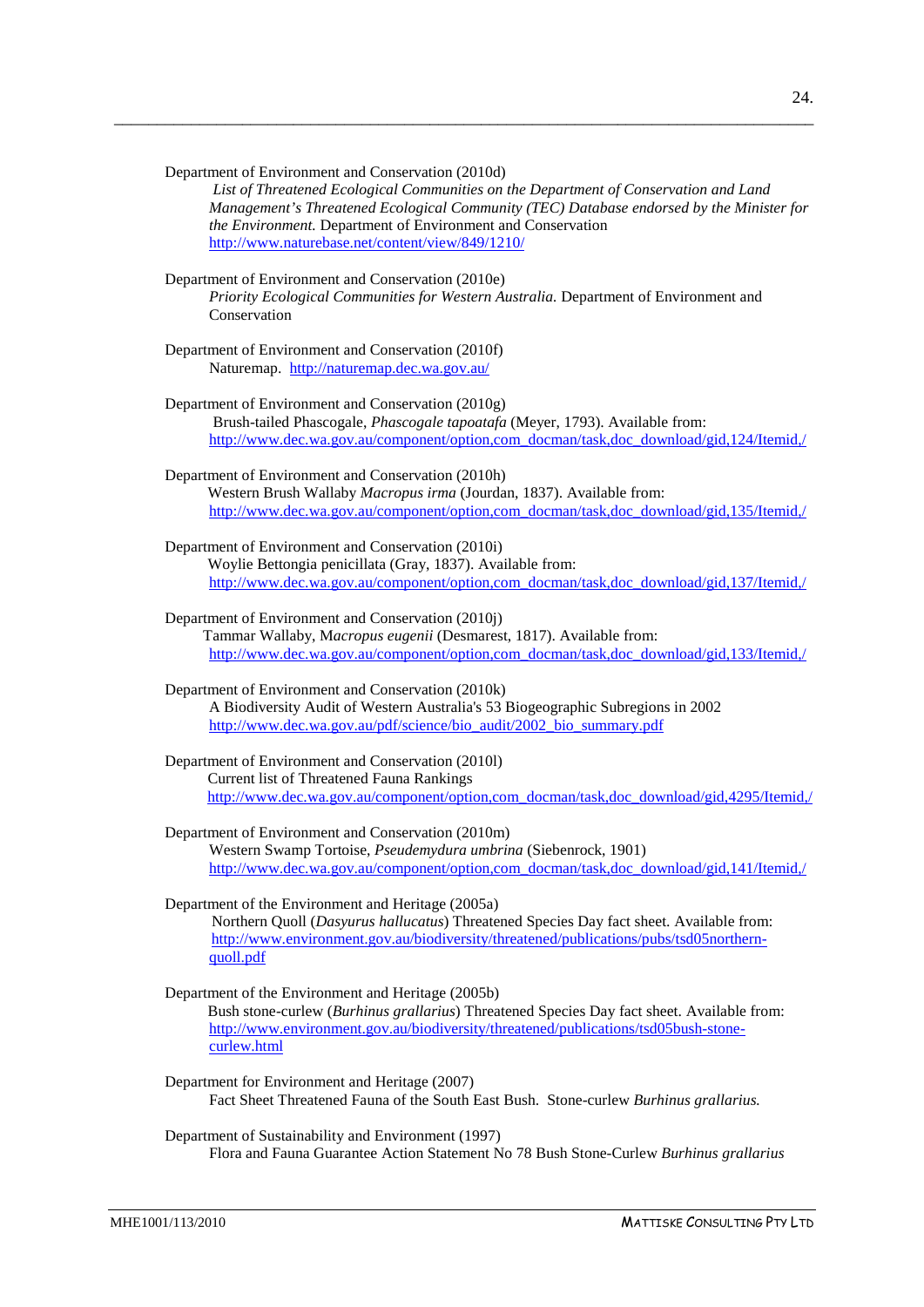Department of Sustainability, Environment, Water, Population and Communities (2010a) EPBC Act List of Threatened Flora, Ecological Communities and Fauna. Commonwealth of Australia. <http://www.environment.gov.au/cgi-bin/sprat/public/>

\_\_\_\_\_\_\_\_\_\_\_\_\_\_\_\_\_\_\_\_\_\_\_\_\_\_\_\_\_\_\_\_\_\_\_\_\_\_\_\_\_\_\_\_\_\_\_\_\_\_\_\_\_\_\_\_\_\_\_\_\_\_\_\_\_\_\_\_\_\_\_\_\_\_\_\_\_\_\_\_\_\_

- Department of Sustainability, Environment, Water, Population and Communities (2010b) Calyptorhynchus latirostris - Carnaby's Black-Cockatoo, Short-billed Black-Cockatoo. [http://www.environment.gov.au/cgi-bin/sprat/public/publicspecies.pl?taxon\\_id=59523](http://www.environment.gov.au/cgi-bin/sprat/public/publicspecies.pl?taxon_id=59523)
- Department of Sustainability, Environment, Water, Population and Communities (2010c) Bettongia penicillata ogilbyi in Species Profile and Threats Database, Department of Sustainability, Environment, Water, Population and Communities, Canberra. Available from: [http://www.environment.gov.au/sprat.](http://www.environment.gov.au/sprat) Accessed Fri, 12 Nov 2010
- Department of Sustainability, Environment, Water, Population and Communities (2010d) Calyptorhynchus banksii naso in Species Profile and Threats Database, Department of Sustainability, Environment, Water, Population and Communities, Canberra. Available from: [http://www.environment.gov.au/sprat.](http://www.environment.gov.au/sprat) Accessed Fri, 12 Nov 2010
- Department of Sustainability, Environment, Water, Population and Communities (2010e). Calyptorhynchus baudinii in Species Profile and Threats Database, Department of Sustainability, Environment, Water, Population and Communities, Canberra. Available from: [http://www.environment.gov.au/sprat.](http://www.environment.gov.au/sprat) Accessed Fri, 12 Nov 2010
- Department of Sustainability, Environment, Water, Population and Communities (2010f). Dasyurus geoffroii in Species Profile and Threats Database, Department of Sustainability, Environment, Water, Population and Communities, Canberra. Available from: [http://www.environment.gov.au/sprat.](http://www.environment.gov.au/sprat) Accessed Fri, 12 Nov 2010
- Department of Sustainability, Environment, Water, Population and Communities (2010g). Isoodon obesulus obesulus in Species Profile and Threats Database, Department of Sustainability, Environment, Water, Population and Communities, Canberra. Available from: [http://www.environment.gov.au/sprat.](http://www.environment.gov.au/sprat) Accessed Fri, 12 Nov 2010
- Department of Sustainability, Environment, Water, Population and Communities (2010h). Macropus eugenii eugenii in Species Profile and Threats Database, Department of Sustainability, Environment, Water, Population and Communities, Canberra. Available from: [http://www.environment.gov.au/sprat.](http://www.environment.gov.au/sprat) Accessed Fri, 12 Nov 2010
- Department of Sustainability, Environment, Water, Population and Communities (2010i). Macrotis lagotis in Species Profile and Threats Database, Department of Sustainability, Environment, Water, Population and Communities, Canberra. Available from: [http://www.environment.gov.au/sprat.](http://www.environment.gov.au/sprat) Accessed Fri, 12 Nov 2010
- Department of Sustainability, Environment, Water, Population and Communities (2010j). Onychogalea lunata in Species Profile and Threats Database, Department of Sustainability, Environment, Water, Population and Communities, Canberra. Available from: [http://www.environment.gov.au/sprat.](http://www.environment.gov.au/sprat) Accessed Fri, 12 Nov 2010
- Department of Sustainability, Environment, Water, Population and Communities (2010k). Phascogale pirata in Species Profile and Threats Database, Department of Sustainability, Environment, Water, Population and Communities, Canberra. Available from: [http://www.environment.gov.au/sprat.](http://www.environment.gov.au/sprat) Accessed Fri, 12 Nov 2010
- Department of Sustainability, Environment, Water, Population and Communities (2010l). Pseudocheirus occidentalis in Species Profile and Threats Database, Department of Sustainability, Environment, Water, Population and Communities, Canberra. Available from: [http://www.environment.gov.au/sprat.](http://www.environment.gov.au/sprat) Accessed Fri, 12 Nov 2010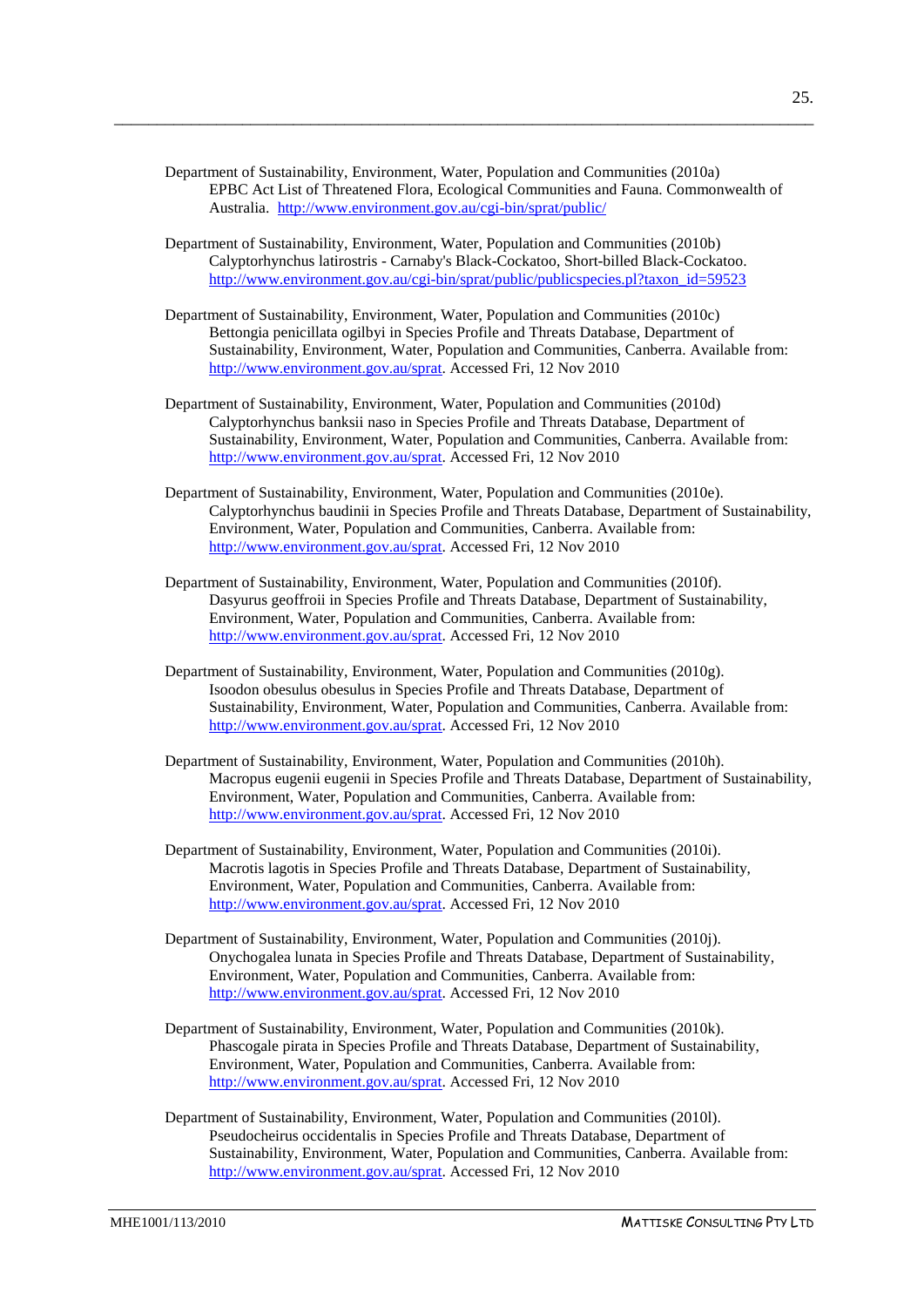Department of Sustainability, Environment, Water, Population and Communities (2010m). Myrmecobius fasciatus in Species Profile and Threats Database, Department of Sustainability, Environment, Water, Population and Communities, Canberra. Available from: [http://www.environment.gov.au/sprat.](http://www.environment.gov.au/sprat) Accessed Thu, 11 Nov 2010 18:22:04 +1100.

\_\_\_\_\_\_\_\_\_\_\_\_\_\_\_\_\_\_\_\_\_\_\_\_\_\_\_\_\_\_\_\_\_\_\_\_\_\_\_\_\_\_\_\_\_\_\_\_\_\_\_\_\_\_\_\_\_\_\_\_\_\_\_\_\_\_\_\_\_\_\_\_\_\_\_\_\_\_\_\_\_\_

Department of Sustainability, Environment, Water, Population and Communities (2010n). Australian Threatened Species, Carnaby's Black Cockatoo <http://www.environment.gov.au/biodiversity/threatened/publications/pubs/black-cockatoo.pdf>

- Downes M.C. (1975) A Bibliography of Bustards. Department Agriculture, PNG.
- Edwards, J. (2005) *Wildlife Conservation 1950 (Specially Protected).*
- Environmental Protection Authority (2005) Environmental Guidance for Planning and Development. Draft Guidance Statement No. 53. Published by the Environmental Protection Agency

Environment Protection and Biodiversity Conservation Act 1999 (Commonwealth)

Environmental Protection (Clearing of Native Vegetation) Regulations 2004 [WA]

Higgins, P.J. (ed.) (1999).

Handbook of Australian, New Zealand and Antarctic Birds. Volume Four - Parrots to Dollarbird. Melbourne: Oxford University Press.

- International Union for Conservation of Nature and Natural Resources (2010) IUCN Red List. http://www.iucnredlist.org/
- Johnstone, R.E. & G.M. Storr (1998)

*Handbook of Western Australian Birds. Vol. 1: Non-passerines (Emu to Dollarbird)*. Perth, Western Australia: West Australian Museum.

Morris, K. D. and Christensen, P. (2008)

Western Brush Wallaby, Macropus irma. In: S. Van Dyck and R. Strahan (eds), The mammals of Australia. Third Edition, pp. 340-341. Reed New Holland, Sydney, Australia.

Morris, K., Friend, T. & Burbidge, A.(2008) Macropus irma. In: IUCN 2010. IUCN Red List of Threatened Species. Version 2010.3. [<www.iucnredlist.org>](http://www.iucnredlist.org/). Downloaded on 25 October 2010.

Orell, P. & K. Morris (1994) *Chuditch Recovery Plan 1992-2001*. [Online]. Wanneroo: WA CALM. Available from: [http://www.environment.gov.au/biodiversity/threatened/publications/recovery/chuditch/index.ht](http://www.environment.gov.au/biodiversity/threatened/publications/recovery/chuditch/index.html) [ml.](http://www.environment.gov.au/biodiversity/threatened/publications/recovery/chuditch/index.html) Marchant S. and Higgins P.J. (Eds) 1993. Handbook of Australian, New Zealand and Antarctic Birds Volume 2: Raptors to Lapwings. Oxford University Press, Melbourne.

Pavey, C. Northern Territory Parks and Wildlife Commission (2006) Crescent Nailtail Wallaby, Onychogalea lunata [http://www.nt.gov.au/nreta/wildlife/animals/threatened/pdf/mammals/crescent\\_nailtail\\_wallaby\\_](http://www.nt.gov.au/nreta/wildlife/animals/threatened/pdf/mammals/crescent_nailtail_wallaby_ex.pdf) [ex.pdf](http://www.nt.gov.au/nreta/wildlife/animals/threatened/pdf/mammals/crescent_nailtail_wallaby_ex.pdf)

Pizzey, G. (1991) Field Guide to the Birds of Australia*.* Revised Edition. Angus & Robertson, Sydney.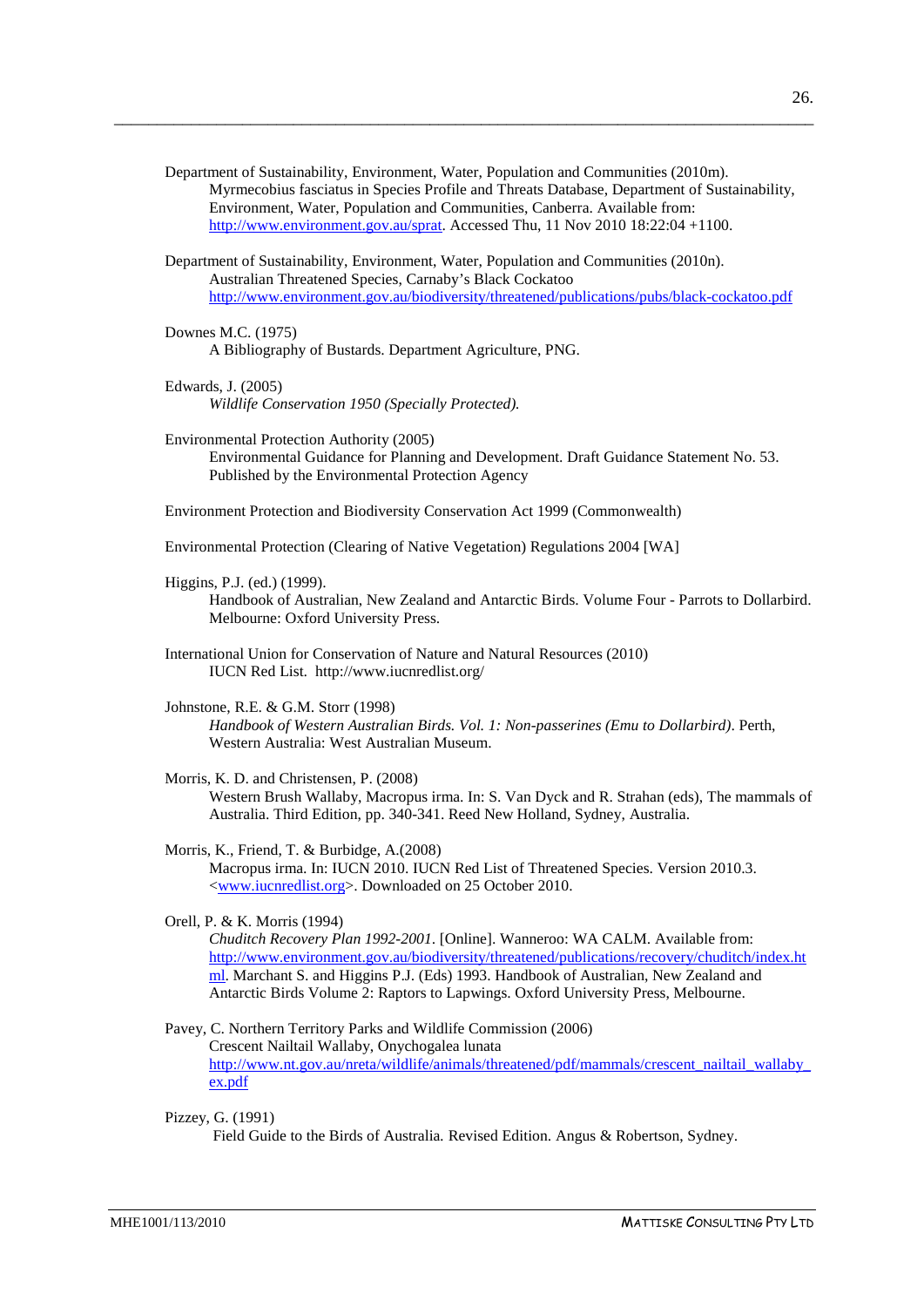Saunders, D.A., I. Rowley & G.T. Smith (1985)

The effects of clearing for agriculture on the distribution of Cockatoos in the southwest of Western Australia. **In:** Keast, A., H.F. Recher, H. Ford & D. Saunders, eds. *Birds of Eucalypt Forests and Woodlands*. Page(s) 309-321. Surrey Beatty, Sydney.

Strahan, R., ed. (1998)

*The Mammals of Australia, Second Edition, rev*. Sydney, NSW: Australian Museum and Reed New Holland.

- Storr, G.M. & R.E. Johnstone (1988) Birds of the Swan Coastal Plain and adjacent seas and islands. *Records of the Western Australian Museum Supplement*. Suppl. 28:1-76. Perth: Western Australian Museum.
- Storr, G.M. (1991) Birds of the South-west Division of Western Australia. *Records of the Western Australian Museum*. Suppl. 35.

\_\_\_\_\_\_\_\_\_\_\_\_\_\_\_\_\_\_\_\_\_\_\_\_\_\_\_\_\_\_\_\_\_\_\_\_\_\_\_\_\_\_\_\_\_\_\_\_\_\_\_\_\_\_\_\_\_\_\_\_\_\_\_\_\_\_\_\_\_\_\_\_\_\_\_\_\_\_\_\_\_\_

Van Dyck, S. & R. Strahan (2008) *The Mammals of Australia, Third Edition*. Page(s) 880. Sydney: Reed New Holland.

Wildlife Conservation Act 1950 (WA)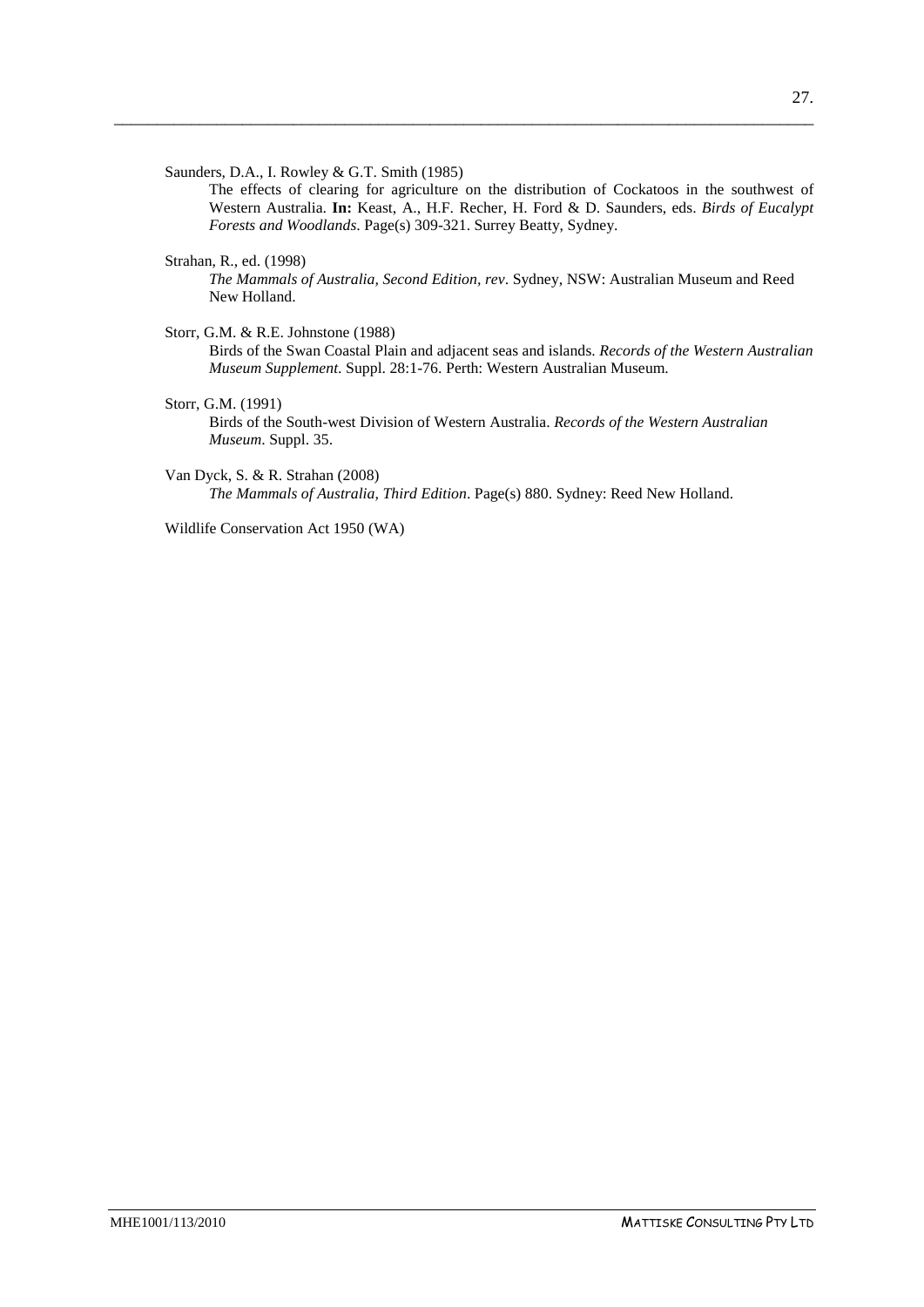#### **APPENDIX A1: DEFINITION OF RARE AND PRIORITY FLORA SPECIES (Department of Environment and Conservation 2010a)**

| <b>Conservation</b><br>Code | Category                                                                                                                                                                                                                                                                                                                                                                                                                                   |
|-----------------------------|--------------------------------------------------------------------------------------------------------------------------------------------------------------------------------------------------------------------------------------------------------------------------------------------------------------------------------------------------------------------------------------------------------------------------------------------|
| R                           | <b>Declared Rare Flora - Extant Taxa</b><br>"Taxa which have been adequately searched for and are deemed to<br>be in the wild either rare, in danger of extinction, or otherwise in<br>need of special protection and have been gazetted as such."                                                                                                                                                                                         |
| <b>P1</b>                   | <b>Priority One - Poorly Known Taxa</b><br>"Taxa which are known from one or a few (generally $\leq 5$ )<br>populations which are under threat, either due to small population<br>size, or being on lands under immediate threat. Such taxa are under<br>consideration for declaration as 'rare flora', but are in urgent need of<br>further survey."                                                                                      |
| P <sub>2</sub>              | <b>Priority Two - Poorly Known Taxa</b><br>"Taxa which are known from one or a few (generally $\langle 5 \rangle$ )<br>populations, at least some of which are not believed to be under<br>immediate threat (i.e. not currently endangered). Such taxa are under<br>consideration for declaration as 'rare flora', but urgently need further<br>survey."                                                                                   |
| P <sub>3</sub>              | <b>Priority Three - Poorly Known Taxa</b><br>"Taxa which are known from several populations, and the taxa are<br>not believed to be under immediate threat (i.e. not currently<br>endangered), either due to the number of known populations<br>(generally $>5$ ), or known populations being large, and either<br>widespread or protected. Such taxa are under consideration for<br>declaration as 'rare flora' but need further survey." |
| <b>P4</b>                   | <b>Priority Four - Rare Taxa</b><br>"Taxa which are considered to have been adequately surveyed and<br>which, whilst being rare (in Australia), are not currently threatened<br>by any identifiable factors. These taxa require monitoring every 5-10<br>years."                                                                                                                                                                           |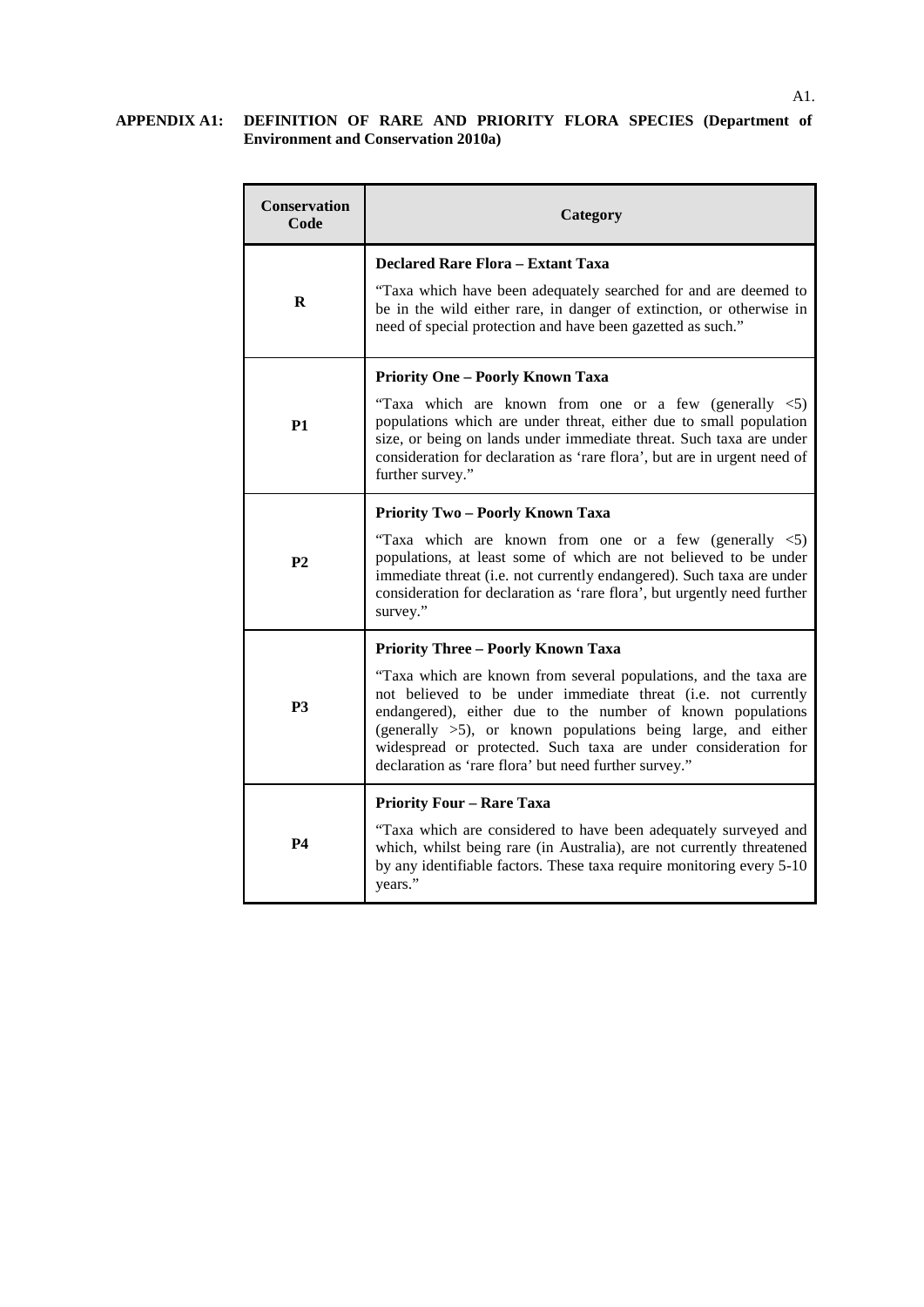### **APPENDIX A2: CATEGORIES OF THREATENED FLORA SPECIES (Department of the Sustainability, Environment, Water, Population and Communities 2010a)**

| <b>Category Code</b> | Category                                                                                                                                                                                                                                                                                                                                            |
|----------------------|-----------------------------------------------------------------------------------------------------------------------------------------------------------------------------------------------------------------------------------------------------------------------------------------------------------------------------------------------------|
|                      | <b>Extinct</b>                                                                                                                                                                                                                                                                                                                                      |
| Ex                   | Taxa which at a particular time if, at that time, there is no reasonable<br>doubt that the last member of the species has died.                                                                                                                                                                                                                     |
|                      | <b>Extinct in the Wild</b>                                                                                                                                                                                                                                                                                                                          |
| <b>ExW</b>           | Taxa which is known only to survive in cultivation, in captivity or as<br>a naturalised population well outside its past range; or it has not been<br>recorded in its known and/or expected habitat, at appropriate<br>seasons, anywhere in its past range, despite exhaustive surveys over<br>a time frame appropriate to its life cycle and form. |
|                      | <b>Critically Endangered</b>                                                                                                                                                                                                                                                                                                                        |
| CE                   | Taxa which at a particular time if, at that time, it is facing an<br>extremely high risk of extinction in the wild in the immediate future,<br>as determined in accordance with the prescribed criteria.                                                                                                                                            |
|                      | <b>Endangered</b>                                                                                                                                                                                                                                                                                                                                   |
| E                    | Taxa which is not critically endangered and it is facing a very high<br>risk of extinction in the wild in the immediate or near future, as<br>determined in accordance with the prescribed criteria.                                                                                                                                                |
|                      | <b>Vulnerable</b>                                                                                                                                                                                                                                                                                                                                   |
| V                    | Taxa which is not critically endangered or endangered and is facing a<br>high risk of extinction in the wild in the medium-term future, as<br>determined in accordance with the prescribed criteria.                                                                                                                                                |
|                      | <b>Conservation Dependent</b>                                                                                                                                                                                                                                                                                                                       |
| CD                   | Taxa which at a particular time if, at that time, the species is the<br>focus of a specific conservation program, the cessation of which<br>would result in the species becoming vulnerable, endangered or<br>critically endangered within a period of 5 years.                                                                                     |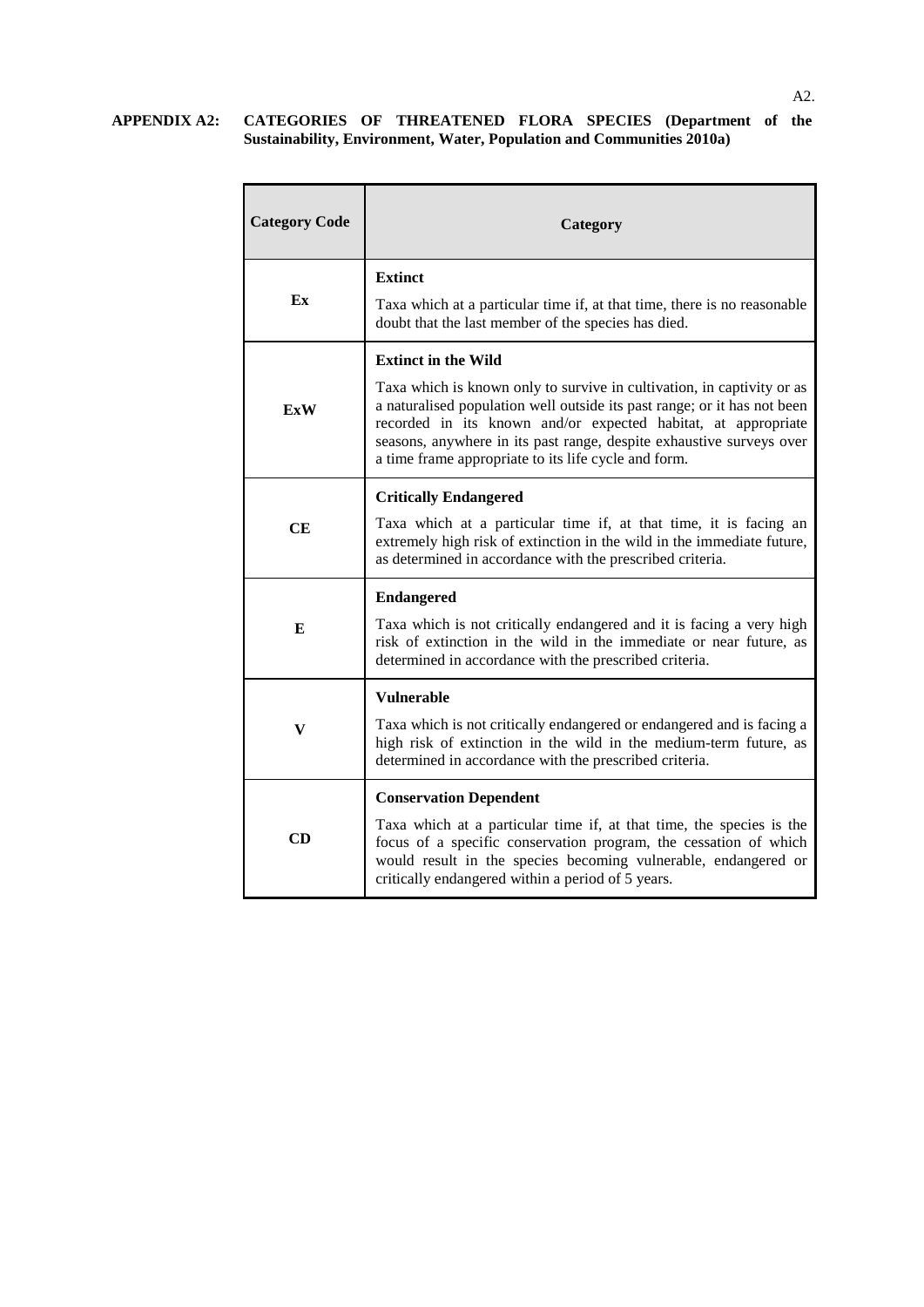#### **APPENDIX A3: SUMMARY OF THREATENED ECOLOGICAL COMMUNITIES (Department of Environment and Conservation 2010b)**

| <b>Category</b><br>Code | Category                                                                                                                                                                                                                                                                                                |  |  |  |
|-------------------------|---------------------------------------------------------------------------------------------------------------------------------------------------------------------------------------------------------------------------------------------------------------------------------------------------------|--|--|--|
|                         | <b>Presumed Totally Destroyed</b>                                                                                                                                                                                                                                                                       |  |  |  |
| <b>PTD</b>              | An ecological community will be listed as Presumed Totally Destroyed if<br>there are no recent records of the community being extant and either of the<br>following applies:                                                                                                                            |  |  |  |
|                         | (i)<br>records within the last 50 years have not been confirmed despite<br>thorough searches or known likely habitats or;                                                                                                                                                                               |  |  |  |
|                         | (ii)<br>all occurrences recorded within the last 50 years have since been<br>destroyed.                                                                                                                                                                                                                 |  |  |  |
|                         | <b>Critically Endangered</b>                                                                                                                                                                                                                                                                            |  |  |  |
| CЕ                      | An ecological community will be listed as Critically Endangered when it has<br>been adequately surveyed and is found to be facing an extremely high risk of<br>total destruction in the immediate future, meeting any one of the following<br>criteria:                                                 |  |  |  |
|                         | (i)<br>The estimated geographic range and distribution has been reduced<br>by at least 90% and is either continuing to decline with total<br>destruction imminent, or is unlikely to be substantially rehabilitated<br>in the immediate future due to modification;                                     |  |  |  |
|                         | (ii)<br>The current distribution is limited ie. highly restricted, having very<br>few small or isolated occurrences, or covering a small area;                                                                                                                                                          |  |  |  |
|                         | The ecological community is highly modified with potential of<br>(iii)<br>being rehabilitated in the immediate future.                                                                                                                                                                                  |  |  |  |
| E                       | <b>Endangered</b>                                                                                                                                                                                                                                                                                       |  |  |  |
|                         | An ecological community will be listed as Endangered when it has been<br>adequately surveyed and is not Critically Endangered but is facing a very<br>high risk of total destruction in the near future. The ecological community<br>must meet any one of the following criteria:                       |  |  |  |
|                         | (i)<br>The estimated geographic range and distribution has been reduced<br>by at least 70% and is either continuing to decline with total<br>destruction imminent in the short term future, or is unlikely to be<br>substantially rehabilitated in the short term future due to<br>modification;        |  |  |  |
|                         | (ii)<br>The current distribution is limited ie. highly restricted, having very<br>few small or isolated occurrences, or covering a small area;                                                                                                                                                          |  |  |  |
|                         | (iii)<br>The ecological community is highly modified with potential of<br>being rehabilitated in the short term future.                                                                                                                                                                                 |  |  |  |
|                         | <b>Vulnerable</b>                                                                                                                                                                                                                                                                                       |  |  |  |
| V                       | An ecological community will be listed as Vulnerable when it has been<br>adequately surveyed and is not Critically Endangered or Endangered but is<br>facing high risk of total destruction in the medium to long term future. The<br>ecological community must meet any one of the following criteria: |  |  |  |
|                         | (i)<br>The ecological community exists largely as modified occurrences<br>that are likely to be able to be substantially restored or<br>rehabilitated;                                                                                                                                                  |  |  |  |
|                         | (ii)<br>The ecological community may already be modified and would be<br>vulnerable to threatening process, and restricted in range or<br>distribution;                                                                                                                                                 |  |  |  |
|                         | (iii)<br>The ecological community may be widespread but has potential to<br>move to a higher threat category due to existing or impending<br>threatening processes.                                                                                                                                     |  |  |  |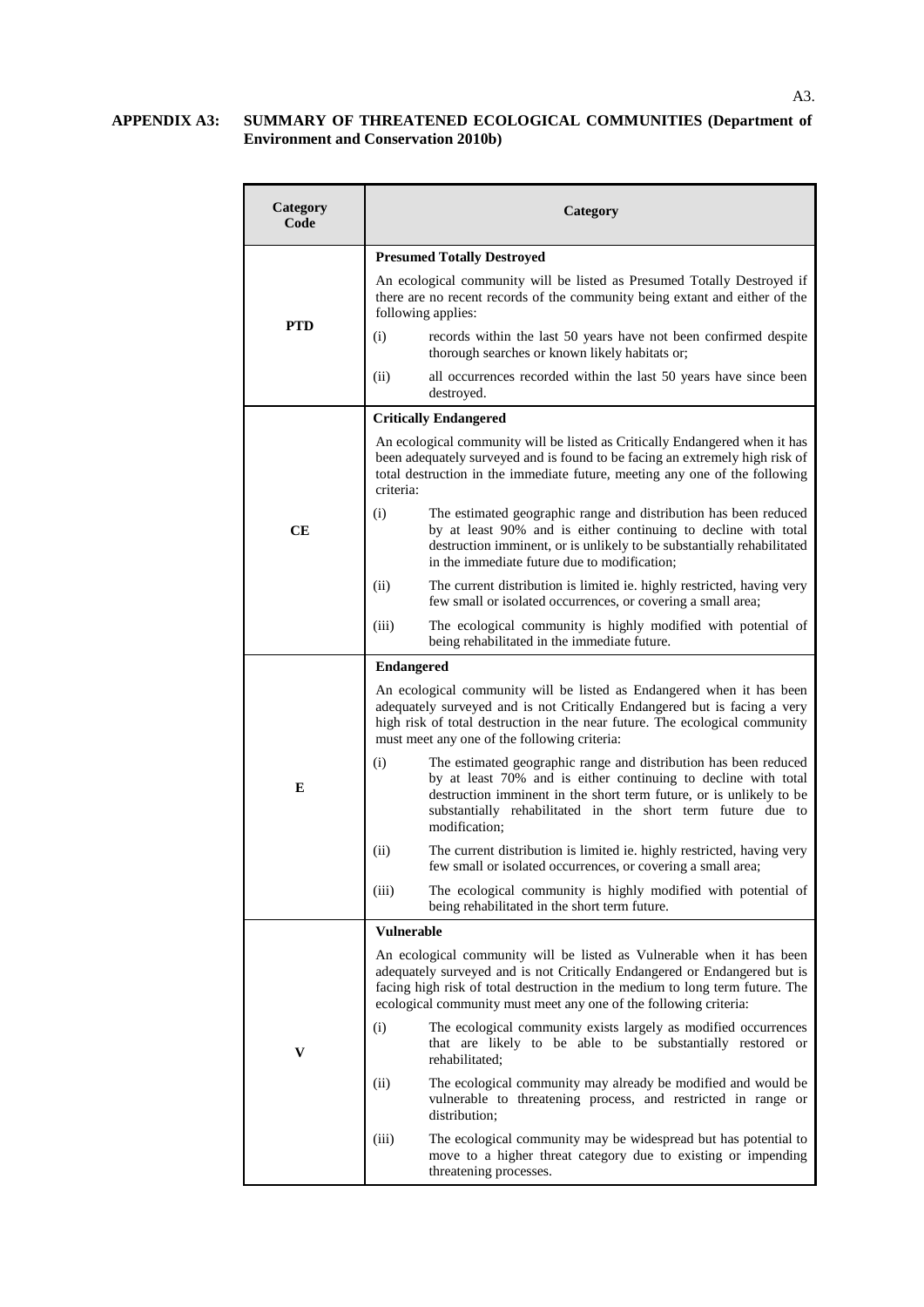#### **APPENDIX A4: SUMMARY OF PRIORITY ECOLOGICAL COMMUNITIES (Department of Environment and Conservation 2010b)**

| Category<br>Code | Category                                                                                                                                                                                                                                                                                                                  |  |  |  |
|------------------|---------------------------------------------------------------------------------------------------------------------------------------------------------------------------------------------------------------------------------------------------------------------------------------------------------------------------|--|--|--|
|                  | Poorly-known ecological communities                                                                                                                                                                                                                                                                                       |  |  |  |
| <b>P1</b>        | Ecological communities with apparently few, small occurrences, all<br>or most not actively managed for conservation (e.g. within<br>agricultural or pastoral lands, urban areas, active mineral leases) and<br>for which current threats exist.                                                                           |  |  |  |
|                  | Poorly-known ecological communities                                                                                                                                                                                                                                                                                       |  |  |  |
| P <sub>2</sub>   | Communities that are known from few small occurrences, all or most<br>of which are actively managed for conservation (e.g. within national<br>parks, conservation parks, nature reserves, State forest, un-allocated<br>Crown land, water reserves, etc.) and not under imminent threat of<br>destruction or degradation. |  |  |  |
|                  | Poorly known ecological communities                                                                                                                                                                                                                                                                                       |  |  |  |
| P <sub>3</sub>   | (i)<br>Communities that are known from several to many<br>occurrences, a significant number or area of which are not<br>under threat of habitat destruction or degradation or:                                                                                                                                            |  |  |  |
|                  | (ii)<br>Communities known from a few widespread occurrences,<br>which are either large or within significant remaining areas<br>of habitat in which other occurrences may occur, much of it<br>not under imminent threat, or;                                                                                             |  |  |  |
|                  | (iii)<br>Communities<br>made up of large, and/or widespread<br>occurrences, that may or not be represented in the reserve<br>system, but are under threat of modification across much of<br>their range from processes such as grazing and inappropriate<br>fire regimes.                                                 |  |  |  |
| <b>P4</b>        | Ecological communities that are adequately known, rare but not<br>threatened or meet criteria for Near Threatened, or that have been<br>recently removed from the threatened list. These communities<br>require regular monitoring.                                                                                       |  |  |  |
|                  | <b>Conservation Dependent ecological communities</b>                                                                                                                                                                                                                                                                      |  |  |  |
| <b>P5</b>        | Ecological communities that are not threatened but are subject to a<br>specific conservation program, the cessation of which would result in<br>the community becoming threatened within five years.                                                                                                                      |  |  |  |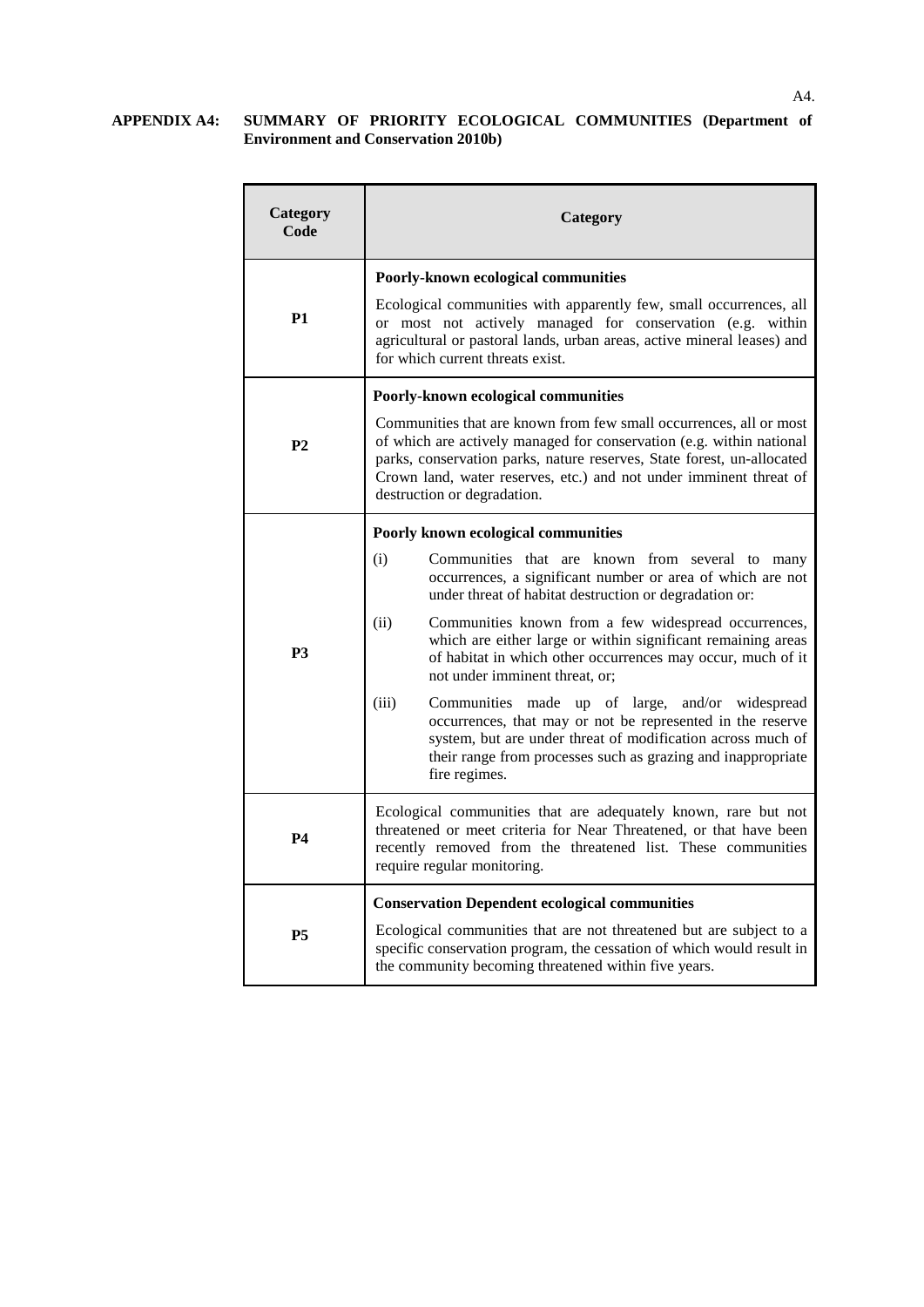## **APPENDIX A5: CATEGORIES OF STANDARD CONTROL CODES FOR DECLARED PLANT SPECIES IN WESTERN AUSTRALIA (Department of Agriculture and Food 2010)**

| <b>CONTROL CODE</b><br><b>REQUIREMENTS</b>                                                                               | <b>CONDITIONS</b>                                                                                                                                                                                                                                                                                                                                                                                                                                                                                                                                                                                                                                                                                                                                                                                                                                                                                                                   |
|--------------------------------------------------------------------------------------------------------------------------|-------------------------------------------------------------------------------------------------------------------------------------------------------------------------------------------------------------------------------------------------------------------------------------------------------------------------------------------------------------------------------------------------------------------------------------------------------------------------------------------------------------------------------------------------------------------------------------------------------------------------------------------------------------------------------------------------------------------------------------------------------------------------------------------------------------------------------------------------------------------------------------------------------------------------------------|
| P1<br>Prohibits movement                                                                                                 | The movement of plants or their seeds is prohibited within the State.<br>This prohibits the movement of contaminated machinery and produce                                                                                                                                                                                                                                                                                                                                                                                                                                                                                                                                                                                                                                                                                                                                                                                          |
|                                                                                                                          | including livestock and fodder.                                                                                                                                                                                                                                                                                                                                                                                                                                                                                                                                                                                                                                                                                                                                                                                                                                                                                                     |
| P <sub>2</sub><br>to<br>eradicate<br>Aim is<br>infestation                                                               | Treat all plants to destroy and prevent propagation each year until no<br>plants remain. The infested area must be managed in such a way that<br>prevents the spread of seed or plant parts on or in livestock, fodder,<br>grain, vehicles and/or machinery.                                                                                                                                                                                                                                                                                                                                                                                                                                                                                                                                                                                                                                                                        |
| P3<br>Aims<br>control<br>to<br>infestation by reducing<br>area and/or density of<br>infestation                          | The infested area must be managed in such a way that prevents the<br>spread of seed or plant parts within and from the property on or in<br>livestock, fodder, grain, vehicles and/or machinery.<br>Treat to destroy and prevent seed set all plants:-<br>within 100 metres inside of the boundaries of the infestation<br>within 50 metres of roads and highwater mark on waterways<br>$\bullet$<br>within 50 metres of sheds, stock yards and houses<br>$\bullet$<br>Treatment must be done prior to seed set each year.<br>Of the remaining infested area:-<br>Where plant density is 1-10 per hectare treat 100% of infestation.<br>Where plant density is 11-100 per hectare treat 50% of infestation.<br>Where plant density is 101-1000 per hectare treat 10% of infestation.<br>Properties with less than 2 hectares of infestation must treat the entire<br>infestation.<br>Additional areas may be ordered to be treated. |
| <b>P4</b><br>Aims<br>to<br>prevent<br>infestation<br>spreading<br>beyond<br>existing<br>boundaries<br>οf<br>infestation. | The infested area must be managed in such a way that prevents the<br>spread of seed or plant parts within and from the property on or in<br>livestock, fodder, grain, vehicles and/or machinery.<br>Treat to destroy and prevent seed set all plants:-<br>within 100 metres inside of the boundaries of the infested property<br>within 50 metres of roads and highwater mark on waterways<br>within 50 metres of sheds, stock yards and houses<br>Treatment must be done prior to seed set each year. Properties with less<br>than 2 hectares of infestation must treat the entire infestation.<br>Additional areas may be ordered to be treated.                                                                                                                                                                                                                                                                                  |
| <b>Special considerations</b>                                                                                            | In the case of P4 infestations where they continue across property<br>boundaries there is no requirement to treat the relevant part of the<br>property boundaries as long as the boundaries of the infestation as a<br>whole are treated. There must be agreement between neighbours in<br>relation to the treatment of these areas.                                                                                                                                                                                                                                                                                                                                                                                                                                                                                                                                                                                                |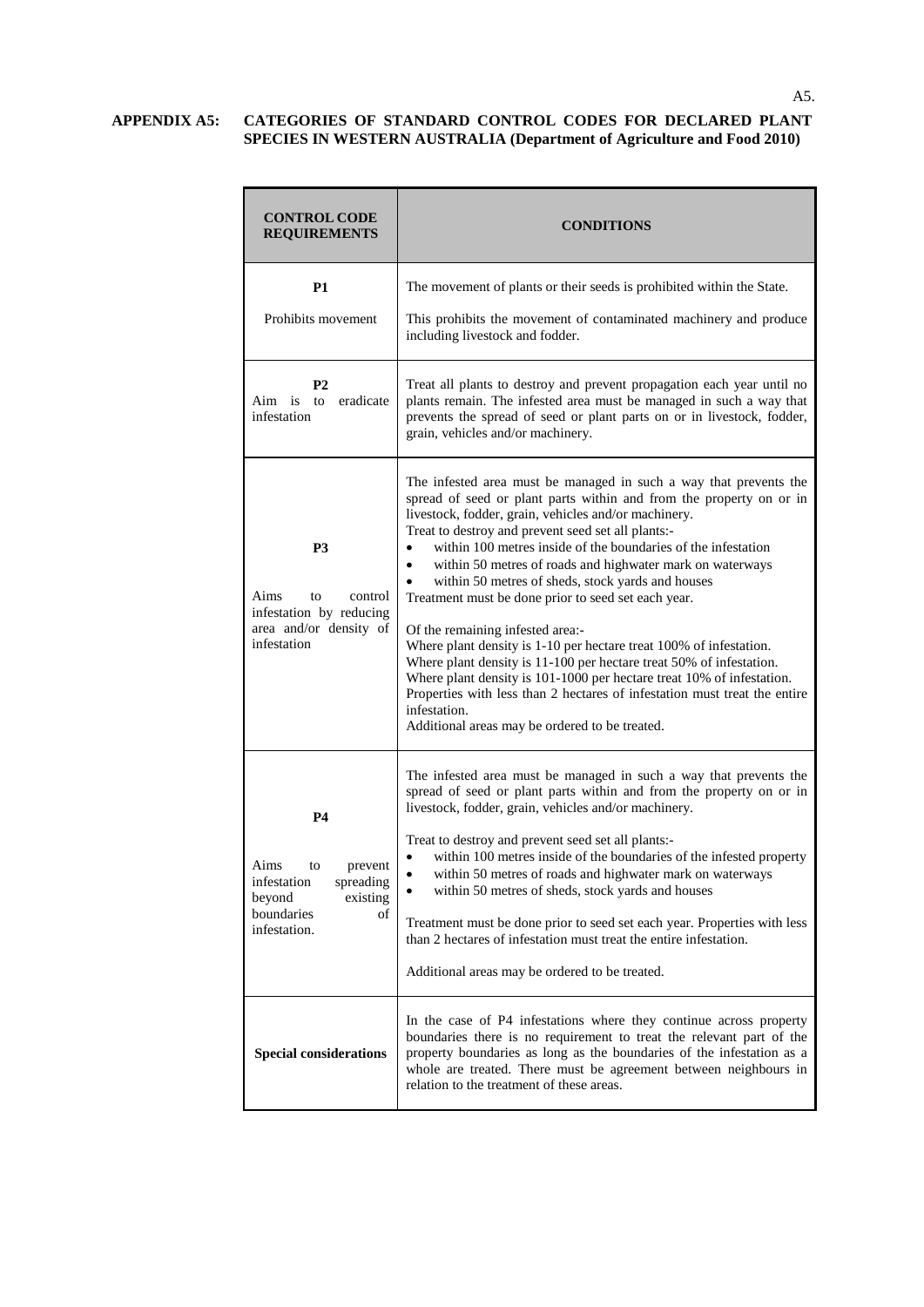## **APPENDIX B: SUMMARY OF VASCULAR PLANT SPECIES RECORDED AT THE PROPOSED MOONIES HILL WINDFARM AREA, KOJONUP, SEPTEMBER/OCTOBER 2010**

Note: \* denotes introduced species; P1, P2, P3 and P4 denote - Priority Flora Species (DEC, 2010a)

| <b>FAMILY</b>        |        | <b>SPECIES</b>                      |
|----------------------|--------|-------------------------------------|
| <b>POACEAE</b>       |        | Austrostipa flavescens              |
|                      |        | Austrostipa juncifolia              |
|                      |        | Austrostipa trichophylla            |
|                      |        | Austrostipa sp.                     |
|                      | $\ast$ | Avena barbata                       |
|                      | $\ast$ | Briza maxima                        |
|                      | $\ast$ | Bromus diandrus                     |
|                      | ∗      | Ehrharta longiflora                 |
|                      |        | Enneapogon sp.                      |
|                      | ∗      | Hordeum hystrix                     |
|                      | ∗      | Hordeum leporinum                   |
|                      | ∗      | Lolium perenne                      |
|                      |        | Neurachne alopecuroidea             |
|                      |        | Neurachne sp.                       |
|                      | ∗      | Vulpia ?bromoides                   |
|                      | $\ast$ | Vulpia sp.                          |
|                      |        | Poaceae sp.                         |
| <b>CYPERACEAE</b>    |        | Chorizandra enodis                  |
|                      |        | Ficinia nodosa                      |
|                      |        | Lepidosperma leptostachyum          |
|                      |        | Tetraria octandra                   |
| <b>RESTIONACEAE</b>  |        | Desmocladus asper                   |
| <b>JUNCACEAE</b>     | $\ast$ | Juncus acutus                       |
|                      |        | Juncus pauciflorus                  |
| ASPARAGACEAE         | $\ast$ | Asparagus asparagoides              |
|                      |        | Chamaescilla corymbosa              |
|                      |        | Lomandra micrantha subsp. micrantha |
|                      |        | Thysanotus patersonii               |
| <b>ASPHODELACEAE</b> | ∗      | Asphodelus fistulosus               |
| HEMEROCALLIDACEAE    |        | Dianella revoluta                   |
|                      |        | Stypandra glauca                    |
|                      |        | Tricoryne tenella                   |
| <b>HAEMODORACEAE</b> |        | Conostylis setigera                 |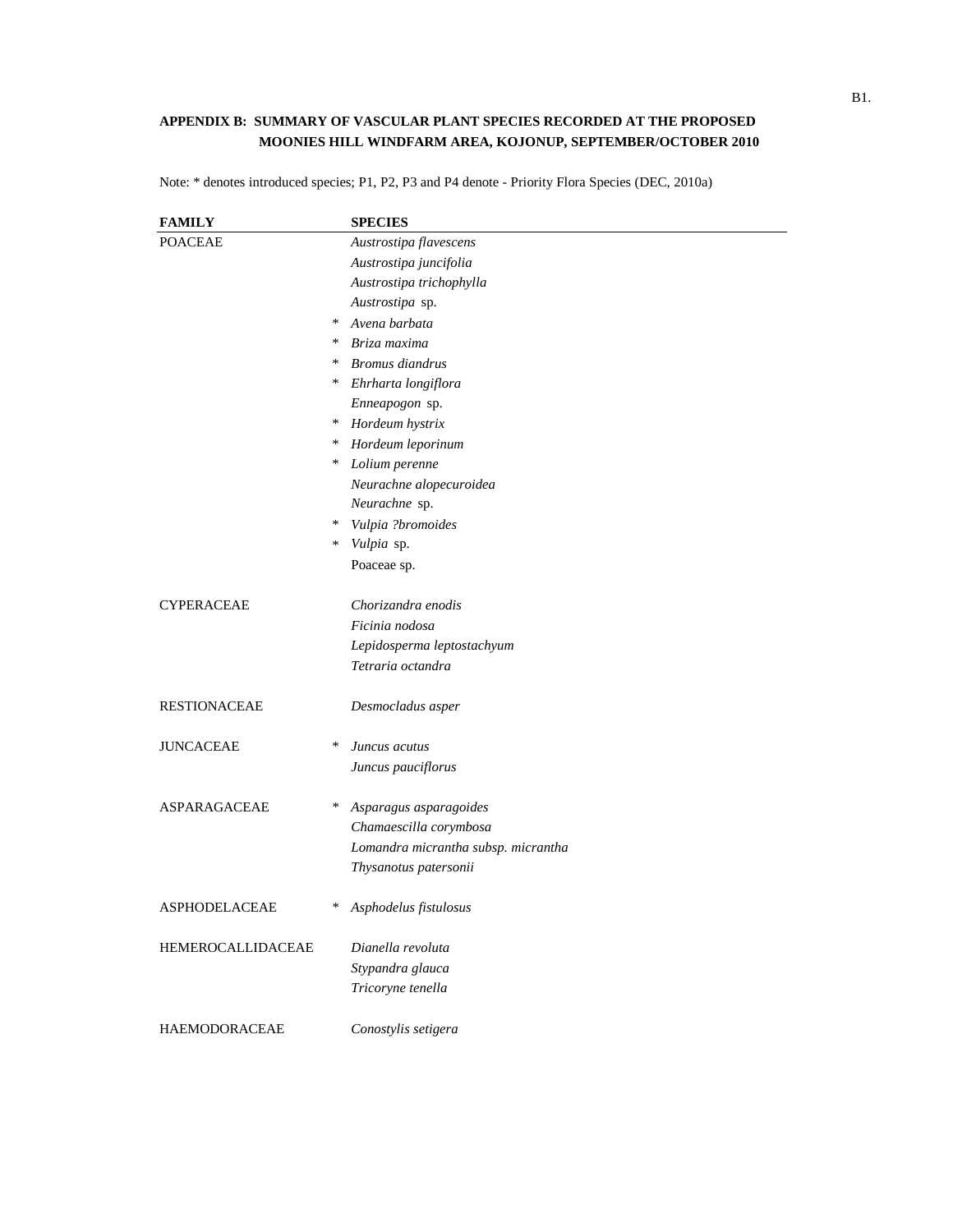## **APPENDIX B: SUMMARY OF VASCULAR PLANT SPECIES RECORDED AT THE PROPOSED MOONIES HILL WINDFARM AREA, KOJONUP, SEPTEMBER/OCTOBER 2010**

| <b>FAMILY</b>         |        | <b>SPECIES</b>                           |
|-----------------------|--------|------------------------------------------|
| <b>IRIDACEAE</b>      | *      | Moraea setifolia                         |
| ORCHIDACEAE           |        | Caladenia sp.                            |
|                       | ∗      | Disa bracteata                           |
| CASUARINACEAE         |        | Allocasuarina huegeliana                 |
| CARYOPHYLLACEAE       | $\ast$ | Spergularia marina                       |
| <b>CHENOPODIACEAE</b> |        | Tecticornia lepidosperma                 |
| CRASSULACEAE          |        | Crassula decumbens var. decumbens        |
| <b>FABACEAE</b>       |        | Acacia acuminata                         |
|                       |        | Acacia lasiocarpa var. sedifolia         |
|                       |        | Acacia pulchella                         |
|                       |        | Acacia saligna subsp. saligna            |
|                       |        | Bossiaea eriocarpa                       |
|                       |        | Gastrolobium praemorsum                  |
|                       |        | Jacksonia sternbergiana                  |
|                       |        | Kennedia prostrata                       |
|                       | ∗      | Trifolium arvense                        |
| <b>DILLENIACEAE</b>   |        | Hibbertia commutata                      |
| <b>MYRTACEAE</b>      |        | Corymbia calophylla                      |
|                       |        | Eucalyptus astringens subsp. astringens  |
|                       | ∗      | Eucalyptus globulus                      |
|                       | ∗      | Eucalyptus leucoxylon                    |
|                       |        | Eucalyptus loxophleba subsp. lissophloia |
|                       | ∗      | Eucalyptus ?macrandra                    |
|                       |        | Eucalyptus marginata subsp. marginata    |
|                       |        | Eucalyptus rudis subsp. rudis            |
|                       |        | Eucalyptus spathulata subsp. spathulata  |
|                       |        | Eucalyptus wandoo subsp. wandoo          |
|                       |        | Melaleuca cuticularis                    |
|                       |        | Melaleuca rhaphiophylla                  |
| <b>ERICACEAE</b>      |        | Astroloma compactum                      |
|                       |        | Leucopogon propinquus                    |

Note: \* denotes introduced species; P1, P2, P3 and P4 denote - Priority Flora Species (DEC, 2010a)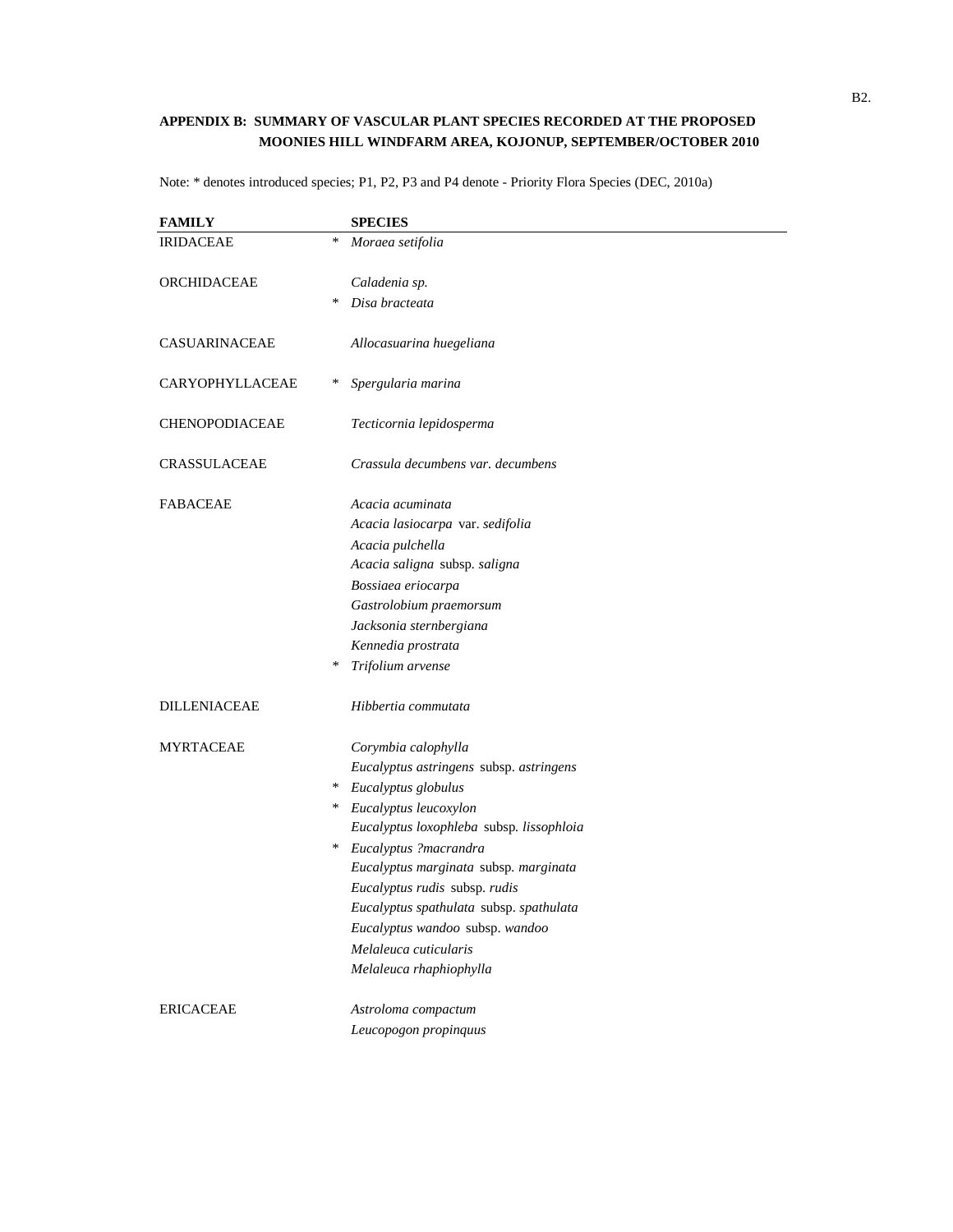## **APPENDIX B: SUMMARY OF VASCULAR PLANT SPECIES RECORDED AT THE PROPOSED MOONIES HILL WINDFARM AREA, KOJONUP, SEPTEMBER/OCTOBER 2010**

| <b>FAMILY</b>               | <b>SPECIES</b>            |
|-----------------------------|---------------------------|
| CAMPANULACEAE               | Lobelia anceps            |
| <b>GOODENIACEAE</b>         | Dampiera sacculata        |
| <b>STYLIDIACEAE</b>         | Stylidium piliferum       |
| <b>ASTERACEAE</b><br>$\ast$ | Arctotheca calendula      |
| ∗                           | Cotula coronopifolia      |
|                             | Helichrysum leucopsideum  |
|                             | $*$<br>Hypochaeris glabra |
|                             | Lagenophora huegelii      |
|                             | Podolepis gracilis        |
|                             | Rhodanthe manglesii       |
| ∗                           | Sonchus asper             |
| ∗                           | Ursinia anthemoides       |

Note: \* denotes introduced species; P1, P2, P3 and P4 denote - Priority Flora Species (DEC, 2010a)